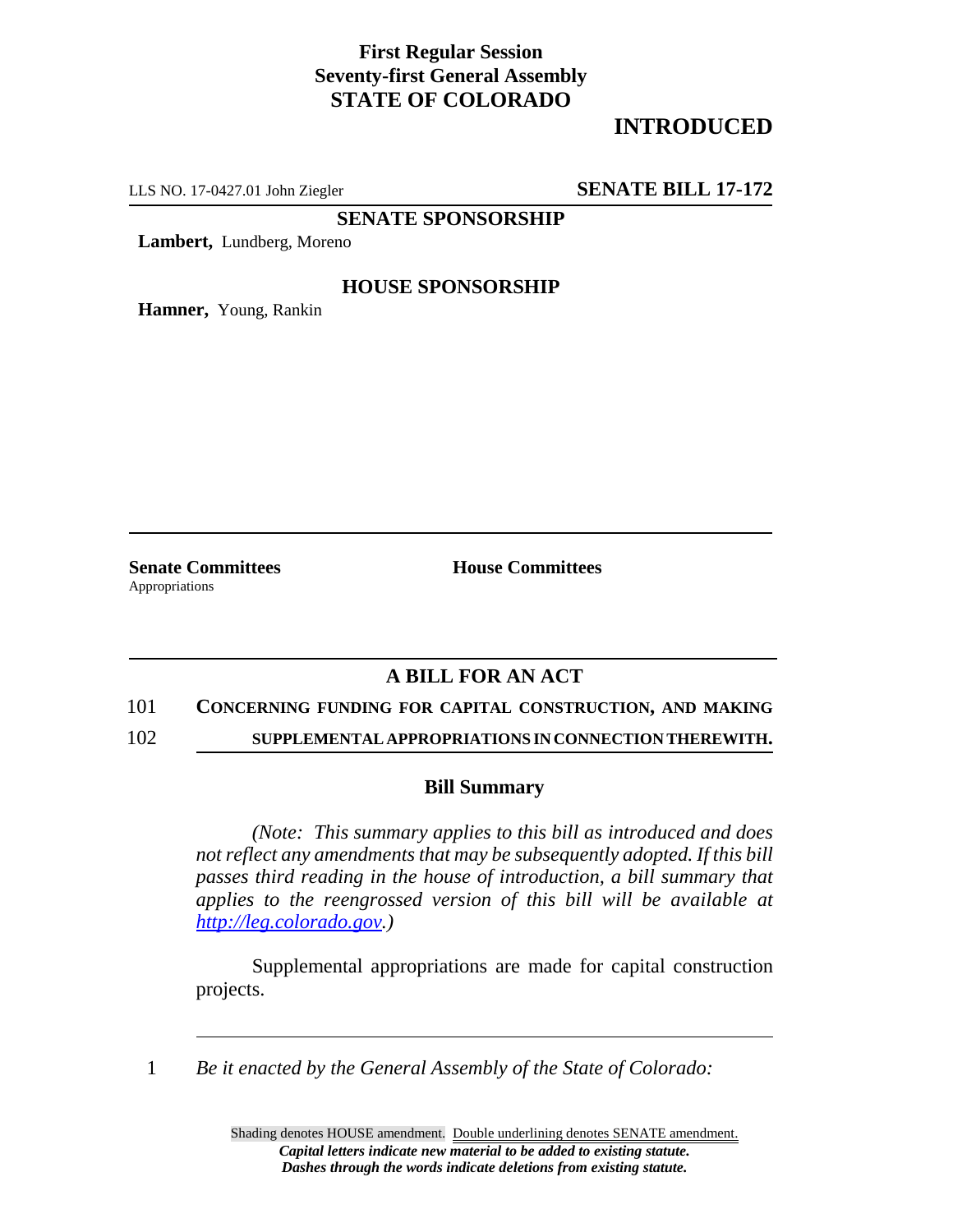- **SECTION 1.Capital construction appropriations for the fiscal**
- **year beginning July 1, 2016.** In Session Laws of Colorado 2016, **amend**
- section 3 of chapter 385, (HB 16-1405), as follows:
- Section 3. **Capital Construction Appropriation.**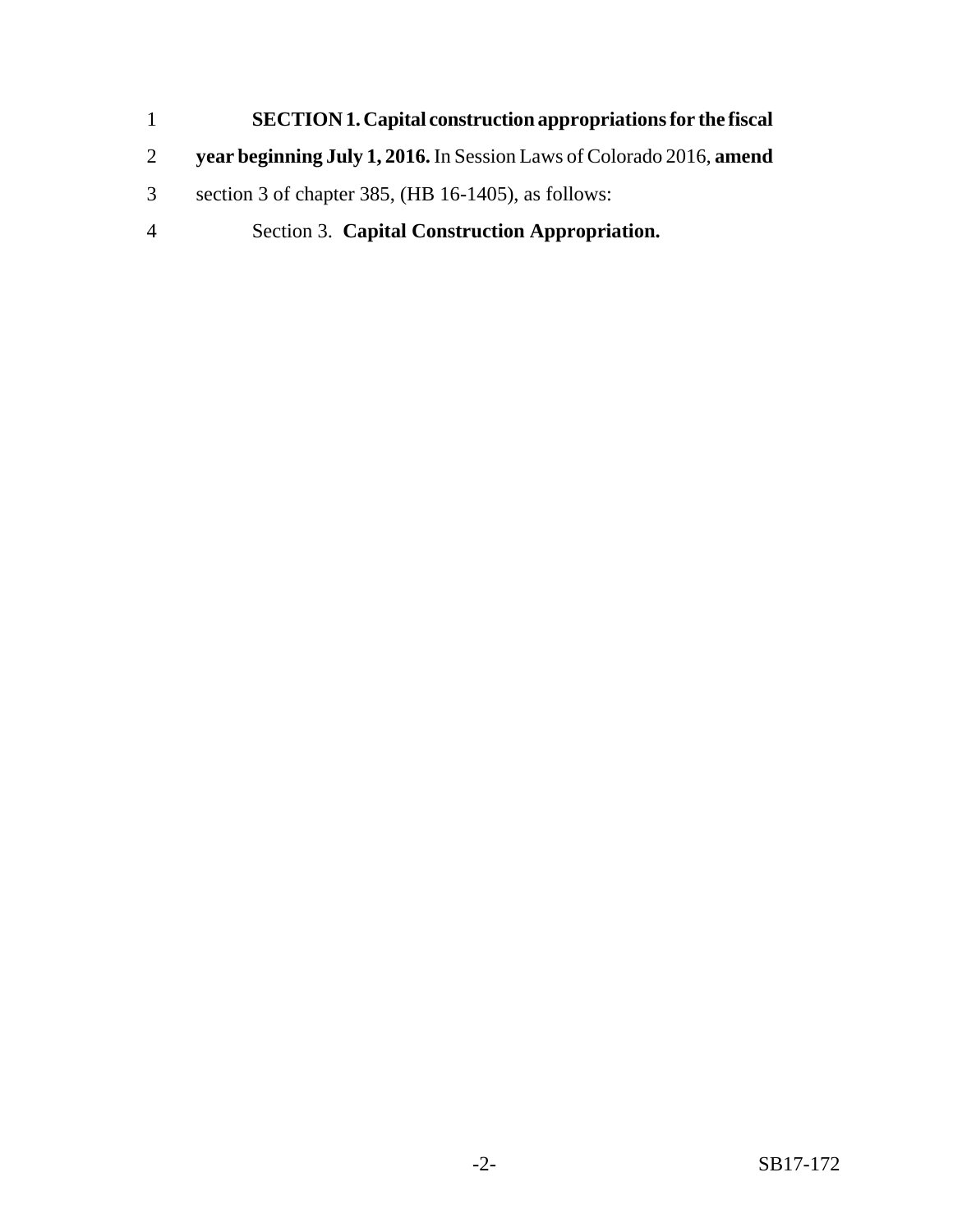|                | <b>APPROPRIATION FROM</b>                                                                |                              |              |                                       |                       |                                                                            |                                |  |
|----------------|------------------------------------------------------------------------------------------|------------------------------|--------------|---------------------------------------|-----------------------|----------------------------------------------------------------------------|--------------------------------|--|
|                |                                                                                          | ITEM $\&$<br><b>SUBTOTAL</b> | <b>TOTAL</b> | <b>CAPITAL</b><br><b>CONSTRUCTION</b> | CASH<br>${\rm FUNDS}$ | <b>REAPPROPRIATED</b><br><b>FUNDS</b>                                      | <b>FEDERAL</b><br><b>FUNDS</b> |  |
|                |                                                                                          | $\mathbb{S}$                 | $\mathbb{S}$ | ${\rm FUND}$<br>$\$$                  | $\$$                  | $\mathbb{S}$                                                               | $\boldsymbol{\$}$              |  |
| $\,1$          |                                                                                          |                              |              | <b>PART I</b>                         |                       |                                                                            |                                |  |
| $\overline{c}$ |                                                                                          |                              |              |                                       |                       |                                                                            |                                |  |
| $\mathfrak{Z}$ |                                                                                          |                              |              |                                       |                       | CAPITAL CONSTRUCTION, CAPITAL RENEWAL, AND CAPITAL LEASE PURCHASE PAYMENTS |                                |  |
| $\overline{4}$ |                                                                                          |                              |              |                                       |                       |                                                                            |                                |  |
| 5              | (1) DEPARTMENT OF CORRECTIONS                                                            |                              |              |                                       |                       |                                                                            |                                |  |
| 6              | Correctional Industries,                                                                 |                              |              |                                       |                       |                                                                            |                                |  |
| $\overline{7}$ | Miscellaneous Small Projects                                                             |                              | 660,000      |                                       |                       | 660,000 <sup>a</sup>                                                       |                                |  |
| $8\,$          |                                                                                          |                              |              |                                       |                       |                                                                            |                                |  |
| 9              | <sup>a</sup> This amount shall be from sales revenues earned by Correctional Industries. |                              |              |                                       |                       |                                                                            |                                |  |
| $10\,$         |                                                                                          |                              |              |                                       |                       |                                                                            |                                |  |
| $11\,$         | (2) DEPARTMENT OF EDUCATION                                                              |                              |              |                                       |                       |                                                                            |                                |  |
| $12\,$         | Jones and Palmer Halls Renovation,                                                       |                              |              |                                       |                       |                                                                            |                                |  |
| 13             | Colorado School for the Deaf and                                                         |                              |              |                                       |                       |                                                                            |                                |  |
| $14\,$         | the Blind                                                                                |                              | 7,600,185    | 7,600,185                             |                       |                                                                            |                                |  |
| 15             |                                                                                          |                              |              |                                       |                       |                                                                            |                                |  |

-3-SB17-172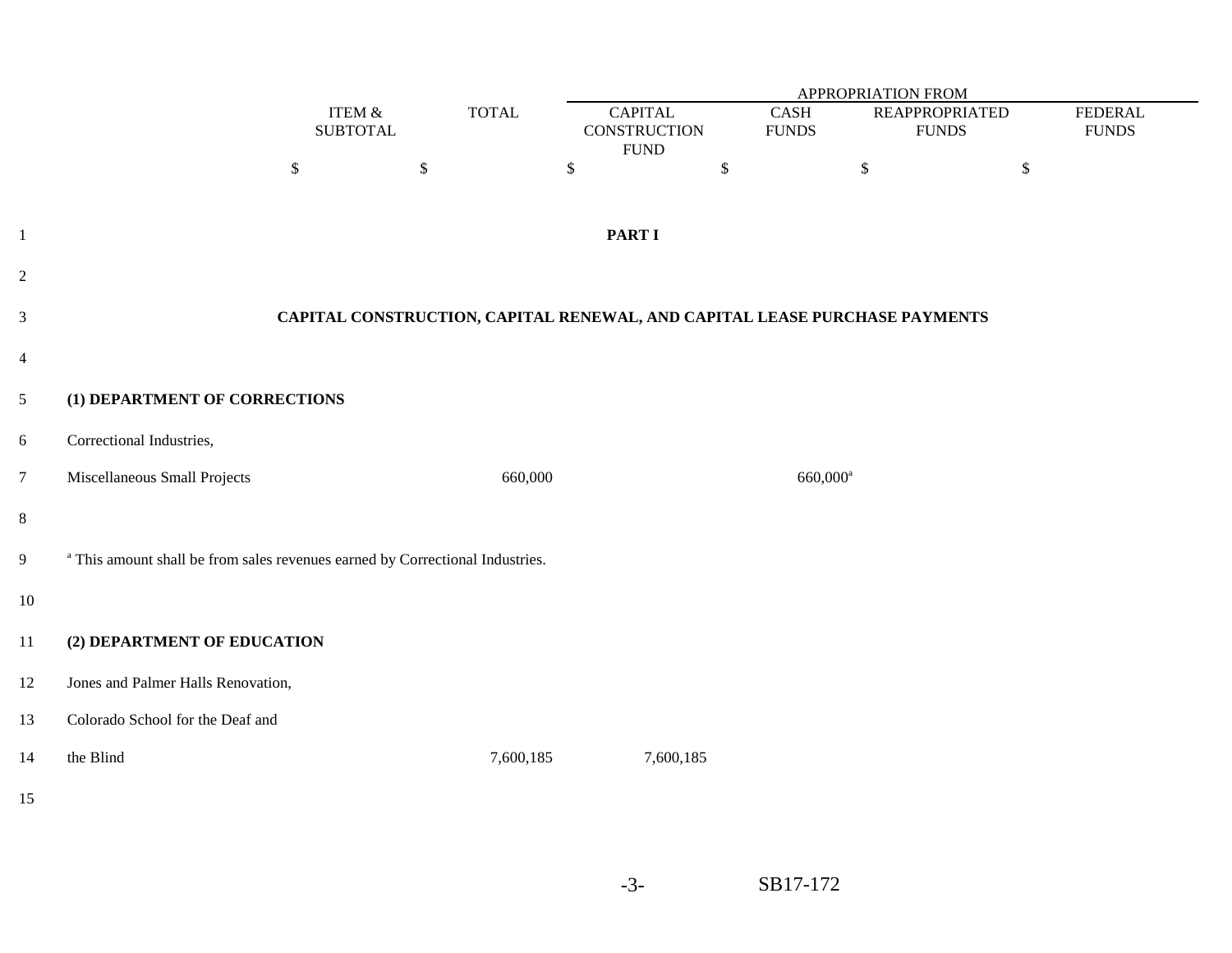|                  |                                                                             |                              |              |                                                       | APPROPRIATION FROM     |                                       |                                |  |  |  |  |
|------------------|-----------------------------------------------------------------------------|------------------------------|--------------|-------------------------------------------------------|------------------------|---------------------------------------|--------------------------------|--|--|--|--|
|                  |                                                                             | ITEM $\&$<br><b>SUBTOTAL</b> | <b>TOTAL</b> | <b>CAPITAL</b><br><b>CONSTRUCTION</b><br>${\rm FUND}$ |                        | <b>REAPPROPRIATED</b><br><b>FUNDS</b> | <b>FEDERAL</b><br><b>FUNDS</b> |  |  |  |  |
|                  |                                                                             | $\mathbb{S}$                 | $\mathbb{S}$ | $\$\,$                                                | \$                     | \$                                    | $\mathbb{S}$                   |  |  |  |  |
|                  |                                                                             |                              |              |                                                       |                        |                                       |                                |  |  |  |  |
| $\mathbf{1}$     |                                                                             |                              |              |                                                       |                        |                                       |                                |  |  |  |  |
| $\overline{2}$   | (3) GOVERNOR - LIEUTENANT GOVERNOR - STATE PLANNING AND BUDGETING           |                              |              |                                                       |                        |                                       |                                |  |  |  |  |
| $\mathfrak{Z}$   | (A) Office of Information Technology                                        |                              |              |                                                       |                        |                                       |                                |  |  |  |  |
| $\overline{4}$   | Public Safety Communication                                                 |                              |              |                                                       |                        |                                       |                                |  |  |  |  |
| 5                | Network Microwave Infrastructure                                            |                              |              |                                                       |                        |                                       |                                |  |  |  |  |
| $\boldsymbol{6}$ | Replacement                                                                 |                              | 10,316,372   | 10,316,372                                            |                        |                                       |                                |  |  |  |  |
| $\overline{7}$   |                                                                             |                              |              |                                                       |                        |                                       |                                |  |  |  |  |
| $8\,$            | (4) DEPARTMENT OF HIGHER EDUCATION                                          |                              |              |                                                       |                        |                                       |                                |  |  |  |  |
| 9                | (A) Colorado Mesa University                                                |                              |              |                                                       |                        |                                       |                                |  |  |  |  |
| $10\,$           | Health Science Nurse Practitioner                                           | 9,335,511                    |              | 9,230,212                                             | $105,299$ <sup>*</sup> |                                       |                                |  |  |  |  |
| 11               |                                                                             | 9,445,511                    |              |                                                       | 215,299 <sup>a</sup>   |                                       |                                |  |  |  |  |
| 12               |                                                                             |                              |              |                                                       |                        |                                       |                                |  |  |  |  |
| 13               | <sup>a</sup> This amount shall be from donations or institutional reserves. |                              |              |                                                       |                        |                                       |                                |  |  |  |  |
| 14               |                                                                             |                              |              |                                                       |                        |                                       |                                |  |  |  |  |
| 15               |                                                                             |                              |              |                                                       |                        |                                       |                                |  |  |  |  |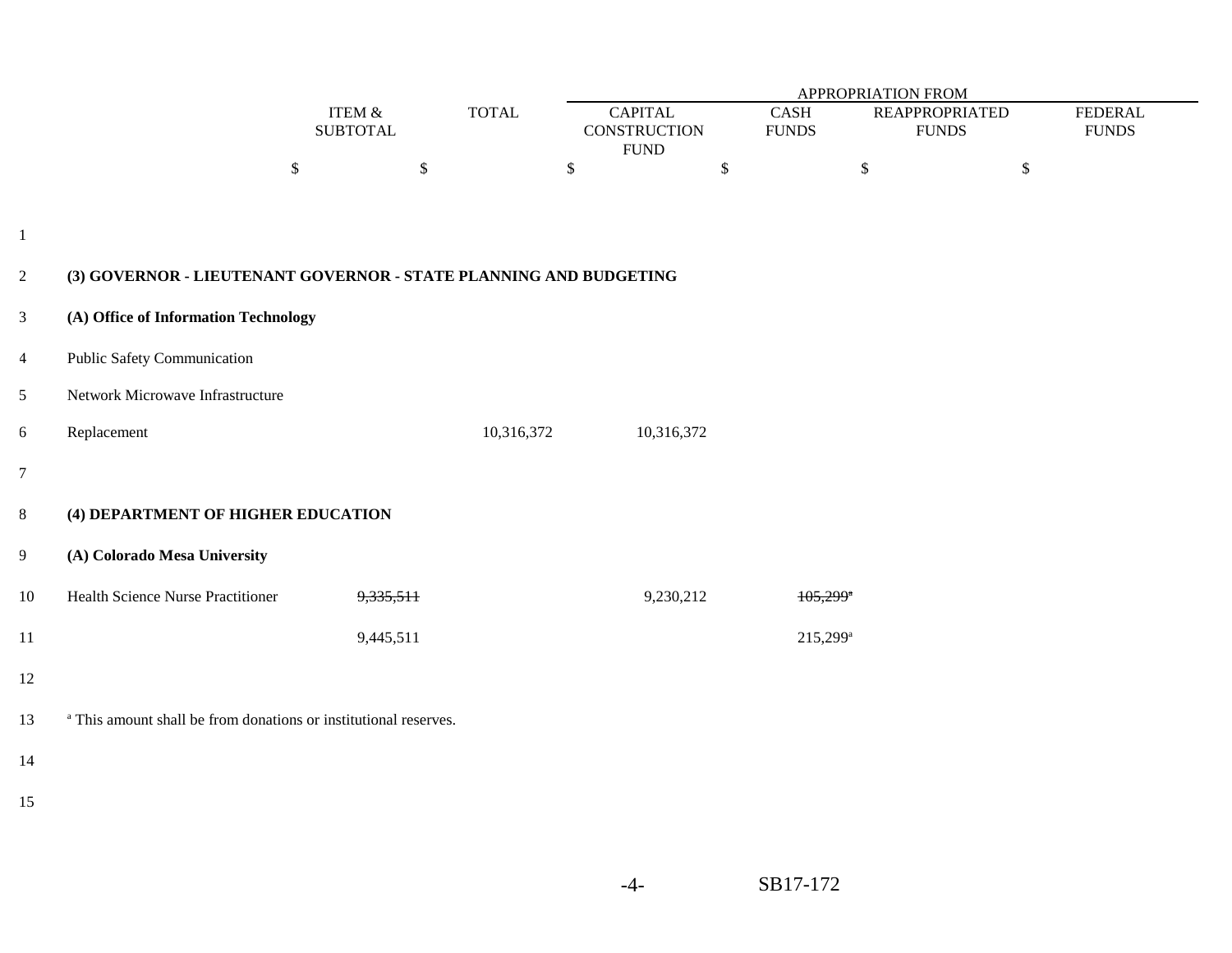|                 |                                                                                                                                                                                                      |                           |                              |              | <b>APPROPRIATION FROM</b>             |      |                                       |                                       |                                |  |  |
|-----------------|------------------------------------------------------------------------------------------------------------------------------------------------------------------------------------------------------|---------------------------|------------------------------|--------------|---------------------------------------|------|---------------------------------------|---------------------------------------|--------------------------------|--|--|
|                 |                                                                                                                                                                                                      |                           | ITEM $\&$<br><b>SUBTOTAL</b> | <b>TOTAL</b> | <b>CAPITAL</b><br><b>CONSTRUCTION</b> |      | $\operatorname{CASH}$<br><b>FUNDS</b> | <b>REAPPROPRIATED</b><br><b>FUNDS</b> | <b>FEDERAL</b><br><b>FUNDS</b> |  |  |
|                 |                                                                                                                                                                                                      | $\boldsymbol{\mathsf{S}}$ | $\$$                         |              | <b>FUND</b><br>$\$$                   | $\,$ | $\mathbb{S}$                          |                                       | $\mathbb{S}$                   |  |  |
|                 |                                                                                                                                                                                                      |                           |                              |              |                                       |      |                                       |                                       |                                |  |  |
| $\mathbf{1}$    | (B) Colorado State University                                                                                                                                                                        |                           |                              |              |                                       |      |                                       |                                       |                                |  |  |
| $\overline{2}$  | <b>Chemistry Building Addition</b>                                                                                                                                                                   |                           | 12,471,940                   |              | 12,471,940                            |      |                                       |                                       |                                |  |  |
| $\mathfrak{Z}$  |                                                                                                                                                                                                      |                           |                              |              |                                       |      |                                       |                                       |                                |  |  |
| $\overline{4}$  |                                                                                                                                                                                                      |                           |                              |              |                                       |      |                                       |                                       |                                |  |  |
| 5               | (C) History Colorado                                                                                                                                                                                 |                           |                              |              |                                       |      |                                       |                                       |                                |  |  |
| $6\,$           | Georgetown Loop Business                                                                                                                                                                             |                           |                              |              |                                       |      |                                       |                                       |                                |  |  |
| $7\phantom{.0}$ | <b>Capitalization Program</b>                                                                                                                                                                        |                           | 400,000                      |              | 300,000                               |      | $100,000$ <sup>a</sup>                |                                       |                                |  |  |
| $8\,$           | Regional Museum Preservation                                                                                                                                                                         |                           |                              |              |                                       |      |                                       |                                       |                                |  |  |
| 9               | Projects                                                                                                                                                                                             |                           | 700,000                      |              |                                       |      | $700,000^{\rm b}$                     |                                       |                                |  |  |
| 10              |                                                                                                                                                                                                      |                           | 1,100,000                    |              |                                       |      |                                       |                                       |                                |  |  |
| 11              |                                                                                                                                                                                                      |                           |                              |              |                                       |      |                                       |                                       |                                |  |  |
| 12              | <sup>a</sup> This amount shall be from railroad operations and gifts, grants, and donations.                                                                                                         |                           |                              |              |                                       |      |                                       |                                       |                                |  |  |
| 13              | <sup>b</sup> Of this amount, \$600,000 shall be from limited gaming revenues deposited in the State Historical Fund created in Section 9 (5) (b) (II) of Article XVIII of the State Constitution, to |                           |                              |              |                                       |      |                                       |                                       |                                |  |  |
| 14              | be used pursuant to Section 12-47.1-1201, C.R.S., and \$100,000 shall be from revenue earned from the operation of the Georgetown Loop Railroad.                                                     |                           |                              |              |                                       |      |                                       |                                       |                                |  |  |
| 15              |                                                                                                                                                                                                      |                           |                              |              |                                       |      |                                       |                                       |                                |  |  |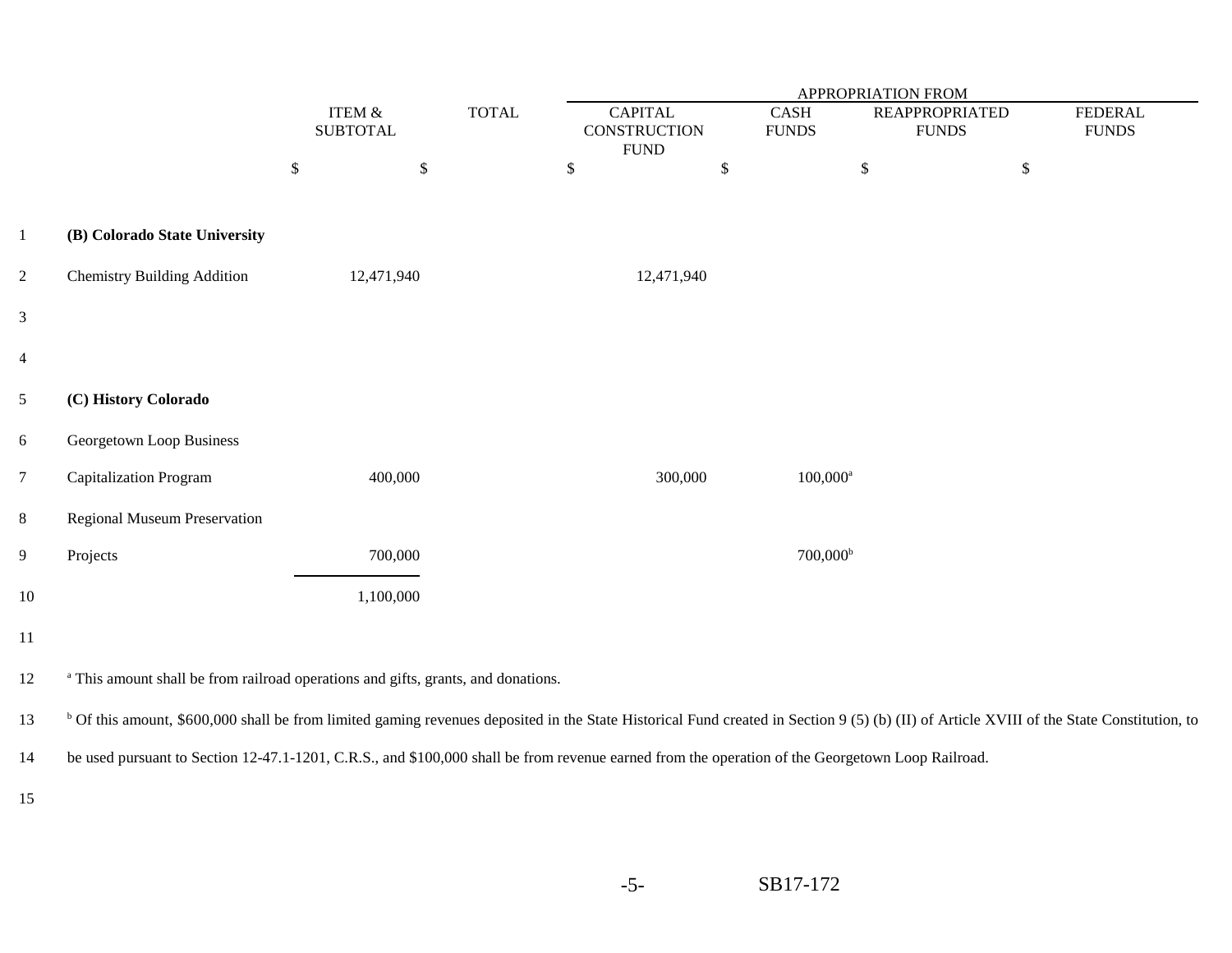|                |                                                                                                                                   |                                   |              | <b>APPROPRIATION FROM</b>                      |                             |                                       |        |                                |  |  |
|----------------|-----------------------------------------------------------------------------------------------------------------------------------|-----------------------------------|--------------|------------------------------------------------|-----------------------------|---------------------------------------|--------|--------------------------------|--|--|
|                |                                                                                                                                   | ITEM $\&$<br><b>SUBTOTAL</b>      | <b>TOTAL</b> | <b>CAPITAL</b><br>CONSTRUCTION<br>${\rm FUND}$ | <b>CASH</b><br><b>FUNDS</b> | <b>REAPPROPRIATED</b><br><b>FUNDS</b> |        | <b>FEDERAL</b><br><b>FUNDS</b> |  |  |
|                |                                                                                                                                   | $\boldsymbol{\$}$<br>$\mathbb{S}$ |              | $\$\,$                                         | $\$$                        | $\mathbb{S}$                          | $\$\,$ |                                |  |  |
| $\mathbf{1}$   | (D) Metropolitan State University of Denver                                                                                       |                                   |              |                                                |                             |                                       |        |                                |  |  |
| $\overline{c}$ | Aerospace Engineering Sciences                                                                                                    | 23,595,840                        |              |                                                |                             | 23,595,840 <sup>a</sup>               |        |                                |  |  |
| $\mathfrak{Z}$ |                                                                                                                                   |                                   |              |                                                |                             |                                       |        |                                |  |  |
| $\overline{4}$ | <sup>a</sup> This amount shall be from bonds to be repaid from an existing student facility fee and gifts, grants, and donations. |                                   |              |                                                |                             |                                       |        |                                |  |  |
| $\mathfrak{S}$ |                                                                                                                                   |                                   |              |                                                |                             |                                       |        |                                |  |  |
| 6              | (E) Pueblo Community College                                                                                                      |                                   |              |                                                |                             |                                       |        |                                |  |  |
| $\overline{7}$ | Davis Academic Building                                                                                                           |                                   |              |                                                |                             |                                       |        |                                |  |  |
| 8              | Renovation (Capital Renewal)                                                                                                      | 5,807,143                         |              | 5,807,143                                      |                             |                                       |        |                                |  |  |
| 9              |                                                                                                                                   |                                   |              |                                                |                             |                                       |        |                                |  |  |
| $10\,$         | (F) University of Northern Colorado                                                                                               |                                   |              |                                                |                             |                                       |        |                                |  |  |
| 11             | Campus Commons                                                                                                                    | 29,502,929                        |              | 15,000,000                                     |                             | 14,502,929 <sup>a</sup>               |        |                                |  |  |
| 12             |                                                                                                                                   |                                   |              |                                                |                             |                                       |        |                                |  |  |
| 13             | <sup>a</sup> This amount shall be from donations and bonds to be repaid from an existing student fee.                             |                                   |              |                                                |                             |                                       |        |                                |  |  |
| 14             |                                                                                                                                   |                                   |              |                                                |                             |                                       |        |                                |  |  |
| 15             |                                                                                                                                   |                                   |              |                                                |                             |                                       |        |                                |  |  |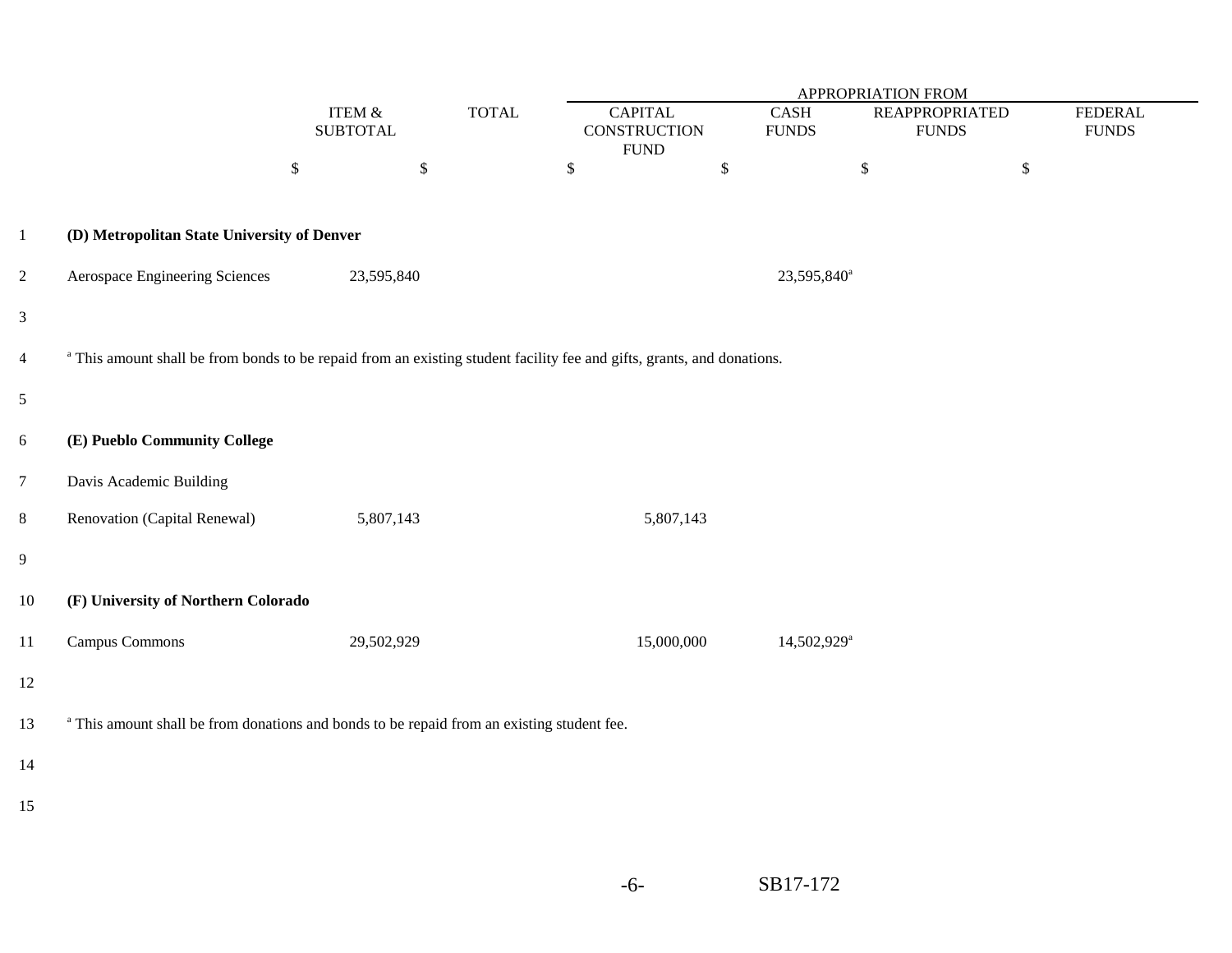|                |                                     |                           |              | APPROPRIATION FROM                                    |                             |                                       |                                |  |  |
|----------------|-------------------------------------|---------------------------|--------------|-------------------------------------------------------|-----------------------------|---------------------------------------|--------------------------------|--|--|
|                |                                     | ITEM &<br><b>SUBTOTAL</b> | <b>TOTAL</b> | <b>CAPITAL</b><br><b>CONSTRUCTION</b><br>${\rm FUND}$ | <b>CASH</b><br><b>FUNDS</b> | <b>REAPPROPRIATED</b><br><b>FUNDS</b> | <b>FEDERAL</b><br><b>FUNDS</b> |  |  |
|                |                                     | $\$$<br>$\mathbb{S}$      |              | $\mathbb{S}$                                          | $\$\,$                      | $\mathbb{S}$                          | $\$$                           |  |  |
| $\mathbf{1}$   |                                     |                           | 81,813,363   |                                                       |                             |                                       |                                |  |  |
| $\overline{2}$ |                                     |                           | 81,923,363   |                                                       |                             |                                       |                                |  |  |
| $\mathfrak{Z}$ |                                     |                           |              |                                                       |                             |                                       |                                |  |  |
| $\overline{4}$ | (5) DEPARTMENT OF HUMAN SERVICES    |                           |              |                                                       |                             |                                       |                                |  |  |
| $\mathfrak{S}$ | Behavioral Health Services, Mental  |                           |              |                                                       |                             |                                       |                                |  |  |
| 6              | Health Institutes, Suicide Risk     |                           |              |                                                       |                             |                                       |                                |  |  |
| $\overline{7}$ | Mitigation                          | 1,867,586                 |              | 1,867,586                                             |                             |                                       |                                |  |  |
| $8\,$          |                                     | 1,987,586                 |              | 1,987,586                                             |                             |                                       |                                |  |  |
| 9              | Division of Youth Corrections,      |                           |              |                                                       |                             |                                       |                                |  |  |
| 10             | Facility Refurbishment for Safety,  |                           |              |                                                       |                             |                                       |                                |  |  |
| 11             | Risk Mitigation, and Modernization  | 3,689,500                 |              | 3,689,500                                             |                             |                                       |                                |  |  |
| 12             | Colorado Veterans Community         |                           |              |                                                       |                             |                                       |                                |  |  |
| 13             | Living Centers, Resident Safety and |                           |              |                                                       |                             |                                       |                                |  |  |
| 14             | Accessibility Improvements          | 2,278,060                 |              | 2,278,060                                             |                             |                                       |                                |  |  |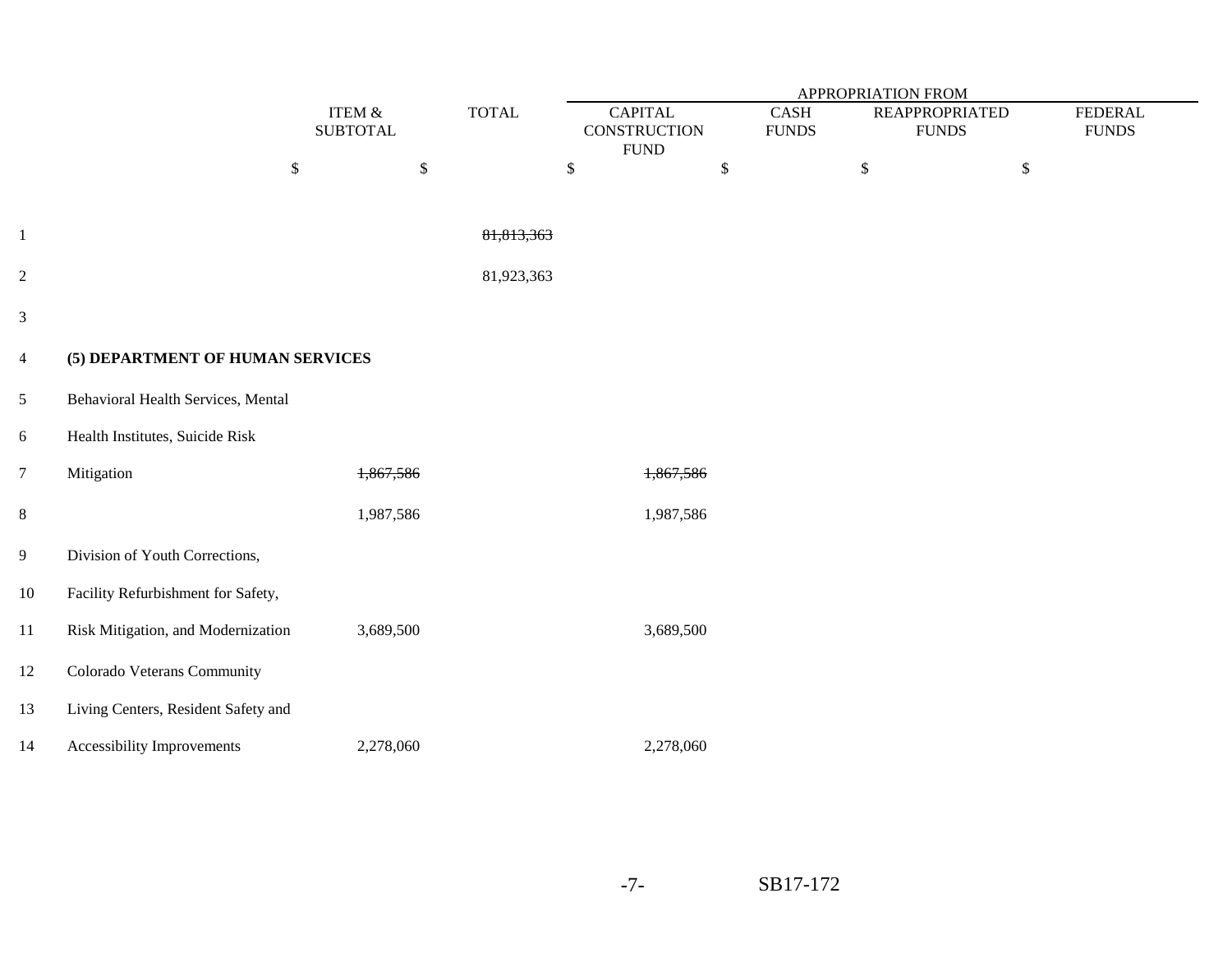|                |                                                                                                                                                                     | ITEM $\&$<br><b>SUBTOTAL</b> | <b>TOTAL</b> | <b>CAPITAL</b><br><b>CONSTRUCTION</b><br><b>FUND</b> | CASH<br><b>FUNDS</b>    | <b>REAPPROPRIATED</b><br><b>FUNDS</b> | <b>FEDERAL</b><br><b>FUNDS</b> |  |  |  |
|----------------|---------------------------------------------------------------------------------------------------------------------------------------------------------------------|------------------------------|--------------|------------------------------------------------------|-------------------------|---------------------------------------|--------------------------------|--|--|--|
|                |                                                                                                                                                                     | $\$$<br>$\mathbb{S}$         |              | $\mathbb{S}$                                         | $\mathbb{S}$            | $\$\,$<br>$\mathbb{S}$                |                                |  |  |  |
| $\mathbf{1}$   | Division of Youth Corrections,                                                                                                                                      |                              |              |                                                      |                         |                                       |                                |  |  |  |
| $\overline{2}$ | <b>Adams County Youth Services</b>                                                                                                                                  |                              |              |                                                      |                         |                                       |                                |  |  |  |
| $\mathfrak{Z}$ | Center Replacement                                                                                                                                                  | 3,000,000                    |              | 3,000,000                                            |                         |                                       |                                |  |  |  |
| $\overline{4}$ | <b>Regional Center Capital</b>                                                                                                                                      |                              |              |                                                      |                         |                                       |                                |  |  |  |
| 5              | Improvements                                                                                                                                                        | 979,884                      |              | 979,884 <sup>a</sup>                                 |                         |                                       |                                |  |  |  |
| 6              |                                                                                                                                                                     |                              | 11,815,030   |                                                      |                         |                                       |                                |  |  |  |
| $\overline{7}$ | 11,935,030                                                                                                                                                          |                              |              |                                                      |                         |                                       |                                |  |  |  |
| $\,8\,$        |                                                                                                                                                                     |                              |              |                                                      |                         |                                       |                                |  |  |  |
| $\overline{9}$ | <sup>a</sup> This amount shall be from the Regional Center Depreciation Account within the Capital Construction Fund created in Section 24-75-302 (3.8) (a), C.R.S. |                              |              |                                                      |                         |                                       |                                |  |  |  |
| 10             |                                                                                                                                                                     |                              |              |                                                      |                         |                                       |                                |  |  |  |
| 11             | (6) DEPARTMENT OF NATURAL RESOURCES                                                                                                                                 |                              |              |                                                      |                         |                                       |                                |  |  |  |
| 12             | (A) Division of Parks and Wildlife - Capital Construction and Controlled Maintenance                                                                                |                              |              |                                                      |                         |                                       |                                |  |  |  |
| 13             | Park Infrastructure and Facilities                                                                                                                                  | 19,837,320                   |              |                                                      | 19,435,684 <sup>a</sup> |                                       | 401,636(I)                     |  |  |  |
| 14             | Land and Water Acquisitions, State                                                                                                                                  |                              |              |                                                      |                         |                                       |                                |  |  |  |
| 15             | Parks                                                                                                                                                               | 950,000                      |              |                                                      | 950,000 <sup>a</sup>    |                                       |                                |  |  |  |
|                |                                                                                                                                                                     |                              |              |                                                      |                         |                                       |                                |  |  |  |

SB17-172

-8-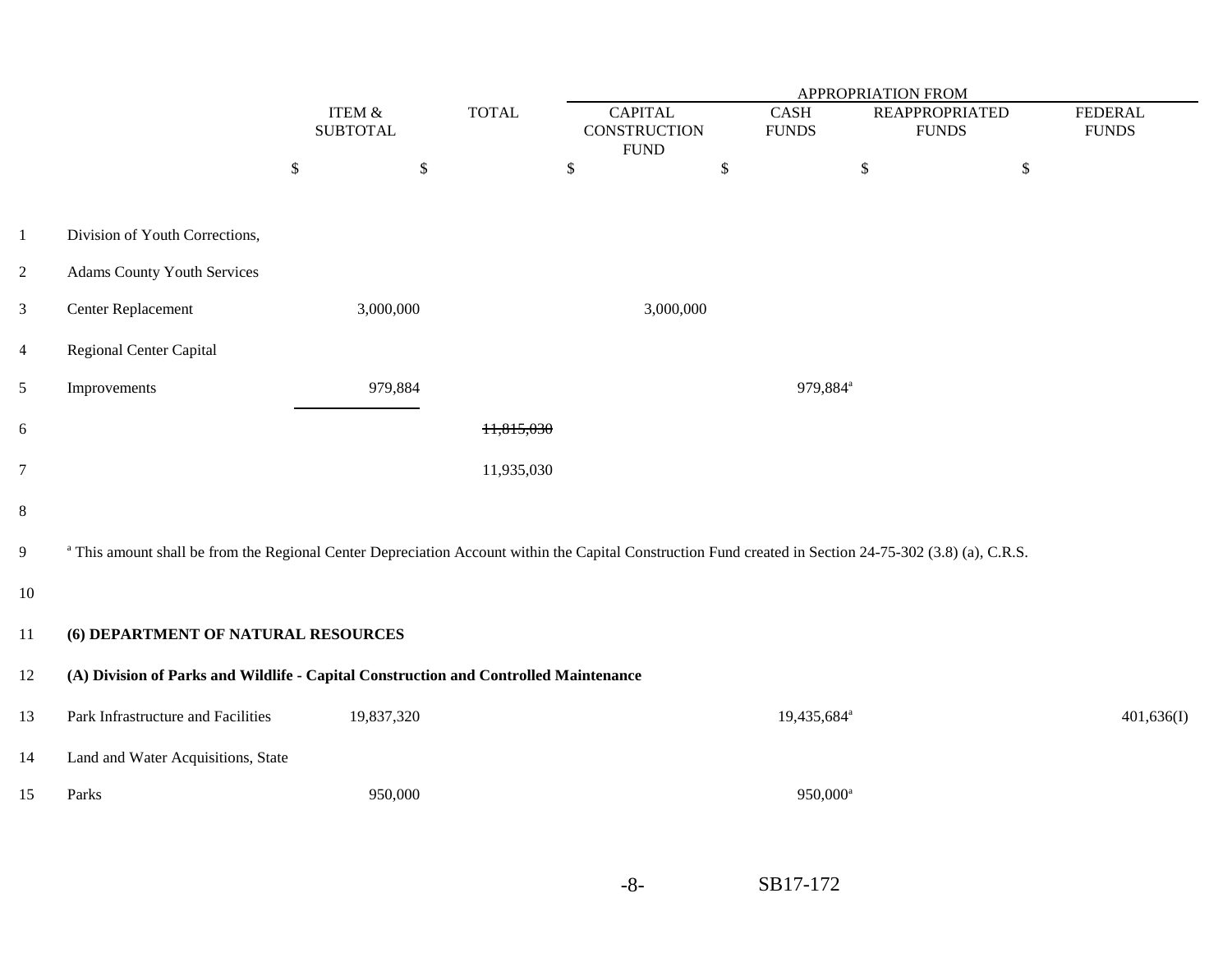|                 |                                         | <b>TOTAL</b>      |                 |            | APPROPRIATION FROM                    |               |                      |                                       |                                |  |  |
|-----------------|-----------------------------------------|-------------------|-----------------|------------|---------------------------------------|---------------|----------------------|---------------------------------------|--------------------------------|--|--|
|                 |                                         | <b>ITEM &amp;</b> | <b>SUBTOTAL</b> |            | <b>CAPITAL</b><br><b>CONSTRUCTION</b> |               | CASH<br><b>FUNDS</b> | <b>REAPPROPRIATED</b><br><b>FUNDS</b> | <b>FEDERAL</b><br><b>FUNDS</b> |  |  |
|                 |                                         | \$                | $\sqrt$         |            | <b>FUND</b><br>\$                     | $\mathcal{S}$ |                      | $\mathcal{S}$                         | \$                             |  |  |
| $\mathbf{1}$    | Land and Water Acquisitions,            |                   |                 |            |                                       |               |                      |                                       |                                |  |  |
| $\overline{c}$  | Wildlife Areas                          | 9,300,000         |                 |            |                                       |               | $9,300,000^{\rm b}$  |                                       |                                |  |  |
| $\mathfrak{Z}$  | <b>Infrastructure and Real Property</b> |                   |                 |            |                                       |               |                      |                                       |                                |  |  |
| $\overline{4}$  | Maintenance, Wildlife Areas             | 3,799,502         |                 |            |                                       |               | $3,799,502^{\circ}$  |                                       |                                |  |  |
| 5               | <b>Chatfield Reservoir Reallocation</b> |                   |                 |            |                                       |               |                      |                                       |                                |  |  |
| 6               | Project Mitigation                      | 6,504,850         |                 |            |                                       |               | $6,504,850^{\circ}$  |                                       |                                |  |  |
| $7\overline{ }$ |                                         |                   |                 | 40,391,672 |                                       |               |                      |                                       |                                |  |  |
| 8               |                                         |                   |                 |            |                                       |               |                      |                                       |                                |  |  |

#### <sup>9</sup> Of these amounts, it is estimated that \$12,684,400 shall be from grants from the Great Outdoors Colorado Board, established in Section 1 of Article XXVII of the State Constitution,

10\$7,401,284(I) shall be from Lottery proceeds, pursuant to Section 3 of Article XXVII of the State Constitution, and \$300,000 shall be from the Highway Users Tax Fund created in Section

1143-4-201 (1) (a), C.R.S., pursuant to Section 33-10-111 (4), C.R.S. Lottery proceeds are based on estimates and are shown for informational purposes only.

<sup>b</sup> Of this amount, it is estimated that \$5,500,000 shall be from the Wildlife Cash Fund created in Section 33-1-112 (1) (a), C.R.S., and \$3,800,000 shall be from grants from the Great

-9-

13Outdoors Colorado Board, established in Section 1 of Article XXVII of the State Constitution.

14  $\degree$  These amounts shall be from the Wildlife Cash Fund created in Section 33-1-112 (1) (a), C.R.S.

15

16

SB17-172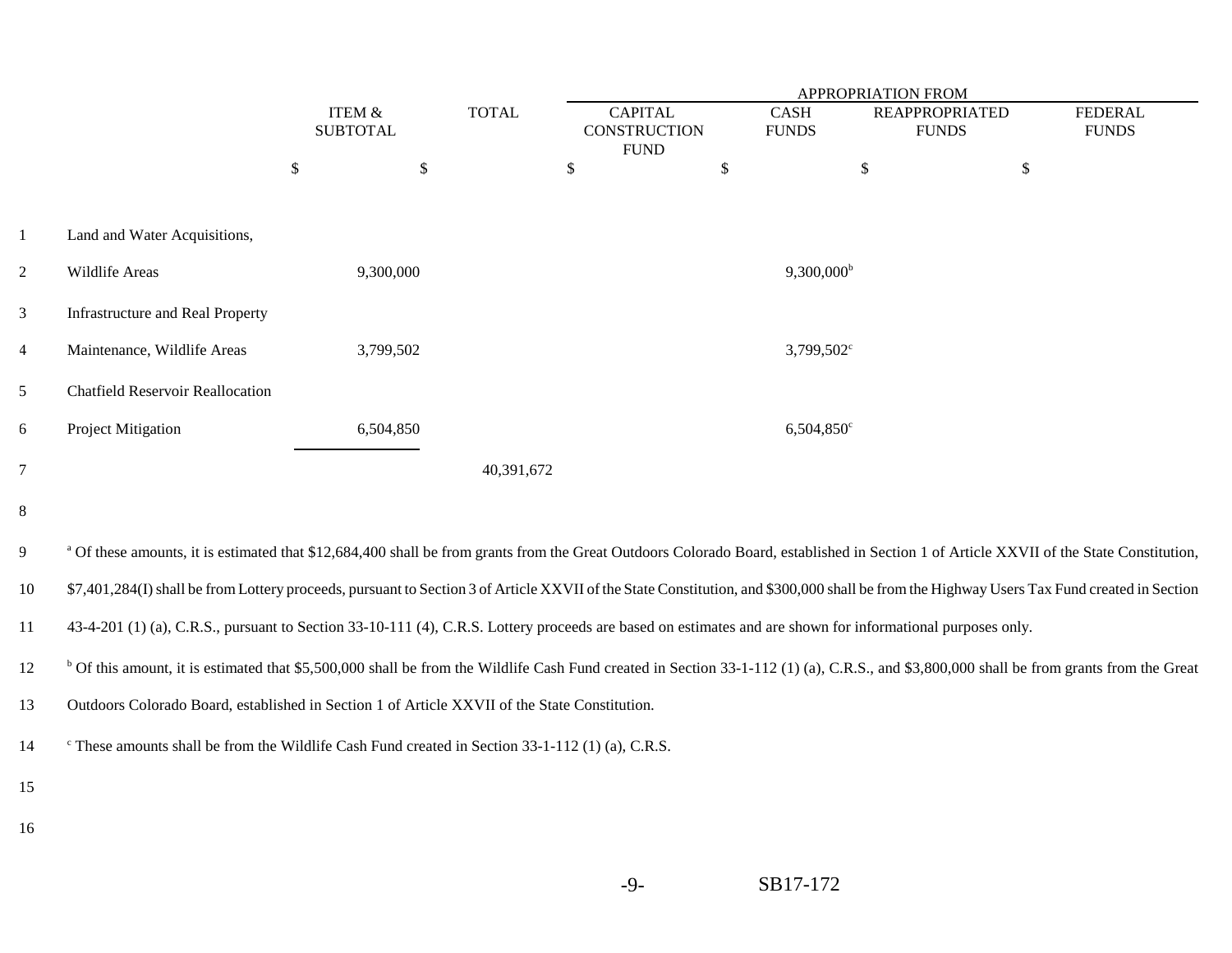|                |                                                                                                                                                                              |                           |              | <b>APPROPRIATION FROM</b>                            |                             |                                            |                                |  |  |  |  |
|----------------|------------------------------------------------------------------------------------------------------------------------------------------------------------------------------|---------------------------|--------------|------------------------------------------------------|-----------------------------|--------------------------------------------|--------------------------------|--|--|--|--|
|                |                                                                                                                                                                              | ITEM &<br><b>SUBTOTAL</b> | <b>TOTAL</b> | <b>CAPITAL</b><br><b>CONSTRUCTION</b><br><b>FUND</b> | <b>CASH</b><br><b>FUNDS</b> | <b>REAPPROPRIATED</b><br><b>FUNDS</b>      | <b>FEDERAL</b><br><b>FUNDS</b> |  |  |  |  |
|                |                                                                                                                                                                              | $\mathcal{S}$<br>\$       |              | $\mathcal{S}$                                        | \$                          | $\mathcal{S}$<br>$\boldsymbol{\mathsf{S}}$ |                                |  |  |  |  |
| $\mathbf{1}$   | (7) DEPARTMENT OF PERSONNEL                                                                                                                                                  |                           |              |                                                      |                             |                                            |                                |  |  |  |  |
| $\overline{2}$ | Replace/Restore Roof, State Capitol                                                                                                                                          |                           |              |                                                      |                             |                                            |                                |  |  |  |  |
| $\mathfrak{Z}$ | Building                                                                                                                                                                     | 5,684,248                 |              | 5,684,248                                            |                             |                                            |                                |  |  |  |  |
| $\overline{4}$ | Colorado State Capitol House and                                                                                                                                             |                           |              |                                                      |                             |                                            |                                |  |  |  |  |
| 5              | <b>Senate Chamber Renovations</b>                                                                                                                                            | 2,425,000                 |              | 1,000,000                                            | $1,425,000^a$               |                                            |                                |  |  |  |  |
| 6              | REPLACE COOLING SYSTEM,                                                                                                                                                      |                           |              |                                                      |                             |                                            |                                |  |  |  |  |
| 7              | CAPITOL ANNEX BUILDING                                                                                                                                                       | 2,417,830                 |              | 1,351,599                                            | $300,000^{\rm b}$           | 766,231 <sup>c</sup>                       |                                |  |  |  |  |
| $\,8\,$        |                                                                                                                                                                              |                           | 8,109,248    |                                                      |                             |                                            |                                |  |  |  |  |
| 9              |                                                                                                                                                                              |                           | 10,527,078   |                                                      |                             |                                            |                                |  |  |  |  |
| 10             |                                                                                                                                                                              |                           |              |                                                      |                             |                                            |                                |  |  |  |  |
| 11             | <sup>a</sup> This amount shall be from the Legislative Department Cash Fund created in Section 2-2-1601 (1) (a), C.R.S.                                                      |                           |              |                                                      |                             |                                            |                                |  |  |  |  |
| 12             | <sup>b</sup> THIS AMOUNT SHALL BE FROM THE DEPARTMENT OF PERSONNEL REVOLVING FUND CREATED IN SECTION 24-30-1108 (1), C.R.S. THE AMOUNT IS FROM RESERVES FROM REVERSIONS FROM |                           |              |                                                      |                             |                                            |                                |  |  |  |  |
| 13             | THE FACILITIES MAINTENANCE - CAPITOL COMPLEX UTILITIES LINE ITEM APPROPRIATED IN S.B. 15-234.                                                                                |                           |              |                                                      |                             |                                            |                                |  |  |  |  |
| 14             | ° OF THIS AMOUNT, IT IS ESTIMATED THAT \$450,000 SHALL BE FROM THE EMERGENCY CONTROLLED MAINTENANCE ACCOUNT IN THE CAPITAL CONSTRUCTION FUND CREATED IN SECTION              |                           |              |                                                      |                             |                                            |                                |  |  |  |  |
| 15             | 24-75-302 (3.2), C.R.S., AND \$316,231 SHALL BE FROM REVERSIONS FROM THE UPGRADE PUBLIC RESTROOMS AND WHEELCHAIR LIFTS FOR ADA COMPLIANCE, STATE CAPITOL BUILDING            |                           |              |                                                      |                             |                                            |                                |  |  |  |  |
| 16             | CONTROLLED MAINTENANCE PROJECT APPROPRIATED IN S.B. 13-230.                                                                                                                  |                           |              |                                                      |                             |                                            |                                |  |  |  |  |
|                |                                                                                                                                                                              |                           |              |                                                      |                             |                                            |                                |  |  |  |  |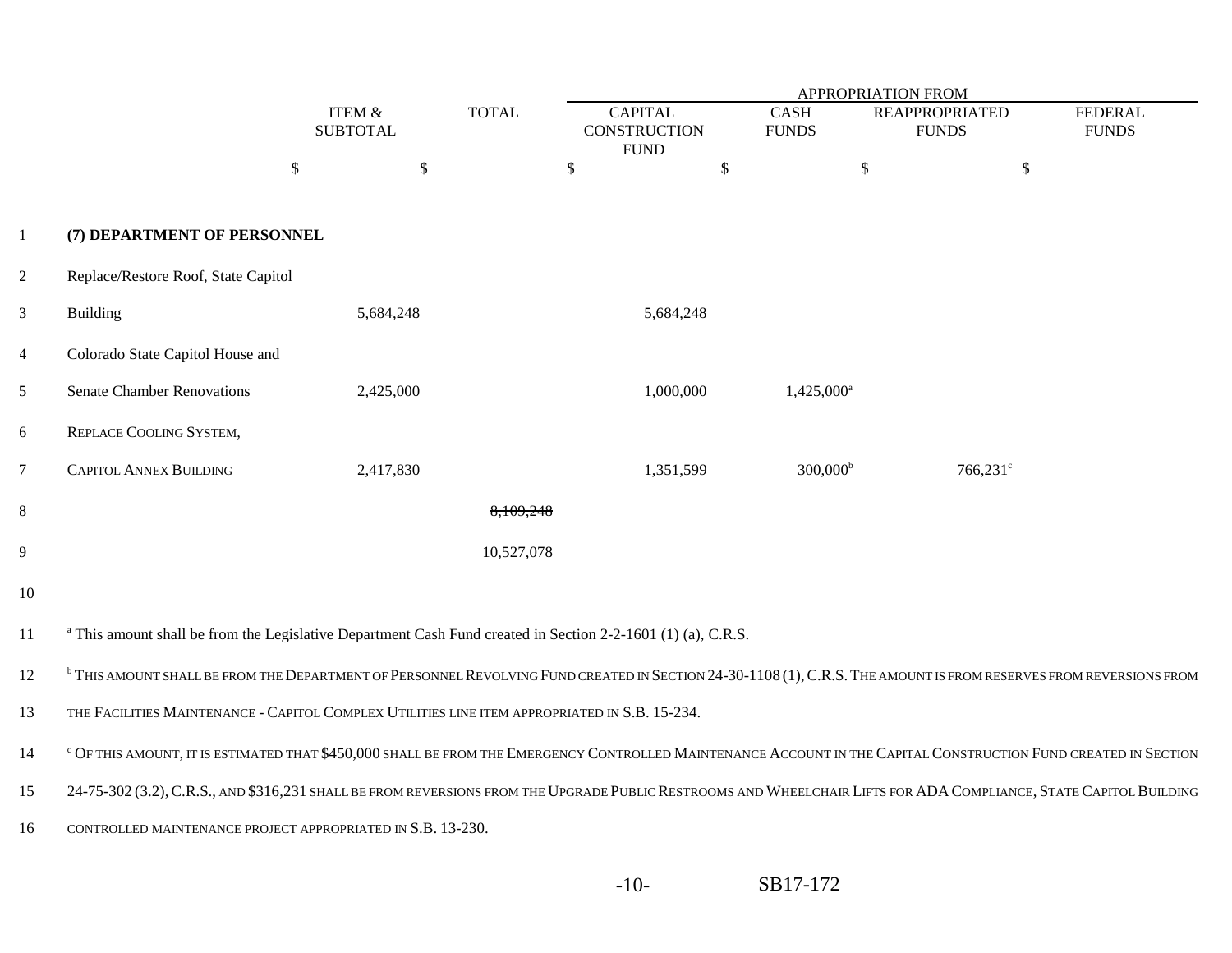| APPROPRIATION FROM |                                                                                                                                                                     |                              |              |                        |                                               |              |                      |                                       |              |                                 |
|--------------------|---------------------------------------------------------------------------------------------------------------------------------------------------------------------|------------------------------|--------------|------------------------|-----------------------------------------------|--------------|----------------------|---------------------------------------|--------------|---------------------------------|
|                    |                                                                                                                                                                     | ITEM $\&$<br><b>SUBTOTAL</b> |              | $\operatorname{TOTAL}$ | <b>CAPITAL</b><br>CONSTRUCTION<br><b>FUND</b> |              | CASH<br><b>FUNDS</b> | <b>REAPPROPRIATED</b><br><b>FUNDS</b> |              | <b>FEDERAL</b><br>${\rm FUNDS}$ |
|                    |                                                                                                                                                                     | $\mathbb{S}$                 | $\mathbb{S}$ | \$                     |                                               | $\mathbb{S}$ |                      | $\mathbb S$                           | $\mathbb{S}$ |                                 |
|                    |                                                                                                                                                                     |                              |              |                        |                                               |              |                      |                                       |              |                                 |
| $\mathbf{1}$       |                                                                                                                                                                     |                              |              |                        |                                               |              |                      |                                       |              |                                 |
| $\overline{2}$     | (8) DEPARTMENT OF PUBLIC SAFETY                                                                                                                                     |                              |              |                        |                                               |              |                      |                                       |              |                                 |
| $\overline{3}$     | Loma Eastbound Port of Entry                                                                                                                                        |                              |              |                        |                                               |              |                      |                                       |              |                                 |
| $\overline{4}$     | Replacement                                                                                                                                                         |                              |              | 1,145,000              |                                               |              | $1,145,000^a$        |                                       |              |                                 |
| $\mathfrak{S}$     |                                                                                                                                                                     |                              |              |                        |                                               |              |                      |                                       |              |                                 |
| 6                  | <sup>a</sup> This amount shall be from the Highway Users Tax Fund created in Section 43-4-201 (1) (a), C.R.S., pursuant to Section 43-4-201 (3) (a) (I) (C), C.R.S. |                              |              |                        |                                               |              |                      |                                       |              |                                 |
| $\overline{7}$     |                                                                                                                                                                     |                              |              |                        |                                               |              |                      |                                       |              |                                 |
| $8\,$              | (9) DEPARTMENT OF TRANSPORTATION                                                                                                                                    |                              |              |                        |                                               |              |                      |                                       |              |                                 |
| $\overline{9}$     | <b>Highway Construction Projects</b>                                                                                                                                |                              |              | 500,000                | 500,000                                       |              |                      |                                       |              |                                 |
| 10                 |                                                                                                                                                                     |                              |              |                        |                                               |              |                      |                                       |              |                                 |
| 11                 |                                                                                                                                                                     |                              |              |                        |                                               |              |                      |                                       |              |                                 |
| 12                 |                                                                                                                                                                     |                              |              |                        |                                               |              |                      |                                       |              |                                 |
| 13                 |                                                                                                                                                                     |                              |              |                        |                                               |              |                      |                                       |              |                                 |
| 14                 |                                                                                                                                                                     |                              |              |                        |                                               |              |                      |                                       |              |                                 |
| 15                 |                                                                                                                                                                     |                              |              |                        |                                               |              |                      |                                       |              |                                 |
|                    |                                                                                                                                                                     |                              |              |                        |                                               |              |                      |                                       |              |                                 |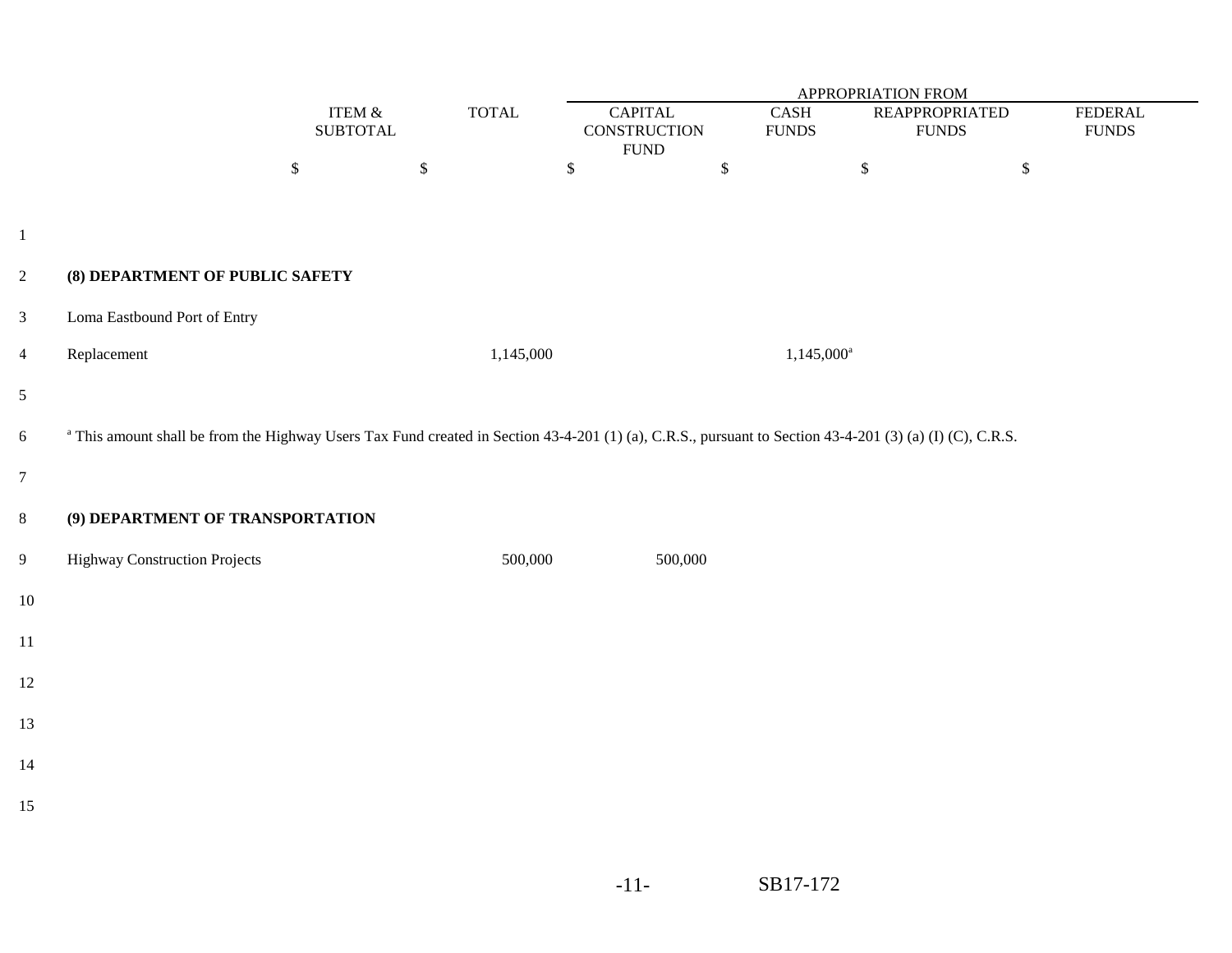|                         |                                         |                           |               |                                                       | APPROPRIATION FROM<br><b>FEDERAL</b> |                                       |           |  |  |  |  |
|-------------------------|-----------------------------------------|---------------------------|---------------|-------------------------------------------------------|--------------------------------------|---------------------------------------|-----------|--|--|--|--|
|                         |                                         | ITEM &<br><b>SUBTOTAL</b> | <b>TOTAL</b>  | <b>CAPITAL</b><br><b>CONSTRUCTION</b><br>${\rm FUND}$ | <b>CASH</b><br><b>FUNDS</b>          | <b>REAPPROPRIATED</b><br><b>FUNDS</b> |           |  |  |  |  |
|                         | $\boldsymbol{\mathsf{S}}$               | \$                        |               | \$                                                    | $\boldsymbol{\mathsf{S}}$            | $\$\,$                                | $\$\,$    |  |  |  |  |
| $\mathbf{1}$            | <b>TOTALS PART I</b>                    |                           |               |                                                       |                                      |                                       |           |  |  |  |  |
| $\overline{2}$          | (CAPITAL CONSTRUCTION,                  |                           |               |                                                       |                                      |                                       |           |  |  |  |  |
| 3                       | <b>CAPITAL RENEWAL, AND</b>             |                           |               |                                                       |                                      |                                       |           |  |  |  |  |
| $\overline{\mathbf{4}}$ | <b>CAPITAL LEASE PURCHASE</b>           |                           |               |                                                       |                                      |                                       |           |  |  |  |  |
| 5                       | PAYMENTS)                               |                           | \$162,350,870 | \$78,745,246                                          | \$83,203,988                         |                                       | \$401,636 |  |  |  |  |
| $6\,$                   |                                         |                           | \$164,998,700 | \$80,216,845                                          | \$83,613,988                         | \$766,231                             |           |  |  |  |  |
| $\overline{7}$          |                                         |                           |               |                                                       |                                      |                                       |           |  |  |  |  |
| $\,8\,$                 |                                         |                           |               | <b>PART II</b>                                        |                                      |                                       |           |  |  |  |  |
| $\overline{9}$          |                                         |                           |               | <b>CONTROLLED MAINTENANCE</b>                         |                                      |                                       |           |  |  |  |  |
| 10                      |                                         |                           |               |                                                       |                                      |                                       |           |  |  |  |  |
| $11\,$                  | (1) DEPARTMENT OF CORRECTIONS           |                           |               |                                                       |                                      |                                       |           |  |  |  |  |
| 12                      | Improve Fire Suppression System,        |                           |               |                                                       |                                      |                                       |           |  |  |  |  |
| 13                      | <b>Centennial Correctional Facility</b> |                           |               |                                                       |                                      |                                       |           |  |  |  |  |
| 14                      | North                                   | 782,647                   |               |                                                       |                                      |                                       |           |  |  |  |  |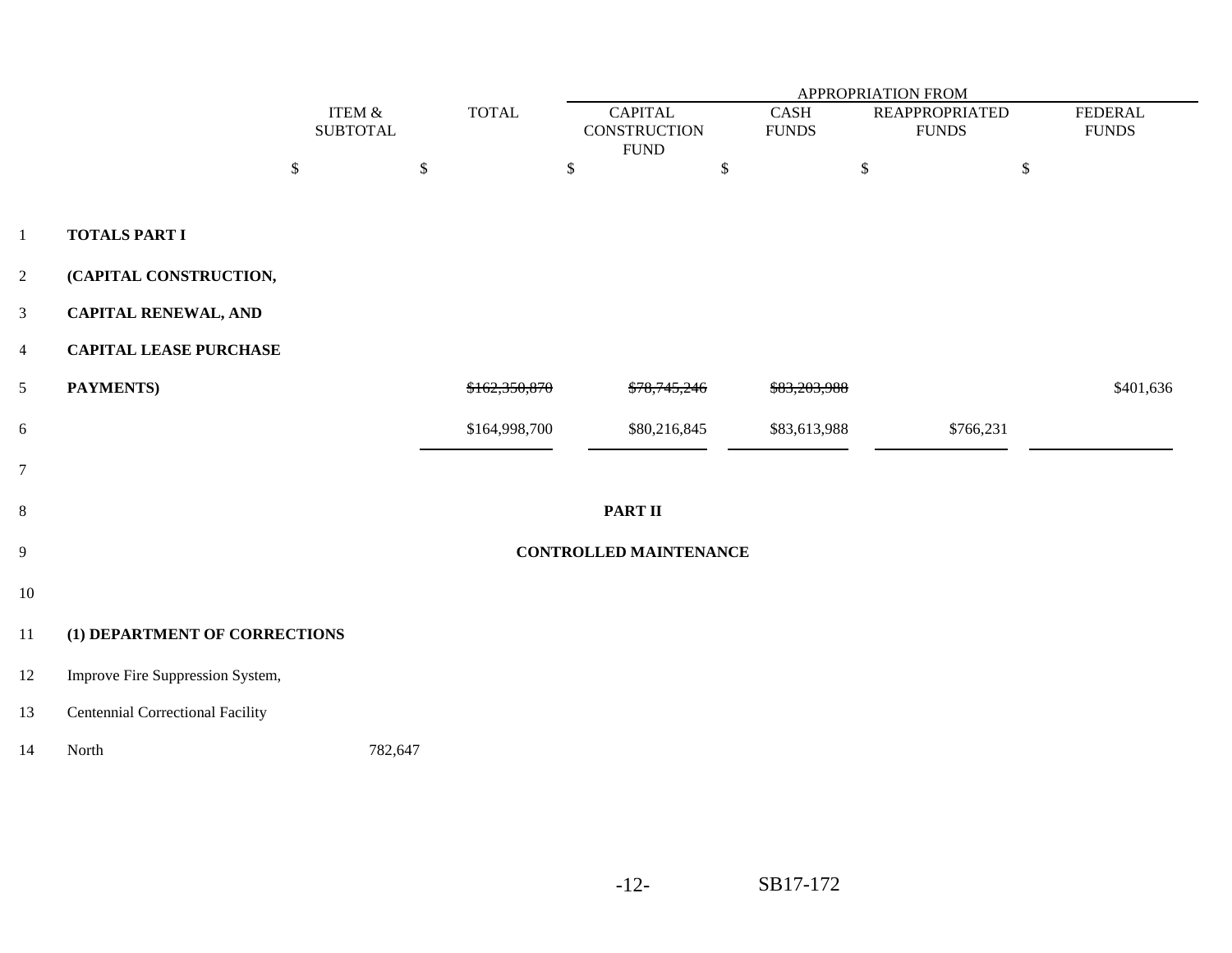|                |                                                                   | APPROPRIATION FROM           |              |                                                       |                      |                                       |                                |  |
|----------------|-------------------------------------------------------------------|------------------------------|--------------|-------------------------------------------------------|----------------------|---------------------------------------|--------------------------------|--|
|                |                                                                   | ITEM $\&$<br><b>SUBTOTAL</b> | <b>TOTAL</b> | <b>CAPITAL</b><br><b>CONSTRUCTION</b><br>${\rm FUND}$ | CASH<br><b>FUNDS</b> | <b>REAPPROPRIATED</b><br><b>FUNDS</b> | <b>FEDERAL</b><br><b>FUNDS</b> |  |
|                |                                                                   | $\mathbb{S}$<br>$\mathbb{S}$ |              | $\,$                                                  | $\mathbb{S}$         | $\mathbb{S}$                          | $\$$                           |  |
| $1\,$          | Improve Perimeter Security,                                       |                              |              |                                                       |                      |                                       |                                |  |
| $\overline{2}$ | Denver Reception and Diagnostic                                   |                              |              |                                                       |                      |                                       |                                |  |
| $\mathfrak{Z}$ | Center and Women's Correctional                                   |                              |              |                                                       |                      |                                       |                                |  |
| $\overline{4}$ | Facility                                                          | 1,870,550                    |              |                                                       |                      |                                       |                                |  |
| $\mathfrak s$  | Replace Fire Alarm System and                                     |                              |              |                                                       |                      |                                       |                                |  |
| $\sqrt{6}$     | Improve Fire Suppression, Limon                                   |                              |              |                                                       |                      |                                       |                                |  |
| $\overline{7}$ | <b>Correctional Facility</b>                                      | 798,180                      |              |                                                       |                      |                                       |                                |  |
| $8\,$          |                                                                   |                              | 3,451,377    | 3,451,377                                             |                      |                                       |                                |  |
| $\overline{9}$ |                                                                   |                              |              |                                                       |                      |                                       |                                |  |
| $10\,$         | (2) GOVERNOR - LIEUTENANT GOVERNOR - STATE PLANNING AND BUDGETING |                              |              |                                                       |                      |                                       |                                |  |
| 11             | (A) Office of Information Technology                              |                              |              |                                                       |                      |                                       |                                |  |
| 12             | Replace Microwave Site Towers, B                                  |                              |              |                                                       |                      |                                       |                                |  |
| 13             | Group                                                             |                              | 1,072,335    | 1,072,335                                             |                      |                                       |                                |  |
| 14             |                                                                   |                              |              |                                                       |                      |                                       |                                |  |
| 15             |                                                                   |                              |              |                                                       |                      |                                       |                                |  |
| 16             |                                                                   |                              |              |                                                       |                      |                                       |                                |  |
|                |                                                                   |                              |              |                                                       |                      |                                       |                                |  |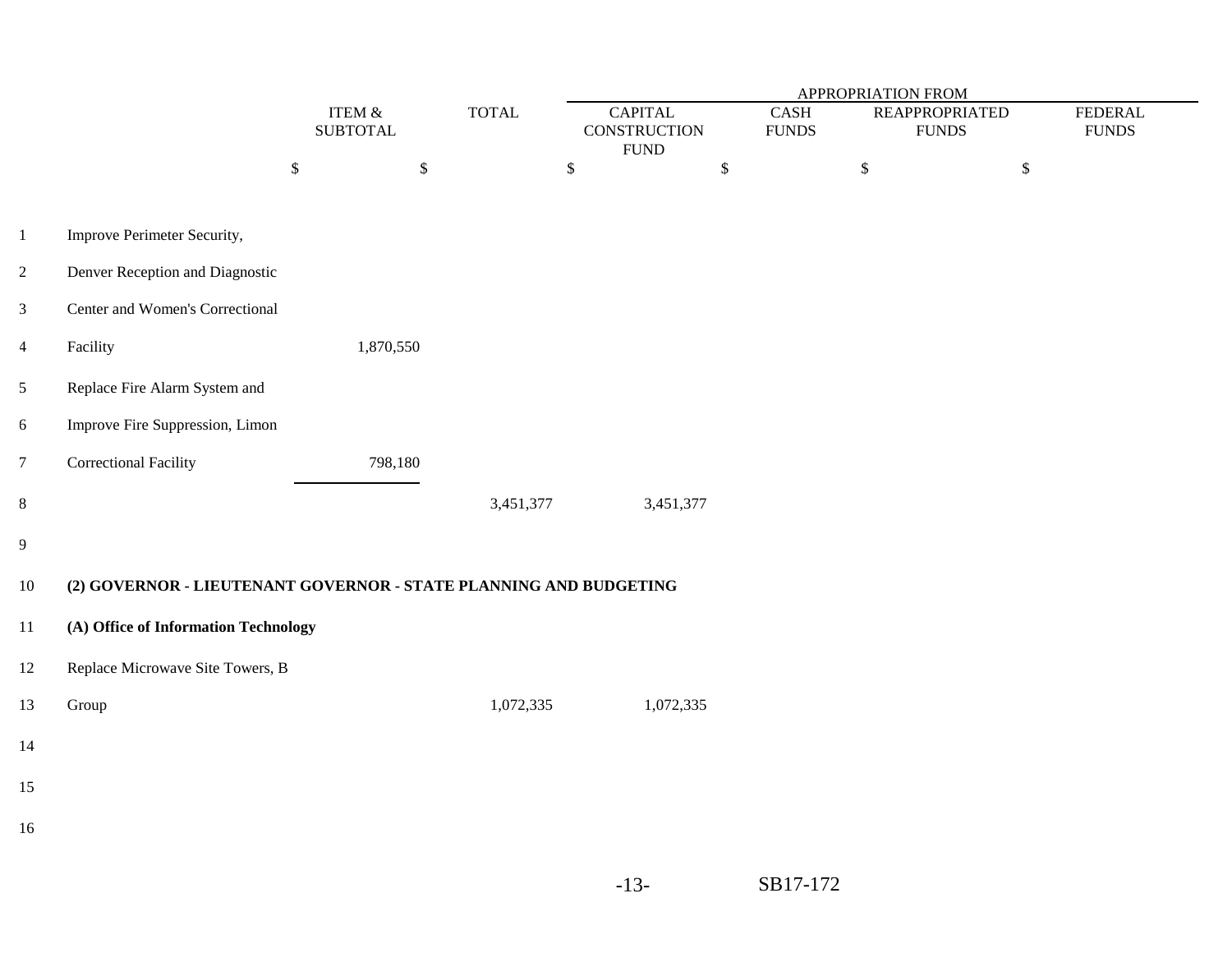|                 |                                     |              |                              | <b>TOTAL</b> | <b>APPROPRIATION FROM</b> |                                                       |                          |              |                                       |                                 |  |
|-----------------|-------------------------------------|--------------|------------------------------|--------------|---------------------------|-------------------------------------------------------|--------------------------|--------------|---------------------------------------|---------------------------------|--|
|                 |                                     |              | ITEM $\&$<br><b>SUBTOTAL</b> |              |                           | <b>CAPITAL</b><br><b>CONSTRUCTION</b><br>${\rm FUND}$ | CASH<br>${\hbox{FUNDS}}$ |              | <b>REAPPROPRIATED</b><br><b>FUNDS</b> | <b>FEDERAL</b><br>${\rm FUNDS}$ |  |
|                 |                                     | $\mathbb{S}$ | $\$$                         |              | $\mathbb{S}$              | $\,$                                                  |                          | $\mathbb{S}$ | $\$$                                  |                                 |  |
| $\mathbf{1}$    | (3) DEPARTMENT OF HIGHER EDUCATION  |              |                              |              |                           |                                                       |                          |              |                                       |                                 |  |
| $\overline{2}$  | (A) Adams State University          |              |                              |              |                           |                                                       |                          |              |                                       |                                 |  |
| $\mathfrak{Z}$  | Upgrade HVAC, Music Building        |              | 1,514,508                    |              |                           | 1,514,508                                             |                          |              |                                       |                                 |  |
| $\overline{4}$  |                                     |              |                              |              |                           |                                                       |                          |              |                                       |                                 |  |
| $\mathfrak{S}$  | (B) Auraria Higher Education Center |              |                              |              |                           |                                                       |                          |              |                                       |                                 |  |
| $6\,$           | Replace/Upgrade Fire Alarm          |              |                              |              |                           |                                                       |                          |              |                                       |                                 |  |
| $7\phantom{.0}$ | Systems, Multiple Buildings         |              | 578,643                      |              |                           |                                                       |                          |              |                                       |                                 |  |
| $8\,$           | Improve ADA Accessibility, Tenth    |              |                              |              |                           |                                                       |                          |              |                                       |                                 |  |
| $\overline{9}$  | <b>Street Pedestrian Corridor</b>   |              | 588,988                      |              |                           |                                                       |                          |              |                                       |                                 |  |
| $10\,$          |                                     |              | 1,167,631                    |              |                           | 1,167,631                                             |                          |              |                                       |                                 |  |
| $11\,$          |                                     |              |                              |              |                           |                                                       |                          |              |                                       |                                 |  |
| $12\,$          | (C) Colorado School of Mines        |              |                              |              |                           |                                                       |                          |              |                                       |                                 |  |
| 13              | Replace Hazardous Laboratory        |              |                              |              |                           |                                                       |                          |              |                                       |                                 |  |
| 14              | Fume Controls                       |              | 343,275                      |              |                           | 343,275                                               |                          |              |                                       |                                 |  |
| 15              |                                     |              |                              |              |                           |                                                       |                          |              |                                       |                                 |  |
|                 |                                     |              |                              |              |                           |                                                       |                          |              |                                       |                                 |  |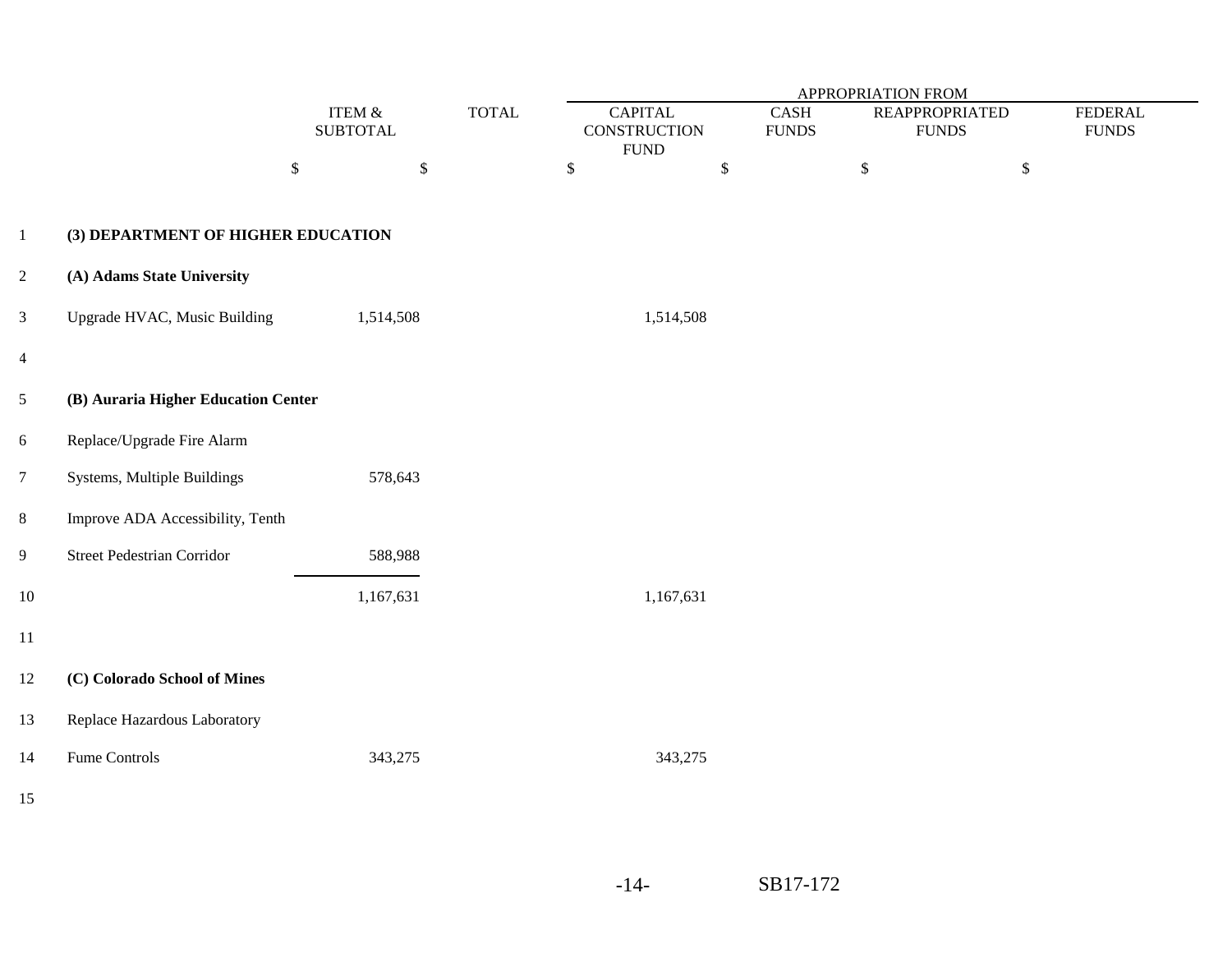|                |                                      |                              |              | APPROPRIATION FROM                             |                          |                                        |                                |  |  |  |
|----------------|--------------------------------------|------------------------------|--------------|------------------------------------------------|--------------------------|----------------------------------------|--------------------------------|--|--|--|
|                |                                      | ITEM $\&$<br><b>SUBTOTAL</b> | <b>TOTAL</b> | <b>CAPITAL</b><br>CONSTRUCTION<br>${\rm FUND}$ | CASH<br>${\hbox{FUNDS}}$ | <b>REAPPROPRIATED</b><br>${\rm FUNDS}$ | <b>FEDERAL</b><br><b>FUNDS</b> |  |  |  |
|                |                                      | $\mathbb{S}$<br>$\mathbb{S}$ |              | $\mathbb{S}$                                   | $\boldsymbol{\$}$        | $\mathbb{S}$                           | $\$$                           |  |  |  |
| $\mathbf{1}$   | (D) Colorado State University        |                              |              |                                                |                          |                                        |                                |  |  |  |
| $\overline{2}$ | Repair College Lake Dam              | 344,708                      |              |                                                |                          |                                        |                                |  |  |  |
| $\mathfrak{Z}$ | Upgrade HVAC, Chemistry              |                              |              |                                                |                          |                                        |                                |  |  |  |
| $\overline{4}$ | <b>Building</b>                      | 800,865                      |              |                                                |                          |                                        |                                |  |  |  |
| $\mathfrak{S}$ | Add Flood Protection in Tunnels      |                              |              |                                                |                          |                                        |                                |  |  |  |
| 6              | and Heating Plant                    | 321,860                      |              |                                                |                          |                                        |                                |  |  |  |
| $\overline{7}$ |                                      | 1,467,433                    |              | 1,467,433                                      |                          |                                        |                                |  |  |  |
| 8              |                                      |                              |              |                                                |                          |                                        |                                |  |  |  |
| 9              | (E) Fort Lewis College               |                              |              |                                                |                          |                                        |                                |  |  |  |
| $10\,$         | <b>Improve Pedestrian Safety</b>     | 650,911                      |              | 650,911                                        |                          |                                        |                                |  |  |  |
| $11\,$         |                                      |                              |              |                                                |                          |                                        |                                |  |  |  |
| $12\,$         | (F) Front Range Community College    |                              |              |                                                |                          |                                        |                                |  |  |  |
| 13             | <b>Upgrade Exterior and Interior</b> |                              |              |                                                |                          |                                        |                                |  |  |  |
| 14             | Security, Westminster and Larimer    |                              |              |                                                |                          |                                        |                                |  |  |  |
| 15             | Campuses                             | 1,037,689                    |              | 1,037,689                                      |                          |                                        |                                |  |  |  |
|                |                                      |                              |              |                                                |                          |                                        |                                |  |  |  |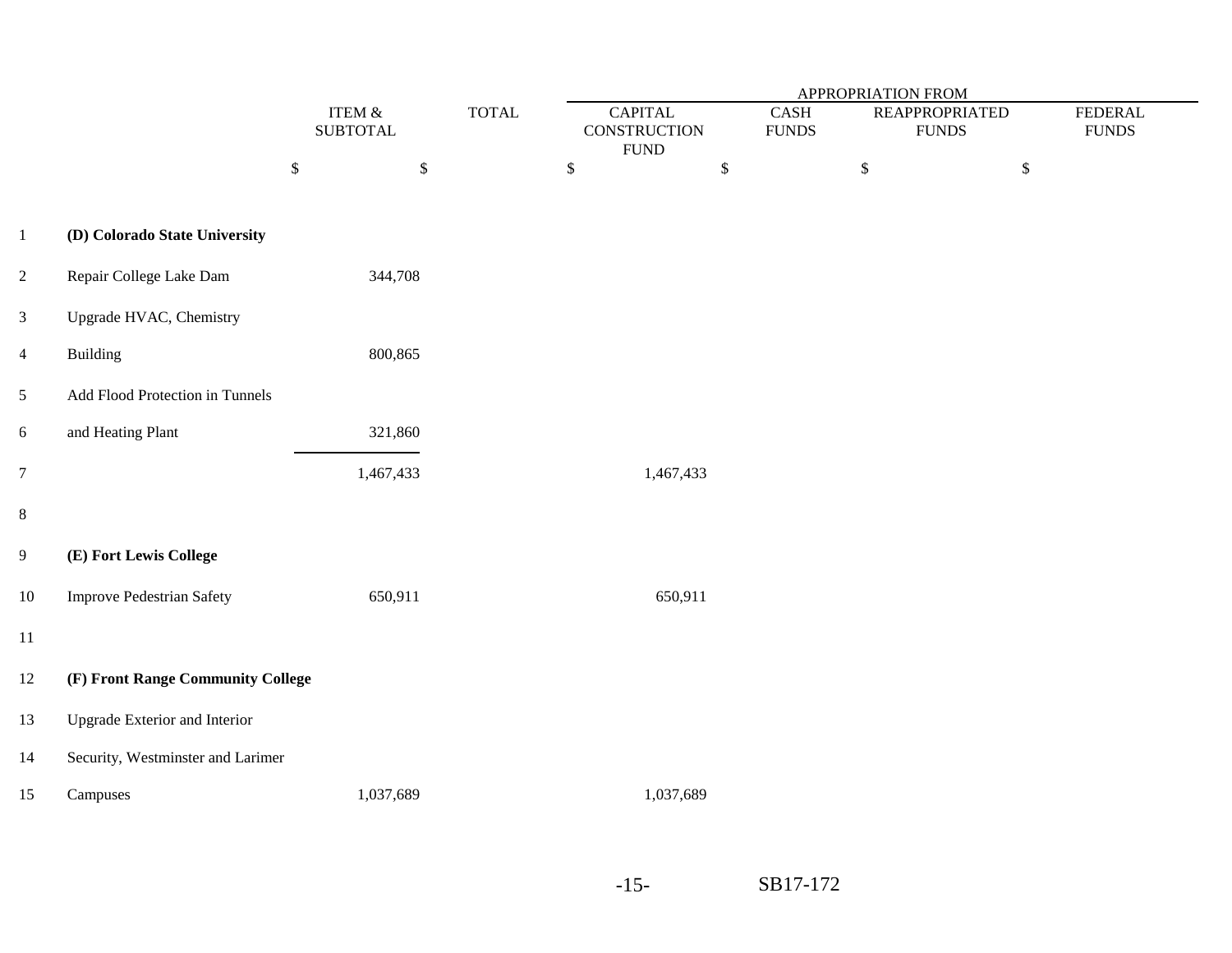|                |                                    |                                   |                        | APPROPRIATION FROM                                    |                                       |                                      |              |                                |  |  |
|----------------|------------------------------------|-----------------------------------|------------------------|-------------------------------------------------------|---------------------------------------|--------------------------------------|--------------|--------------------------------|--|--|
|                |                                    | ITEM $\&$<br><b>SUBTOTAL</b>      | $\operatorname{TOTAL}$ | <b>CAPITAL</b><br><b>CONSTRUCTION</b><br>${\rm FUND}$ | $\operatorname{CASH}$<br><b>FUNDS</b> | <b>REAPPROPRIATED</b><br>$\rm FUNDS$ |              | <b>FEDERAL</b><br><b>FUNDS</b> |  |  |
|                |                                    | $\boldsymbol{\$}$<br>$\mathbb{S}$ |                        | \$                                                    | $\mathbb{S}$                          | $\mathbb{S}$                         | $\mathbb{S}$ |                                |  |  |
| $\mathbf{1}$   |                                    |                                   |                        |                                                       |                                       |                                      |              |                                |  |  |
| $\overline{2}$ | (G) History Colorado               |                                   |                        |                                                       |                                       |                                      |              |                                |  |  |
| $\mathfrak{Z}$ | Mitigate Wildfire Risk, Georgetown |                                   |                        |                                                       |                                       |                                      |              |                                |  |  |
| $\overline{4}$ | Loop Railroad                      | 405,689                           |                        | 405,689                                               |                                       |                                      |              |                                |  |  |
| $\mathfrak{S}$ |                                    |                                   |                        |                                                       |                                       |                                      |              |                                |  |  |
| 6              | (H) Northeastern Junior College    |                                   |                        |                                                       |                                       |                                      |              |                                |  |  |
| $\overline{7}$ | Install Electronic Door Access and |                                   |                        |                                                       |                                       |                                      |              |                                |  |  |
| $8\,$          | Camera Systems                     | 467,500                           |                        | 467,500                                               |                                       |                                      |              |                                |  |  |
| $\overline{9}$ |                                    |                                   |                        |                                                       |                                       |                                      |              |                                |  |  |
| 10             | (I) Otero Junior College           |                                   |                        |                                                       |                                       |                                      |              |                                |  |  |
| 11             | Repair/Upgrade Campus Security     |                                   |                        |                                                       |                                       |                                      |              |                                |  |  |
| 12             | Access and Electronic Locks        | 647,500                           |                        | 647,500                                               |                                       |                                      |              |                                |  |  |
| 13             |                                    |                                   |                        |                                                       |                                       |                                      |              |                                |  |  |
| 14             |                                    |                                   |                        |                                                       |                                       |                                      |              |                                |  |  |
| 15             |                                    |                                   |                        |                                                       |                                       |                                      |              |                                |  |  |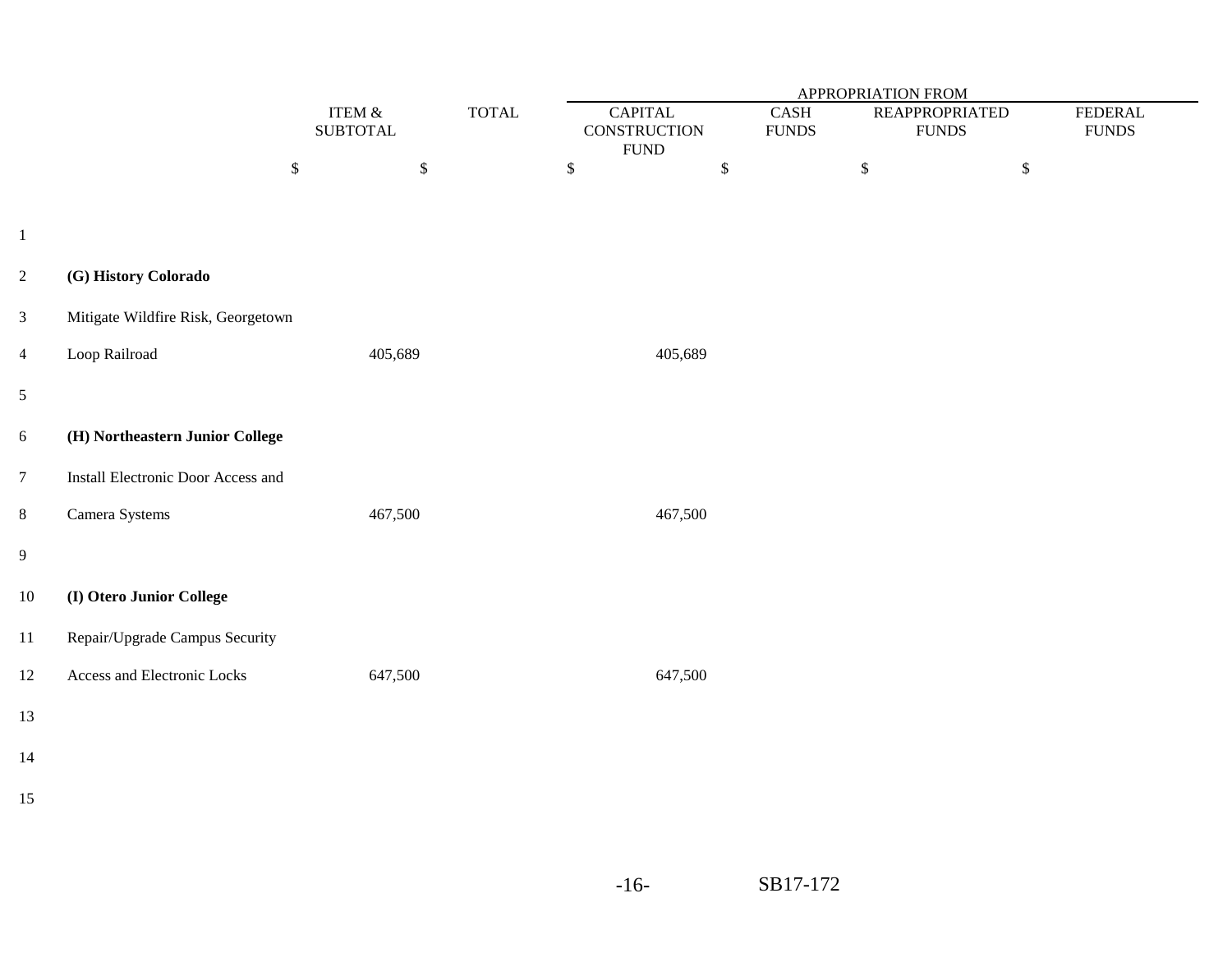|                  |                                       |                              |              | APPROPRIATION FROM                                    |                                   |                                       |                                |  |  |  |
|------------------|---------------------------------------|------------------------------|--------------|-------------------------------------------------------|-----------------------------------|---------------------------------------|--------------------------------|--|--|--|
|                  |                                       | ITEM $\&$<br><b>SUBTOTAL</b> | <b>TOTAL</b> | <b>CAPITAL</b><br><b>CONSTRUCTION</b><br>${\rm FUND}$ | $\mbox{CASH}$<br>${\hbox{FUNDS}}$ | <b>REAPPROPRIATED</b><br><b>FUNDS</b> | <b>FEDERAL</b><br><b>FUNDS</b> |  |  |  |
|                  |                                       | $\mathbb{S}$<br>\$           |              | $\mathbb{S}$                                          | $\mathbb{S}$                      | $\boldsymbol{\$}$                     | $\mathbb{S}$                   |  |  |  |
| $\mathbf{1}$     | (J) Pikes Peak Community College      |                              |              |                                                       |                                   |                                       |                                |  |  |  |
| $\overline{2}$   | Upgrade Security, Doors, and          |                              |              |                                                       |                                   |                                       |                                |  |  |  |
| $\mathfrak{Z}$   | Electronic Access Systems,            |                              |              |                                                       |                                   |                                       |                                |  |  |  |
| $\overline{4}$   | Centennial and Rampart Range          |                              |              |                                                       |                                   |                                       |                                |  |  |  |
| $5\phantom{.0}$  | Campuses                              | 1,071,012                    |              | 1,071,012                                             |                                   |                                       |                                |  |  |  |
| $\boldsymbol{6}$ |                                       |                              |              |                                                       |                                   |                                       |                                |  |  |  |
| $\overline{7}$   | (K) Pueblo Community College          |                              |              |                                                       |                                   |                                       |                                |  |  |  |
| $\,8\,$          | <b>Upgrade Building and Common</b>    |                              |              |                                                       |                                   |                                       |                                |  |  |  |
| $\overline{9}$   | Area Security, Three Campuses         | 913,208                      |              | 913,208                                               |                                   |                                       |                                |  |  |  |
| $10\,$           |                                       |                              |              |                                                       |                                   |                                       |                                |  |  |  |
| 11               | (L) University of Colorado at Boulder |                              |              |                                                       |                                   |                                       |                                |  |  |  |
| 12               | Renovate Fire Sprinklers and          |                              |              |                                                       |                                   |                                       |                                |  |  |  |
| 13               | HVAC System, Department of            |                              |              |                                                       |                                   |                                       |                                |  |  |  |
| 14               | Speech, Language, and Hearing         |                              |              |                                                       |                                   |                                       |                                |  |  |  |
| 15               | Sciences                              | 793,198                      |              |                                                       |                                   |                                       |                                |  |  |  |
|                  |                                       |                              |              |                                                       |                                   |                                       |                                |  |  |  |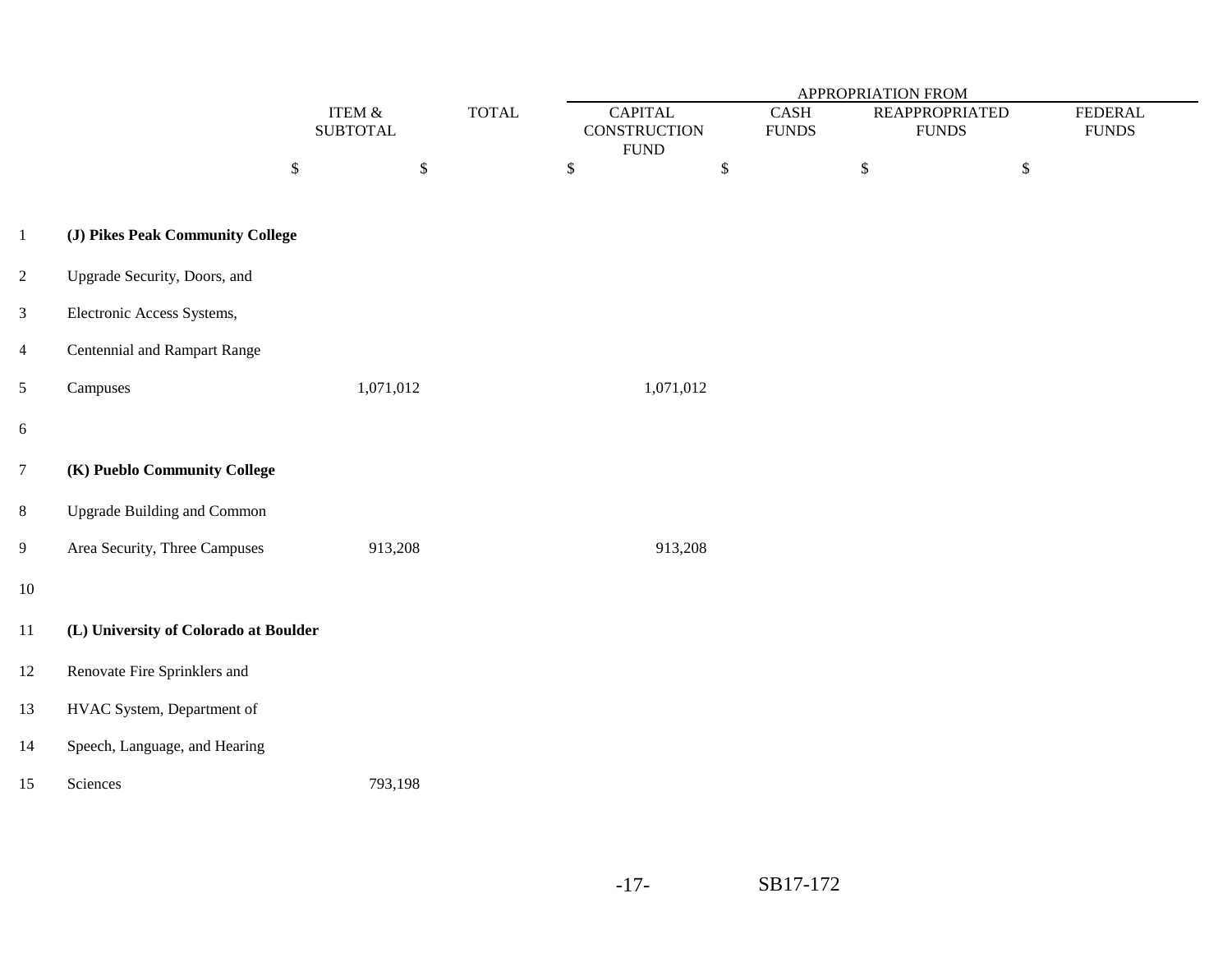|                         |                                     |                              |                        | APPROPRIATION FROM                                   |                                   |                                       |                                 |  |  |  |
|-------------------------|-------------------------------------|------------------------------|------------------------|------------------------------------------------------|-----------------------------------|---------------------------------------|---------------------------------|--|--|--|
|                         |                                     | ITEM $\&$<br><b>SUBTOTAL</b> | $\operatorname{TOTAL}$ | <b>CAPITAL</b><br><b>CONSTRUCTION</b><br><b>FUND</b> | $\mbox{CASH}$<br>${\hbox{FUNDS}}$ | <b>REAPPROPRIATED</b><br><b>FUNDS</b> | <b>FEDERAL</b><br>${\rm FUNDS}$ |  |  |  |
|                         |                                     | $\mathbb{S}$<br>$\$$         |                        | $\$\,$                                               | $\mathbb{S}$                      | $\mathbb{S}$                          | \$                              |  |  |  |
| $1\,$                   | Upgrade Fire Sprinklers, Various    |                              |                        |                                                      |                                   |                                       |                                 |  |  |  |
| $\overline{2}$          | <b>Buildings</b>                    | 754,965                      |                        |                                                      |                                   |                                       |                                 |  |  |  |
| $\overline{3}$          | Mitigate/Control Flood Water        | 677,019                      |                        |                                                      |                                   |                                       |                                 |  |  |  |
| $\overline{\mathbf{4}}$ |                                     | 2,225,182                    |                        | 2,225,182                                            |                                   |                                       |                                 |  |  |  |
| $\mathfrak s$           |                                     |                              |                        |                                                      |                                   |                                       |                                 |  |  |  |
| 6                       | (M) University of Colorado Denver   |                              |                        |                                                      |                                   |                                       |                                 |  |  |  |
| $\overline{7}$          | Replace Fire Detection System,      |                              |                        |                                                      |                                   |                                       |                                 |  |  |  |
| 8                       | <b>Building 400 Series</b>          | 742,193                      |                        | 742,193                                              |                                   |                                       |                                 |  |  |  |
| 9                       |                                     |                              |                        |                                                      |                                   |                                       |                                 |  |  |  |
| $10\,$                  | (N) University of Northern Colorado |                              |                        |                                                      |                                   |                                       |                                 |  |  |  |
| $11\,$                  | <b>Upgrade Fire Sprinklers</b>      | 1,126,460                    |                        |                                                      |                                   |                                       |                                 |  |  |  |
| $12\,$                  | Upgrade Fire Sprinklers, McKee      |                              |                        |                                                      |                                   |                                       |                                 |  |  |  |
| 13                      | <b>Building</b>                     | 996,364                      |                        |                                                      |                                   |                                       |                                 |  |  |  |
| 14                      |                                     | 2,122,824                    |                        | 2,122,824                                            |                                   |                                       |                                 |  |  |  |
| $\sim$ $-$              |                                     |                              |                        |                                                      |                                   |                                       |                                 |  |  |  |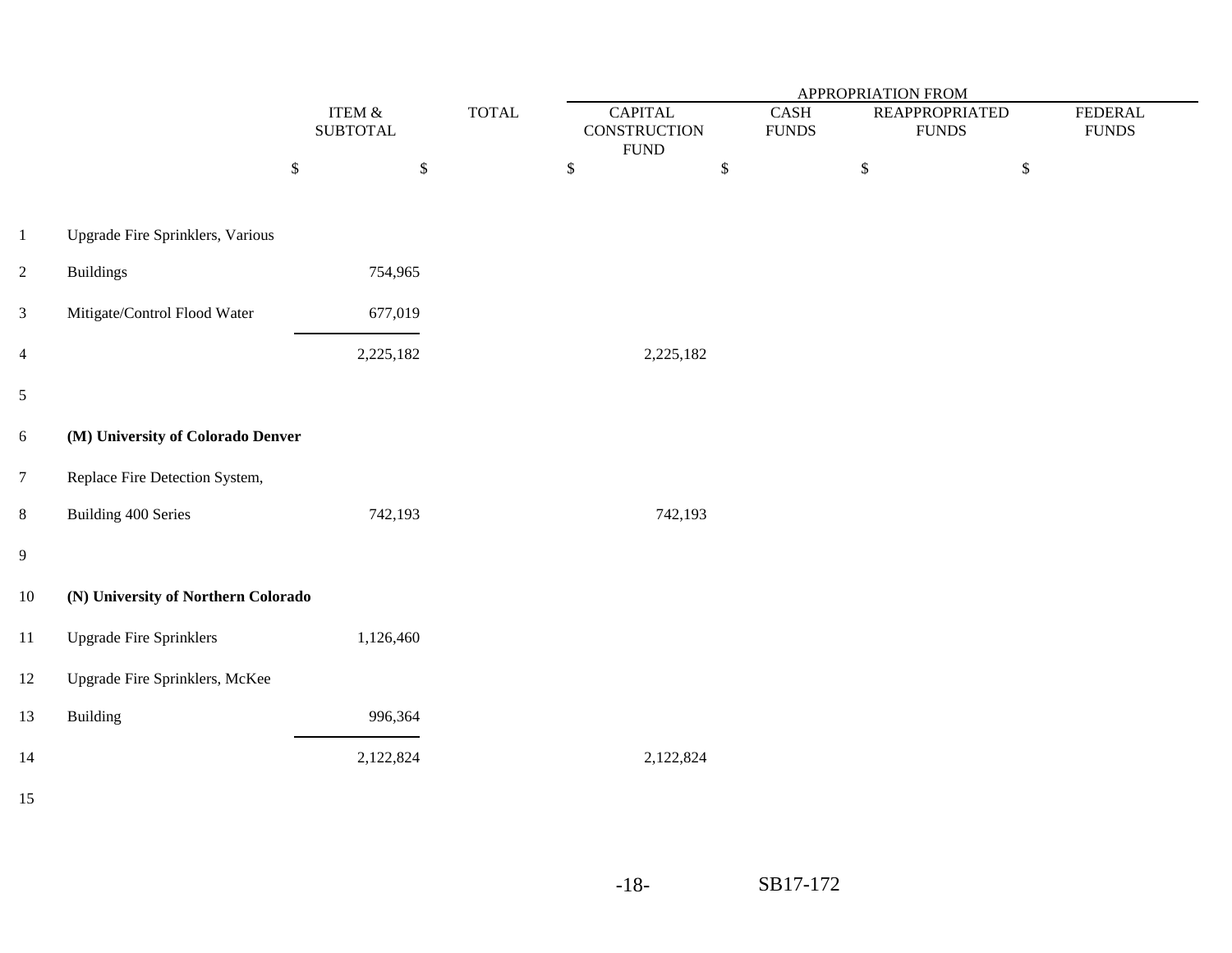|                |                                       |                              |              |                               | <b>APPROPRIATION FROM</b>                       |             |                                   |                                       |              |                                |  |
|----------------|---------------------------------------|------------------------------|--------------|-------------------------------|-------------------------------------------------|-------------|-----------------------------------|---------------------------------------|--------------|--------------------------------|--|
|                |                                       | ITEM $\&$<br><b>SUBTOTAL</b> |              | $\ensuremath{\mathsf{TOTAL}}$ | ${\sf CAPITAL}$<br>CONSTRUCTION<br>${\rm FUND}$ |             | $\mbox{CASH}$<br>${\hbox{FUNDS}}$ | <b>REAPPROPRIATED</b><br><b>FUNDS</b> |              | <b>FEDERAL</b><br><b>FUNDS</b> |  |
|                |                                       | $\mathbb{S}$                 | $\mathbb{S}$ |                               | $\$$                                            | $\mathbb S$ |                                   | $\,$                                  | $\mathbb{S}$ |                                |  |
| $\mathbf{1}$   | (O) Western State Colorado University |                              |              |                               |                                                 |             |                                   |                                       |              |                                |  |
| $\overline{2}$ | Replace HVAC System, Hurst Hall       |                              | 1,651,869    |                               | 1,651,869                                       |             |                                   |                                       |              |                                |  |
| $\mathfrak{Z}$ |                                       |                              |              |                               |                                                 |             |                                   |                                       |              |                                |  |
| $\overline{4}$ |                                       |                              |              | 16,428,424                    |                                                 |             |                                   |                                       |              |                                |  |
| 5              |                                       |                              |              |                               |                                                 |             |                                   |                                       |              |                                |  |
| 6              | (4) DEPARTMENT OF HUMAN SERVICES      |                              |              |                               |                                                 |             |                                   |                                       |              |                                |  |
| $\overline{7}$ | <b>Upgrade Electronic Security</b>    |                              |              |                               |                                                 |             |                                   |                                       |              |                                |  |
| $8\,$          | Systems, Four Division of Youth       |                              |              |                               |                                                 |             |                                   |                                       |              |                                |  |
| $\overline{9}$ | <b>Corrections Centers</b>            |                              | 1,005,918    |                               |                                                 |             |                                   |                                       |              |                                |  |
| $10\,$         | <b>Upgrade Building Automation</b>    |                              |              |                               |                                                 |             |                                   |                                       |              |                                |  |
| $11\,$         | System                                |                              | 512,062      |                               |                                                 |             |                                   |                                       |              |                                |  |
| $12\,$         |                                       |                              |              | 1,517,980                     | 1,517,980                                       |             |                                   |                                       |              |                                |  |
| 13             |                                       |                              |              |                               |                                                 |             |                                   |                                       |              |                                |  |
| $14$           |                                       |                              |              |                               |                                                 |             |                                   |                                       |              |                                |  |
| 15             |                                       |                              |              |                               |                                                 |             |                                   |                                       |              |                                |  |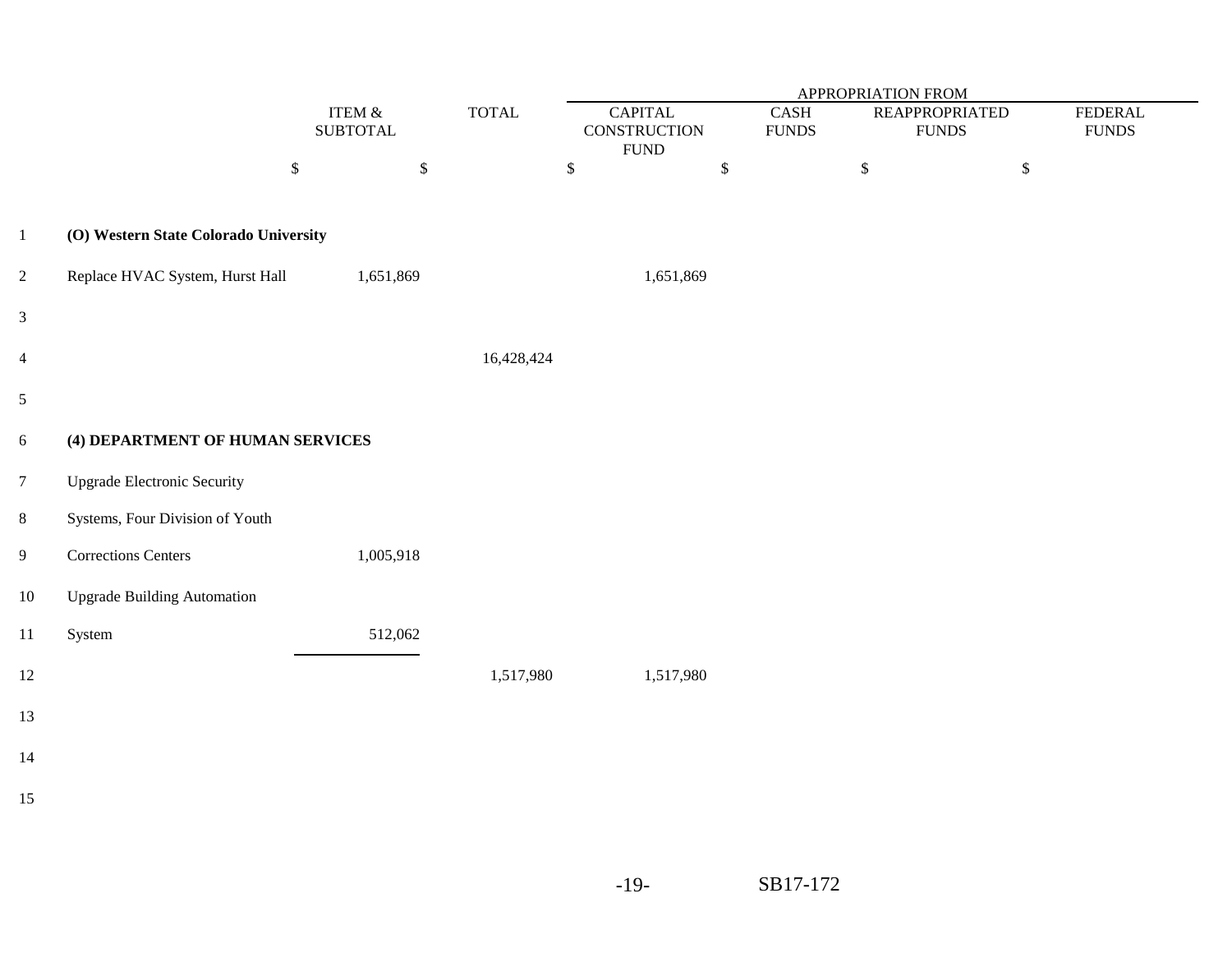|                |                                                 |                              |              | <b>APPROPRIATION FROM</b>                            |                             |                                           |                                    |  |  |  |  |
|----------------|-------------------------------------------------|------------------------------|--------------|------------------------------------------------------|-----------------------------|-------------------------------------------|------------------------------------|--|--|--|--|
|                |                                                 | ITEM $\&$<br><b>SUBTOTAL</b> | <b>TOTAL</b> | <b>CAPITAL</b><br><b>CONSTRUCTION</b><br><b>FUND</b> | <b>CASH</b><br><b>FUNDS</b> | <b>REAPPROPRIATED</b><br>${\hbox{FUNDS}}$ | <b>FEDERAL</b><br>${\hbox{FUNDS}}$ |  |  |  |  |
|                | $\mathbb{S}$                                    | $\mathbb{S}$                 |              | $\mathbb{S}$                                         | $\mathbb{S}$                | $\mathbb{S}$                              | $\mathbb{S}$                       |  |  |  |  |
| $\mathbf{1}$   | (5) DEPARTMENT OF MILITARY AND VETERANS AFFAIRS |                              |              |                                                      |                             |                                           |                                    |  |  |  |  |
| $\overline{c}$ | Mitigate Site Flooding Risk and                 |                              |              |                                                      |                             |                                           |                                    |  |  |  |  |
| $\mathfrak{Z}$ | Repair Building Envelope, Watkins               |                              |              |                                                      |                             |                                           |                                    |  |  |  |  |
| $\overline{4}$ | Armory                                          |                              | 1,334,260    | 667,130                                              |                             |                                           | 667,130(I)                         |  |  |  |  |
| $\mathfrak{S}$ |                                                 |                              |              |                                                      |                             |                                           |                                    |  |  |  |  |
| $6\,$          | (6) DEPARTMENT OF PERSONNEL                     |                              |              |                                                      |                             |                                           |                                    |  |  |  |  |
| $\overline{7}$ | <b>Controlled Maintenance Emergency</b>         |                              |              |                                                      |                             |                                           |                                    |  |  |  |  |
| $8\,$          | Account                                         | 2,000,000                    |              |                                                      |                             |                                           |                                    |  |  |  |  |
| $\overline{9}$ | Rehabilitate Elevators, 690/700                 |                              |              |                                                      |                             |                                           |                                    |  |  |  |  |
| $10\,$         | Kipling and Grand Junction                      |                              |              |                                                      |                             |                                           |                                    |  |  |  |  |
| 11             | <b>Buildings</b>                                | 990,000                      |              |                                                      |                             |                                           |                                    |  |  |  |  |
| $12\,$         |                                                 |                              | 2,990,000    | 2,990,000                                            |                             |                                           |                                    |  |  |  |  |
| 13             |                                                 |                              |              |                                                      |                             |                                           |                                    |  |  |  |  |
| 14             | <b>TOTALS PART II</b>                           |                              |              |                                                      |                             |                                           |                                    |  |  |  |  |
| 15             | (CONTROLLED                                     |                              |              |                                                      |                             |                                           |                                    |  |  |  |  |
| $16\,$         | <b>MAINTENANCE</b> )                            |                              | \$26,794,376 | \$26,127,246                                         |                             |                                           | \$667,130                          |  |  |  |  |
|                |                                                 |                              |              | $-20-$                                               | SB17-172                    |                                           |                                    |  |  |  |  |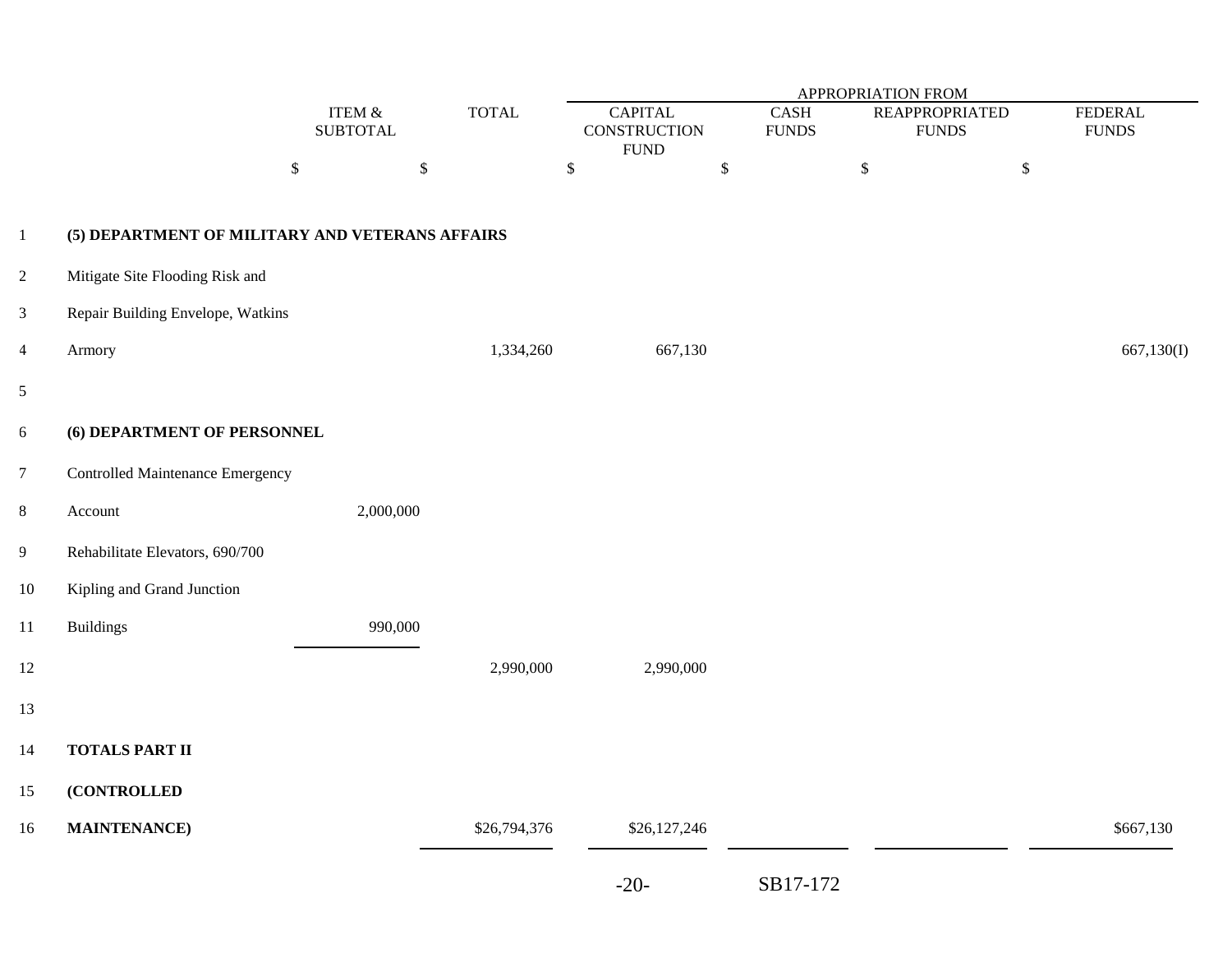|                         | <b>APPROPRIATION FROM</b>                                             |                              |              |                                        |                                                       |                      |                                       |                                |  |
|-------------------------|-----------------------------------------------------------------------|------------------------------|--------------|----------------------------------------|-------------------------------------------------------|----------------------|---------------------------------------|--------------------------------|--|
|                         |                                                                       | ITEM $\&$<br><b>SUBTOTAL</b> | <b>TOTAL</b> |                                        | <b>CAPITAL</b><br><b>CONSTRUCTION</b><br>${\rm FUND}$ | CASH<br><b>FUNDS</b> | <b>REAPPROPRIATED</b><br><b>FUNDS</b> | <b>FEDERAL</b><br><b>FUNDS</b> |  |
|                         |                                                                       | $\$\,$                       | $\mathbb{S}$ | $\mathbb{S}$                           | $\mathbb{S}$                                          | \$                   | $\mathbb{S}$                          |                                |  |
|                         |                                                                       |                              |              |                                        |                                                       |                      |                                       |                                |  |
| $\mathbf{1}$            |                                                                       |                              |              |                                        |                                                       |                      |                                       |                                |  |
| $\overline{c}$          |                                                                       |                              |              | <b>PART III</b>                        |                                                       |                      |                                       |                                |  |
| $\overline{\mathbf{3}}$ |                                                                       |                              |              | <b>INFORMATION TECHNOLOGY PROJECTS</b> |                                                       |                      |                                       |                                |  |
| $\overline{\mathbf{4}}$ |                                                                       |                              |              |                                        |                                                       |                      |                                       |                                |  |
| 5                       | (0.5) DEPARTMENT OF AGRICULTURE                                       |                              |              |                                        |                                                       |                      |                                       |                                |  |
| 6                       | AGLICENSE, INSPECTION, AND                                            |                              |              |                                        |                                                       |                      |                                       |                                |  |
| 7                       | ENFORCEMENT                                                           |                              |              | 285,000                                |                                                       | 285,000 <sup>a</sup> |                                       |                                |  |
| 8                       |                                                                       |                              |              |                                        |                                                       |                      |                                       |                                |  |
| 9                       | <sup>a</sup> THIS AMOUNT SHALL BE FROM VARIOUS SOURCES OF CASH FUNDS. |                              |              |                                        |                                                       |                      |                                       |                                |  |
| 10                      |                                                                       |                              |              |                                        |                                                       |                      |                                       |                                |  |
| 11                      | (0.7) DEPARTMENT OF CORRECTIONS                                       |                              |              |                                        |                                                       |                      |                                       |                                |  |
| 12                      | DECORUM OFFENDER                                                      |                              |              |                                        |                                                       |                      |                                       |                                |  |
| 13                      | <b>MANAGEMENT SYSTEM</b>                                              |                              |              | 845,057                                | 845,057                                               |                      |                                       |                                |  |
| 14                      |                                                                       |                              |              |                                        |                                                       |                      |                                       |                                |  |
| 15                      |                                                                       |                              |              |                                        |                                                       |                      |                                       |                                |  |
|                         |                                                                       |                              |              |                                        |                                                       |                      |                                       |                                |  |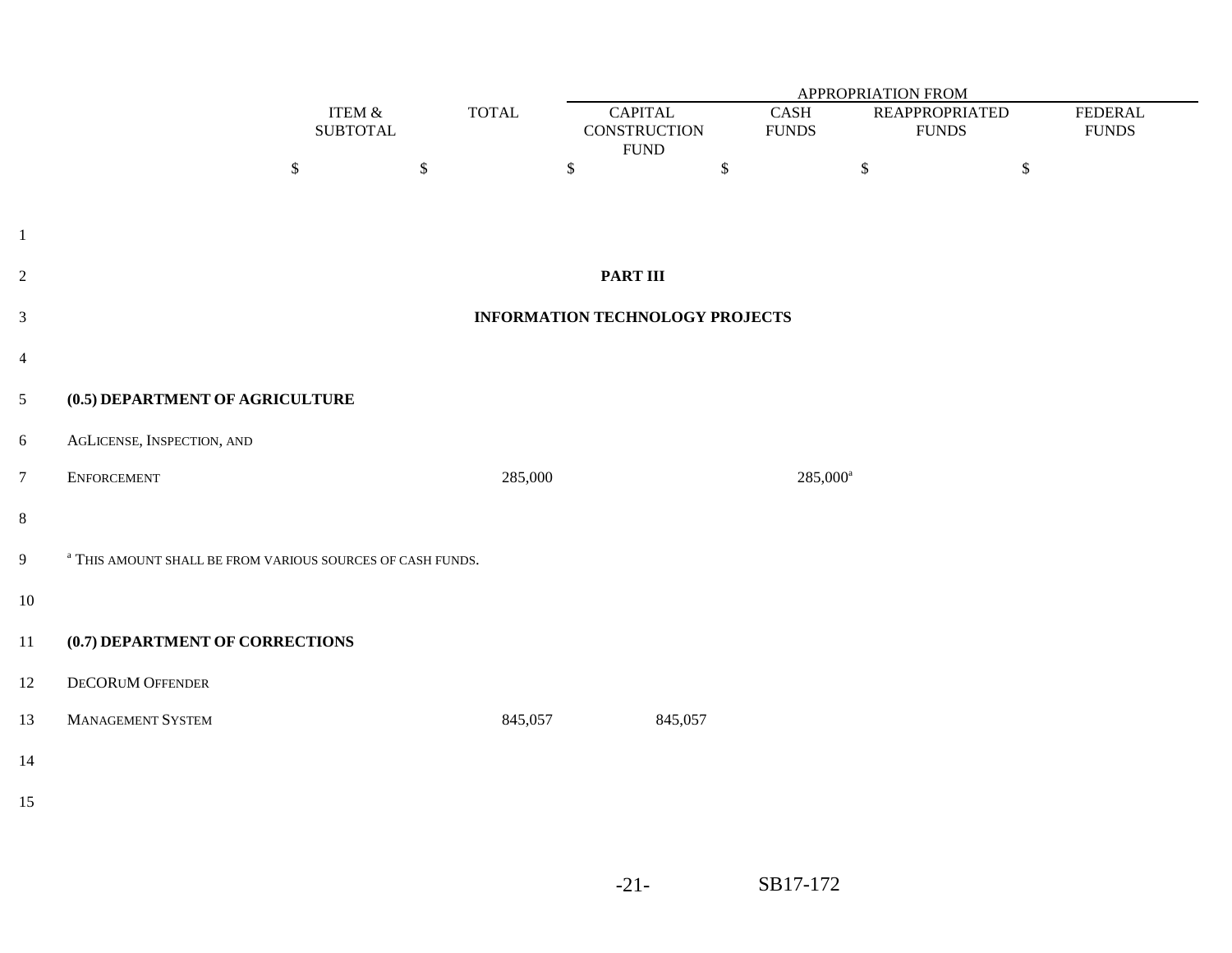|                |                                                             |                              | <b>APPROPRIATION FROM</b> |                                                      |              |                                           |                                       |                                |  |
|----------------|-------------------------------------------------------------|------------------------------|---------------------------|------------------------------------------------------|--------------|-------------------------------------------|---------------------------------------|--------------------------------|--|
|                |                                                             | ITEM $\&$<br><b>SUBTOTAL</b> | <b>TOTAL</b>              | <b>CAPITAL</b><br><b>CONSTRUCTION</b><br><b>FUND</b> |              | $\operatorname{CASH}$<br>${\hbox{FUNDS}}$ | <b>REAPPROPRIATED</b><br><b>FUNDS</b> | <b>FEDERAL</b><br><b>FUNDS</b> |  |
|                | $\boldsymbol{\mathsf{S}}$                                   | $\$$                         |                           | $\boldsymbol{\mathsf{S}}$                            | $\mathbb{S}$ | $\mathbb{S}$                              | $\$$                                  |                                |  |
| $\mathbf{1}$   | (1) DEPARTMENT OF HIGHER EDUCATION                          |                              |                           |                                                      |              |                                           |                                       |                                |  |
| $\sqrt{2}$     | (A) Colorado State University - Pueblo                      |                              |                           |                                                      |              |                                           |                                       |                                |  |
| $\mathfrak{Z}$ | Technology Infrastructure Upgrade                           | 1,826,475                    |                           | 1,826,475                                            |              |                                           |                                       |                                |  |
| $\overline{4}$ |                                                             |                              |                           |                                                      |              |                                           |                                       |                                |  |
| $\mathfrak{S}$ | (B) University of Northern Colorado                         |                              |                           |                                                      |              |                                           |                                       |                                |  |
| $6\,$          | Technology Infrastructure Upgrade                           | 2,412,750                    |                           | 2,412,750                                            |              |                                           |                                       |                                |  |
| $\overline{7}$ |                                                             |                              |                           |                                                      |              |                                           |                                       |                                |  |
| $8\,$          | (C) Community College of Denver                             |                              |                           |                                                      |              |                                           |                                       |                                |  |
| $\overline{9}$ | Technology Infrastructure Upgrade                           | 1,046,383                    |                           | 774,323                                              |              | $272,060(f)^{a}$                          |                                       |                                |  |
| $10\,$         |                                                             | 1,342,134                    |                           |                                                      |              | $567,811(I)^a$                            |                                       |                                |  |
| 11             |                                                             |                              |                           |                                                      |              |                                           |                                       |                                |  |
| $12\,$         | <sup>a</sup> This amount shall be from institutional money. |                              |                           |                                                      |              |                                           |                                       |                                |  |
| 13             |                                                             |                              |                           |                                                      |              |                                           |                                       |                                |  |
| 14             | (D) Lamar Community College                                 |                              |                           |                                                      |              |                                           |                                       |                                |  |
| 15             | Technology Infrastructure Upgrade                           | 170,900                      |                           | 170,900                                              |              |                                           |                                       |                                |  |
|                |                                                             |                              |                           |                                                      |              |                                           |                                       |                                |  |

-22-SB17-172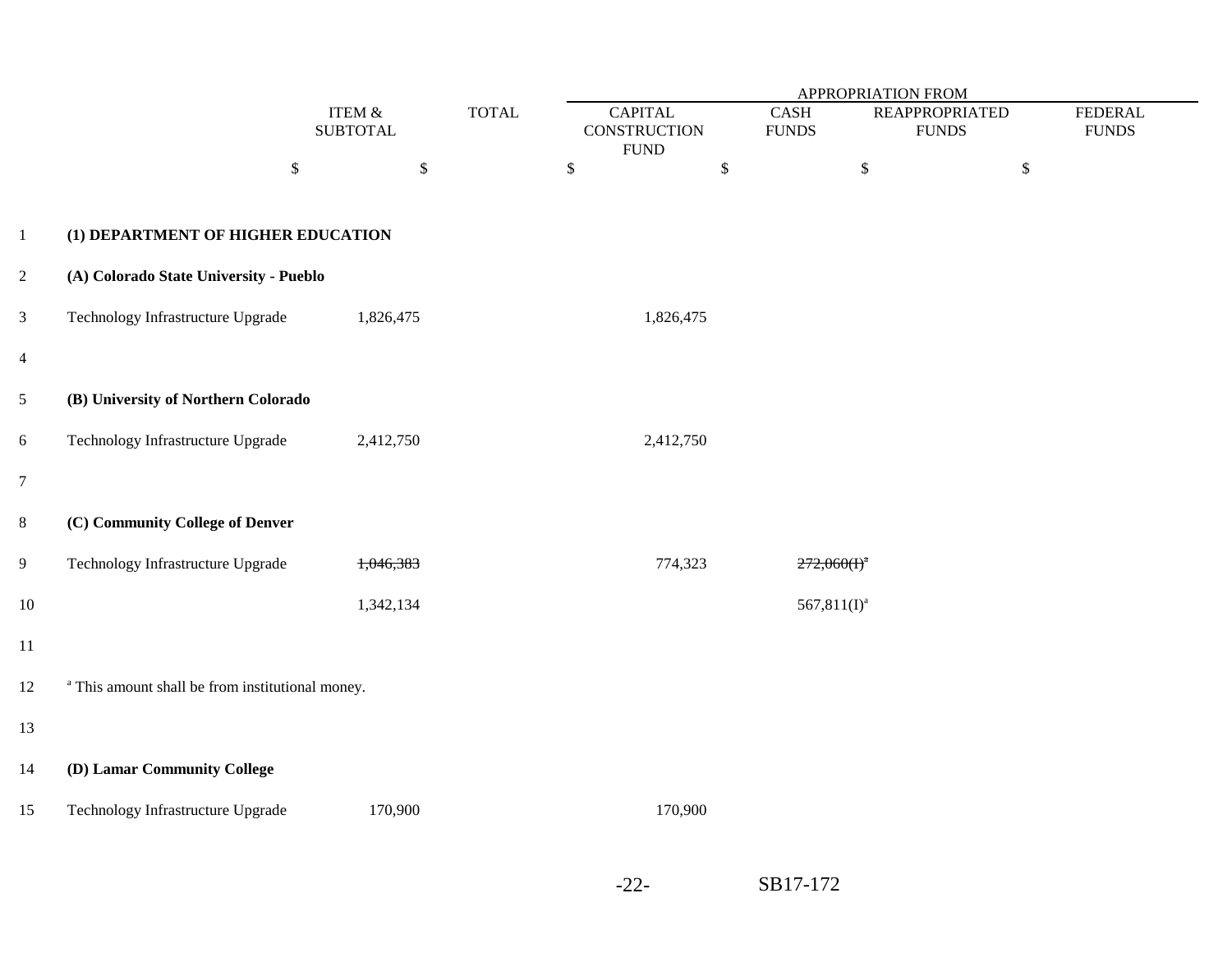|                |                                       |                              |                        | APPROPRIATION FROM                                   |                      |                                       |                                |  |  |  |
|----------------|---------------------------------------|------------------------------|------------------------|------------------------------------------------------|----------------------|---------------------------------------|--------------------------------|--|--|--|
|                |                                       | ITEM $\&$<br><b>SUBTOTAL</b> | $\operatorname{TOTAL}$ | <b>CAPITAL</b><br><b>CONSTRUCTION</b><br><b>FUND</b> | CASH<br><b>FUNDS</b> | <b>REAPPROPRIATED</b><br><b>FUNDS</b> | <b>FEDERAL</b><br><b>FUNDS</b> |  |  |  |
|                | $\$$                                  | $\$\,$                       |                        | $\$\,$                                               | \$                   | $\mathbb{S}$                          | $\$$                           |  |  |  |
|                |                                       |                              |                        |                                                      |                      |                                       |                                |  |  |  |
| $\mathbf{1}$   |                                       |                              |                        |                                                      |                      |                                       |                                |  |  |  |
| $\sqrt{2}$     | (E) Otero Junior College              |                              |                        |                                                      |                      |                                       |                                |  |  |  |
| $\mathfrak{Z}$ | Technology Infrastructure Upgrade     | 250,000                      |                        | 250,000                                              |                      |                                       |                                |  |  |  |
| $\overline{4}$ |                                       |                              |                        |                                                      |                      |                                       |                                |  |  |  |
| $\mathfrak{S}$ | (F) Pueblo Community College          |                              |                        |                                                      |                      |                                       |                                |  |  |  |
| $6\,$          | Technology Infrastructure Upgrade     | 959,300                      |                        | 959,300                                              |                      |                                       |                                |  |  |  |
| $\overline{7}$ |                                       |                              | 6,665,808              |                                                      |                      |                                       |                                |  |  |  |
| $8\,$          |                                       |                              | 6,961,559              |                                                      |                      |                                       |                                |  |  |  |
| 9              |                                       |                              |                        |                                                      |                      |                                       |                                |  |  |  |
| $10\,$         | (2) DEPARTMENT OF HUMAN SERVICES      |                              |                        |                                                      |                      |                                       |                                |  |  |  |
| $11\,$         | <b>Information Technology Systems</b> |                              |                        |                                                      |                      |                                       |                                |  |  |  |
| $12\,$         | Interoperability                      | 9,288,520                    |                        | 928,852                                              |                      |                                       | 8,359,668(I)                   |  |  |  |
| 13             | Child Welfare Case Management         |                              |                        |                                                      |                      |                                       |                                |  |  |  |
| 14             | <b>System Replacement</b>             | 6,749,617                    |                        | 3,374,809                                            |                      |                                       | 3,374,808(I)                   |  |  |  |

-23-SB17-172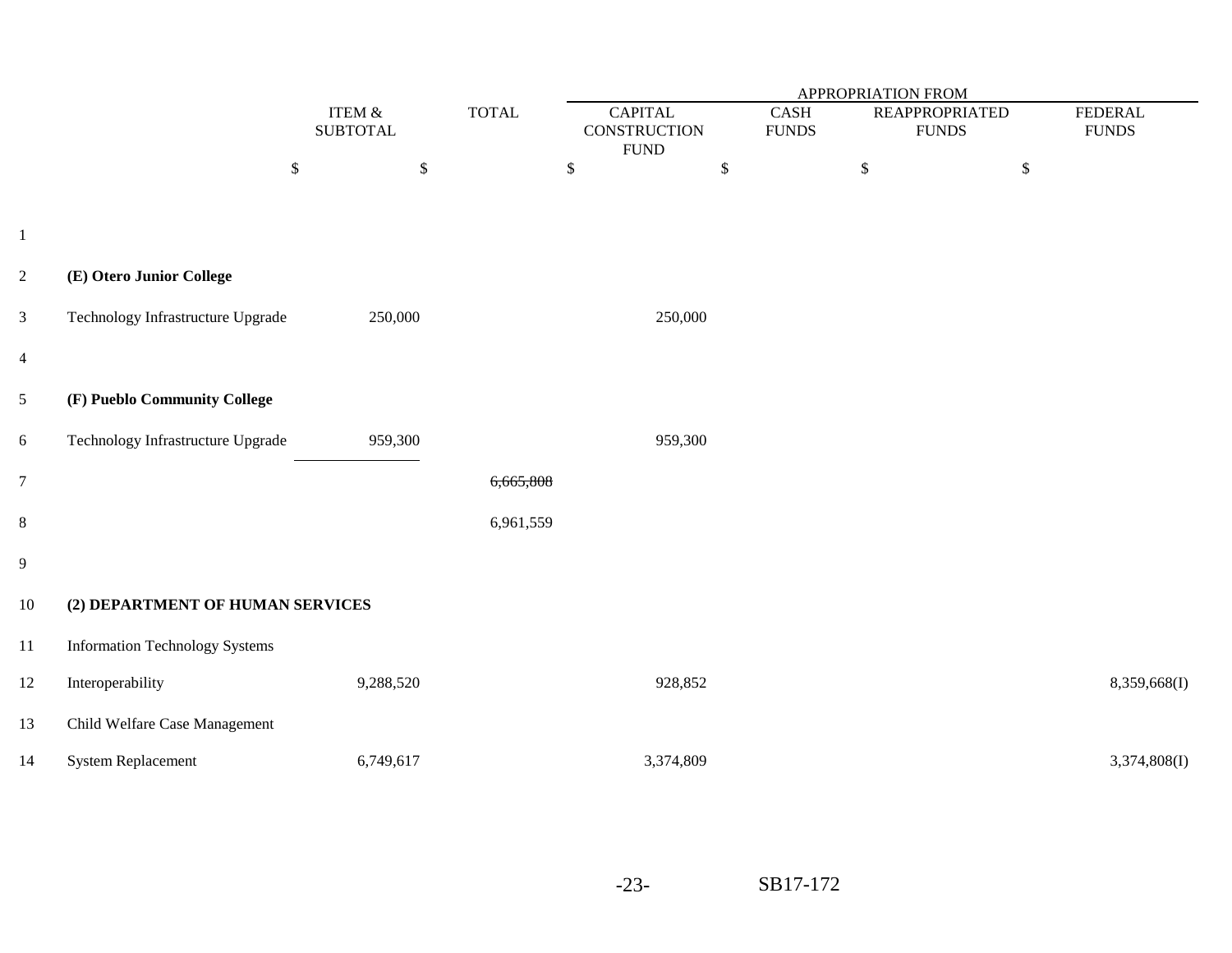|                |                                                                                                                                                                                           |                              |           |              | APPROPRIATION FROM             |    |                             |                                       |                                |  |  |
|----------------|-------------------------------------------------------------------------------------------------------------------------------------------------------------------------------------------|------------------------------|-----------|--------------|--------------------------------|----|-----------------------------|---------------------------------------|--------------------------------|--|--|
|                |                                                                                                                                                                                           | ITEM $\&$<br><b>SUBTOTAL</b> |           | <b>TOTAL</b> | <b>CAPITAL</b><br>CONSTRUCTION |    | <b>CASH</b><br><b>FUNDS</b> | <b>REAPPROPRIATED</b><br><b>FUNDS</b> | <b>FEDERAL</b><br><b>FUNDS</b> |  |  |
|                |                                                                                                                                                                                           | $\$$                         | $\$$      |              | <b>FUND</b><br>$\mathbb{S}$    | \$ | $\$$                        | $\mathbb{S}$                          |                                |  |  |
| $\mathbf{1}$   | <b>Child Care Automated Tracking</b>                                                                                                                                                      |                              |           |              |                                |    |                             |                                       |                                |  |  |
| $\overline{2}$ | <b>System Enhancement</b>                                                                                                                                                                 |                              | 1,458,125 |              |                                |    |                             |                                       | 1,458,125(f)                   |  |  |
| $\mathfrak{Z}$ |                                                                                                                                                                                           |                              | 5,628,850 |              |                                |    |                             |                                       | 5,628,850 <sup>a</sup>         |  |  |
| $\overline{4}$ |                                                                                                                                                                                           |                              |           | 17.496.262   |                                |    |                             |                                       |                                |  |  |
| 5              |                                                                                                                                                                                           |                              |           | 21,666,987   |                                |    |                             |                                       |                                |  |  |
| 6              |                                                                                                                                                                                           |                              |           |              |                                |    |                             |                                       |                                |  |  |
| $\overline{7}$ | <sup>a</sup> OF THIS AMOUNT, \$3,128,850 SHALL BE FROM CHILD CARE DEVELOPMENT FUNDS AND \$2,500,000(I) SHALL BE FROM FEDERAL GRANTS.                                                      |                              |           |              |                                |    |                             |                                       |                                |  |  |
| 8              |                                                                                                                                                                                           |                              |           |              |                                |    |                             |                                       |                                |  |  |
| 9              | (3) DEPARTMENT OF LABOR AND EMPLOYMENT                                                                                                                                                    |                              |           |              |                                |    |                             |                                       |                                |  |  |
| $10\,$         | <b>Unemployment Insurance</b>                                                                                                                                                             |                              |           |              |                                |    |                             |                                       |                                |  |  |
| 11             | Mainframe Migration and                                                                                                                                                                   |                              |           |              |                                |    |                             |                                       |                                |  |  |
| 12             | Modernization                                                                                                                                                                             |                              |           | 25,263,480   |                                |    | 25,263,480 <sup>a</sup>     |                                       |                                |  |  |
| 13             |                                                                                                                                                                                           |                              |           |              |                                |    |                             |                                       |                                |  |  |
| 14             | <sup>a</sup> Of this amount, an estimated \$18,403,971 shall be from the Employment and Training Technology Fund created in Section 8-77-109 (2) (a.9) (II) (A), C.R.S., and an estimated |                              |           |              |                                |    |                             |                                       |                                |  |  |
| 15             | \$6,859,509 shall be from the Unemployment Revenue Fund created in Section 8-77-106 (1), C.R.S.                                                                                           |                              |           |              |                                |    |                             |                                       |                                |  |  |

-24-SB17-172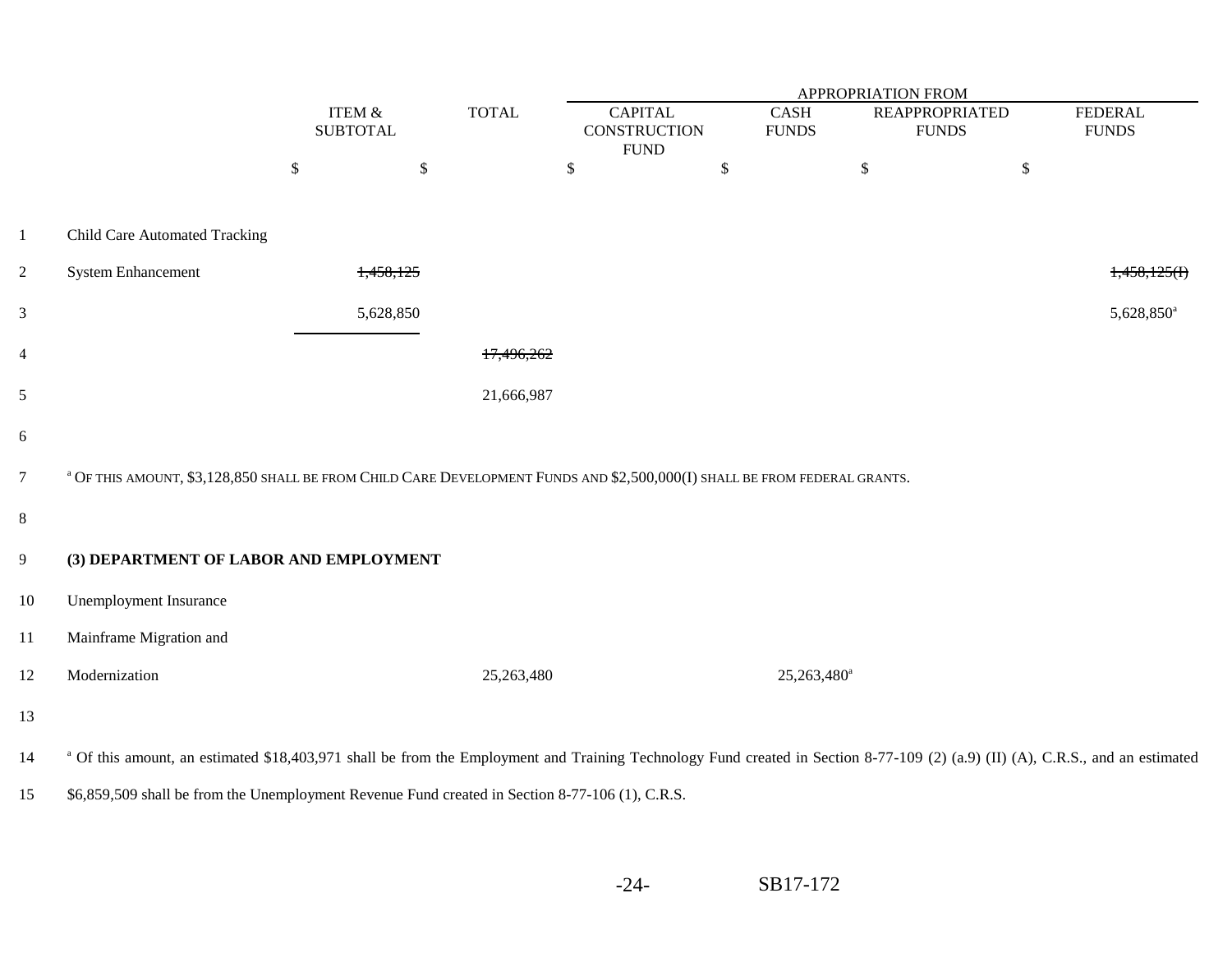|                |                                                                                                                    |                           |                         | APPROPRIATION FROM                                    |                             |                                       |                                |  |  |  |
|----------------|--------------------------------------------------------------------------------------------------------------------|---------------------------|-------------------------|-------------------------------------------------------|-----------------------------|---------------------------------------|--------------------------------|--|--|--|
|                |                                                                                                                    | ITEM &<br><b>SUBTOTAL</b> | <b>TOTAL</b>            | <b>CAPITAL</b><br><b>CONSTRUCTION</b><br>${\rm FUND}$ | <b>CASH</b><br><b>FUNDS</b> | <b>REAPPROPRIATED</b><br><b>FUNDS</b> | <b>FEDERAL</b><br><b>FUNDS</b> |  |  |  |
|                |                                                                                                                    | $\$$                      | $\$$                    | $\$\,$                                                | $\mathbb{S}$                | $\$$<br>$\mathbb{S}$                  |                                |  |  |  |
| $\mathbf{1}$   |                                                                                                                    |                           |                         |                                                       |                             |                                       |                                |  |  |  |
| $\overline{c}$ | (4) DEPARTMENT OF PUBLIC HEALTH AND ENVIRONMENT                                                                    |                           |                         |                                                       |                             |                                       |                                |  |  |  |
| $\mathfrak{Z}$ | Laboratory Information                                                                                             |                           |                         |                                                       |                             |                                       |                                |  |  |  |
| $\overline{4}$ | Management System Replacement                                                                                      |                           | 515,972                 |                                                       | 192,119 <sup>a</sup>        |                                       | 323,853(f)                     |  |  |  |
| 5              |                                                                                                                    |                           | 928,419                 |                                                       |                             |                                       | 736,300(I)                     |  |  |  |
| 6              |                                                                                                                    |                           |                         |                                                       |                             |                                       |                                |  |  |  |
| $\overline{7}$ | <sup>a</sup> This amount shall be from the Laboratory Cash Fund created in Section 25-1.5-101 (1) (e) (II), C.R.S. |                           |                         |                                                       |                             |                                       |                                |  |  |  |
| 8              |                                                                                                                    |                           |                         |                                                       |                             |                                       |                                |  |  |  |
| 9              | <b>TOTALS PART III</b>                                                                                             |                           |                         |                                                       |                             |                                       |                                |  |  |  |
| $10\,$         | (INFORMATION                                                                                                       |                           |                         |                                                       |                             |                                       |                                |  |  |  |
| 11             | TECHNOLOGY PROJECTS)                                                                                               |                           | <del>\$49.941.522</del> | \$10,697,409                                          |                             |                                       | <del>\$13,516,454</del>        |  |  |  |
| $12\,$         |                                                                                                                    |                           | \$55,950,502            | \$11,542,466                                          | \$26,308,410                |                                       | \$18,099,626                   |  |  |  |
| 13             |                                                                                                                    |                           |                         |                                                       |                             |                                       |                                |  |  |  |
| 14             |                                                                                                                    |                           |                         |                                                       |                             |                                       |                                |  |  |  |
| 15             |                                                                                                                    |                           |                         |                                                       |                             |                                       |                                |  |  |  |
|                |                                                                                                                    |                           |                         |                                                       |                             |                                       |                                |  |  |  |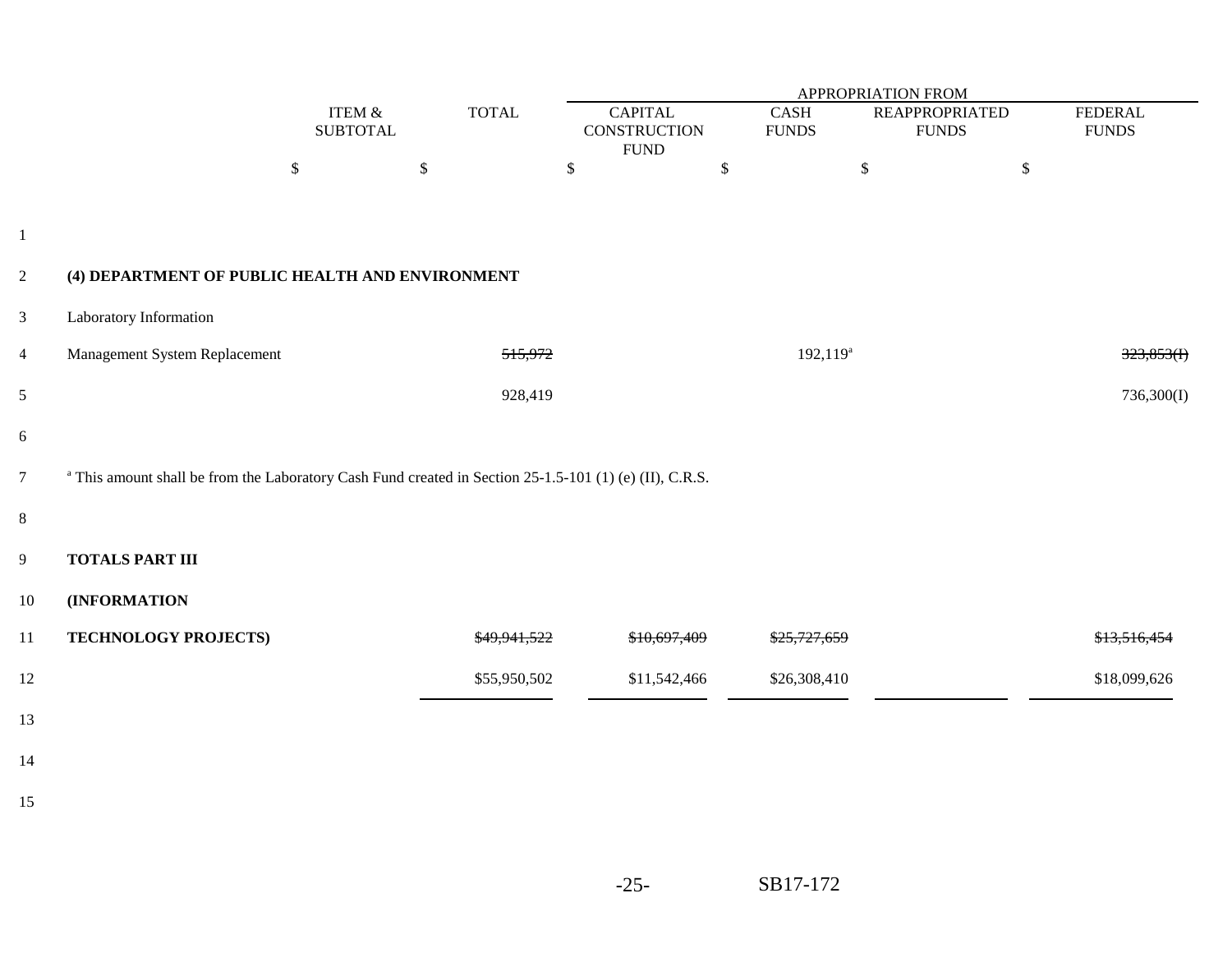|                |                        |                 | <b>APPROPRIATION FROM</b> |               |   |                     |  |                             |                       |   |                       |
|----------------|------------------------|-----------------|---------------------------|---------------|---|---------------------|--|-----------------------------|-----------------------|---|-----------------------|
|                |                        | ITEM &          |                           | <b>TOTAL</b>  |   | <b>CAPITAL</b>      |  | <b>CASH</b>                 | <b>REAPPROPRIATED</b> |   | <b>FEDERAL</b>        |
|                |                        | <b>SUBTOTAL</b> |                           |               |   | <b>CONSTRUCTION</b> |  | <b>FUNDS</b>                | <b>FUNDS</b>          |   | <b>FUNDS</b>          |
|                |                        |                 |                           |               |   | <b>FUND</b>         |  |                             |                       |   |                       |
|                |                        | ۰Π.             | ĴЪ.                       |               | D |                     |  |                             | ъD                    | D |                       |
|                |                        |                 |                           |               |   |                     |  |                             |                       |   |                       |
|                | <b>GRAND TOTALS</b>    |                 |                           |               |   |                     |  |                             |                       |   |                       |
| $\overline{2}$ | (CAPITAL CONSTRUCTION) |                 |                           | \$239,086,768 |   | \$115,569,901       |  | $$108,931,647$ <sup>*</sup> |                       |   | $$14,585,220^{\circ}$ |
| 3              |                        |                 |                           | \$247,743,578 |   | \$117,886,557       |  | \$109,922,398 <sup>a</sup>  | \$766,231             |   | $$19,168,392^b$       |
|                |                        |                 |                           |               |   |                     |  |                             |                       |   |                       |

 $\beta$   $\alpha$   $\beta$  of this amount, \$1,145,000 shall be from the Highway Users Tax Fund created in Section 43-4-201 (1) (a), C.R.S., pursuant to Section 43-4-201 (3) (a) (I) (C), C.R.S., and \$300,000

6shall be from the Highway Users Tax Fund created in Section 43-4-201 (1) (a), C.R.S., pursuant to Section 33-10-111 (4), C.R.S. Of this amount, \$7,673,344 \$7,969,095 contains an

7(I) notation.

<sup>b</sup> This amount OF THIS AMOUNT, \$16,039,542 contains an (I) notation.

9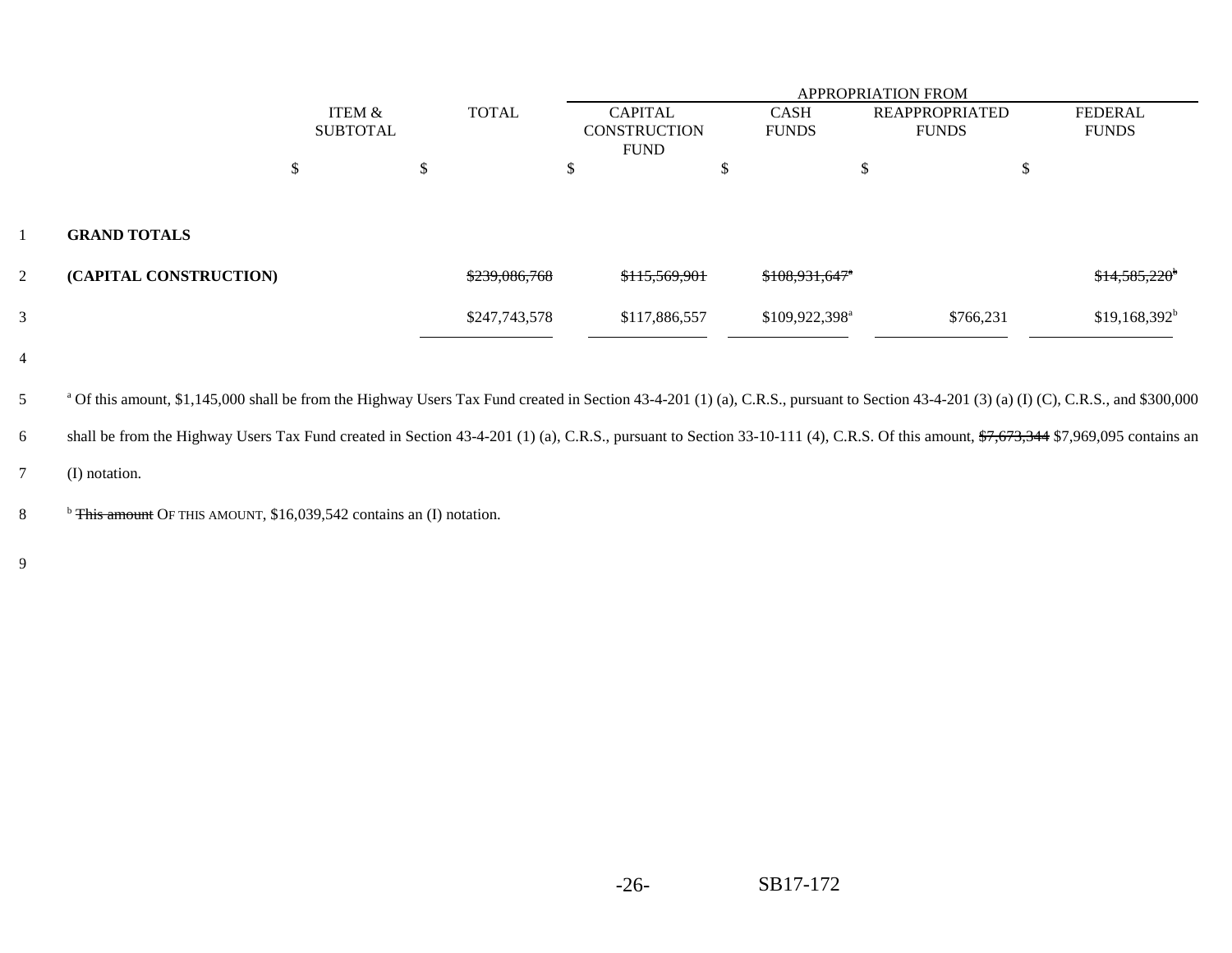|                |                                                                                                                                             |                              |              |                                                                                                                                                                            |                             | APPROPRIATION FROM     |                                       |                                |  |
|----------------|---------------------------------------------------------------------------------------------------------------------------------------------|------------------------------|--------------|----------------------------------------------------------------------------------------------------------------------------------------------------------------------------|-----------------------------|------------------------|---------------------------------------|--------------------------------|--|
|                |                                                                                                                                             | ITEM $\&$<br><b>SUBTOTAL</b> | <b>TOTAL</b> | <b>CAPITAL</b><br><b>CONSTRUCTION</b><br><b>FUND</b>                                                                                                                       | <b>CASH</b><br><b>FUNDS</b> |                        | <b>REAPPROPRIATED</b><br><b>FUNDS</b> | <b>FEDERAL</b><br><b>FUNDS</b> |  |
|                |                                                                                                                                             | $\$$                         | $\$$         | \$                                                                                                                                                                         | $\$$                        | \$                     | $\$$                                  |                                |  |
|                |                                                                                                                                             |                              |              |                                                                                                                                                                            |                             |                        |                                       |                                |  |
| $\mathbf{1}$   |                                                                                                                                             |                              |              | <b>SECTION 2. Capital construction appropriations for the fiscal year beginning July 1, 2015.</b> In Session Laws of Colorado 2015, section 3 of chapter 364, (SB 15-234), |                             |                        |                                       |                                |  |
| $\overline{c}$ | amend Part I (4)(B) as the affected totals are amended by section 1 of chapter 384, (HB16-1252), Session Laws of Colorado 2016, as follows: |                              |              |                                                                                                                                                                            |                             |                        |                                       |                                |  |
| $\mathfrak{Z}$ | Section 3. Capital Construction Appropriation.                                                                                              |                              |              |                                                                                                                                                                            |                             |                        |                                       |                                |  |
| $\overline{4}$ |                                                                                                                                             |                              |              | <b>PART I</b>                                                                                                                                                              |                             |                        |                                       |                                |  |
| $\mathfrak{S}$ | CAPITAL CONSTRUCTION, CAPITAL RENEWAL, AND CAPITAL LEASE PURCHASE PAYMENTS                                                                  |                              |              |                                                                                                                                                                            |                             |                        |                                       |                                |  |
| 6              |                                                                                                                                             |                              |              |                                                                                                                                                                            |                             |                        |                                       |                                |  |
| $\overline{7}$ | (4) DEPARTMENT OF HIGHER EDUCATION                                                                                                          |                              |              |                                                                                                                                                                            |                             |                        |                                       |                                |  |
| $\,8\,$        | (B) Colorado School of Mines                                                                                                                |                              |              |                                                                                                                                                                            |                             |                        |                                       |                                |  |
| 9              | <b>Heating Plant Renovation</b>                                                                                                             |                              | 13,129,330   | 6,564,665                                                                                                                                                                  |                             | 6,564,665 <sup>*</sup> |                                       |                                |  |
| 10             |                                                                                                                                             |                              | 13,454,330   |                                                                                                                                                                            |                             | 6,889,665 <sup>a</sup> |                                       |                                |  |
| 11             |                                                                                                                                             |                              |              |                                                                                                                                                                            |                             |                        |                                       |                                |  |
| 12             | <sup>a</sup> This amount shall be from institutional general funds set aside for capital renewal.                                           |                              |              |                                                                                                                                                                            |                             |                        |                                       |                                |  |
| 13             |                                                                                                                                             |                              |              |                                                                                                                                                                            |                             |                        |                                       |                                |  |
| 14             |                                                                                                                                             |                              |              |                                                                                                                                                                            |                             |                        |                                       |                                |  |
| 15             |                                                                                                                                             |                              |              |                                                                                                                                                                            |                             |                        |                                       |                                |  |
|                |                                                                                                                                             |                              |              |                                                                                                                                                                            |                             |                        |                                       |                                |  |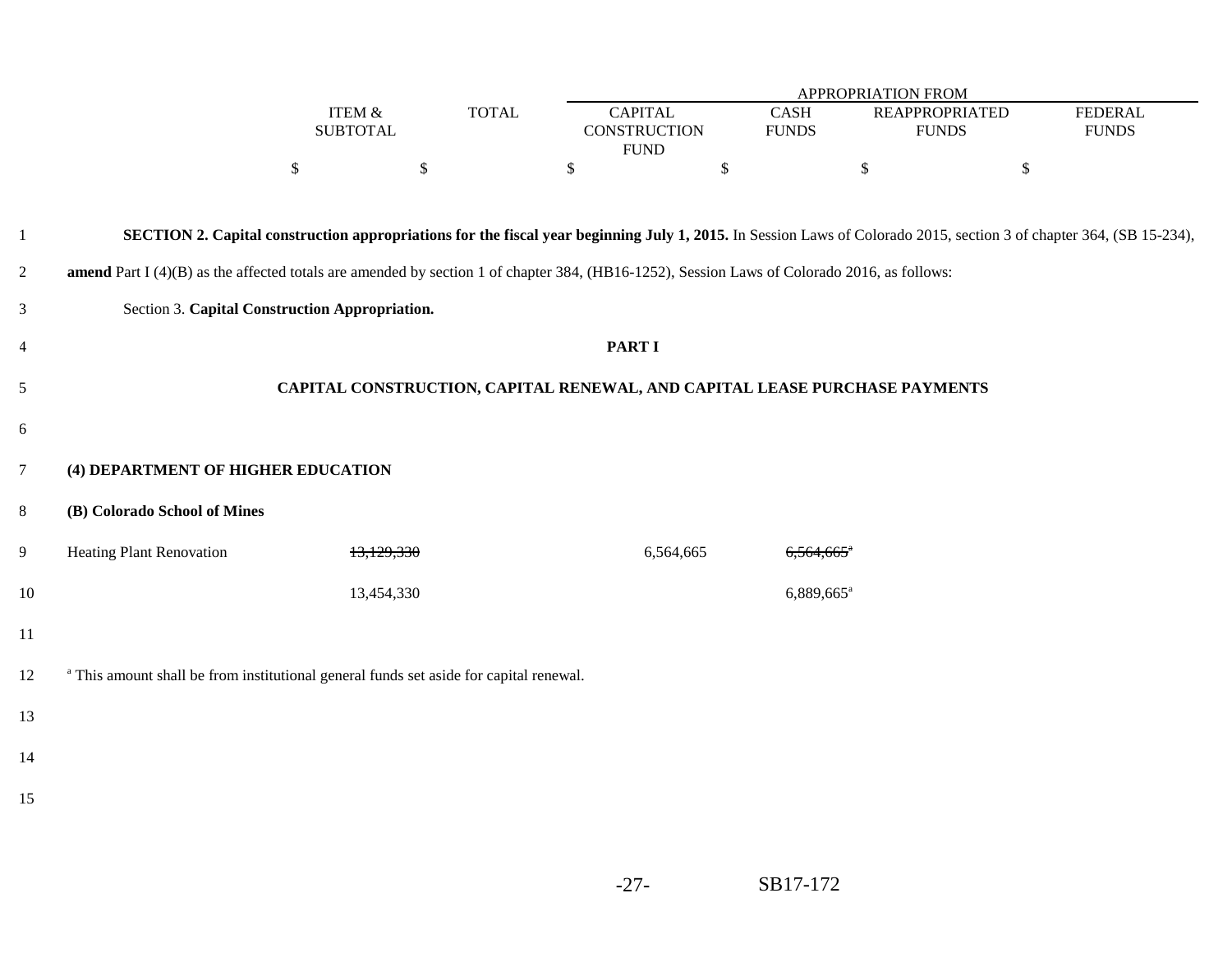|                |                                                                                                                                                                                     |                           |    |               | APPROPRIATION FROM                    |    |                             |                                       |                                |  |
|----------------|-------------------------------------------------------------------------------------------------------------------------------------------------------------------------------------|---------------------------|----|---------------|---------------------------------------|----|-----------------------------|---------------------------------------|--------------------------------|--|
|                |                                                                                                                                                                                     | ITEM &<br><b>SUBTOTAL</b> |    | <b>TOTAL</b>  | <b>CAPITAL</b><br><b>CONSTRUCTION</b> |    | <b>CASH</b><br><b>FUNDS</b> | <b>REAPPROPRIATED</b><br><b>FUNDS</b> | <b>FEDERAL</b><br><b>FUNDS</b> |  |
|                |                                                                                                                                                                                     |                           |    |               | ${\rm FUND}$                          |    |                             |                                       |                                |  |
|                |                                                                                                                                                                                     | \$                        | \$ |               | \$                                    | \$ |                             | $\mathbb{S}$                          | \$                             |  |
|                |                                                                                                                                                                                     |                           |    |               |                                       |    |                             |                                       |                                |  |
| $\mathbf{1}$   |                                                                                                                                                                                     |                           |    |               |                                       |    |                             |                                       |                                |  |
| $\overline{2}$ | <b>TOTALS PART I</b>                                                                                                                                                                |                           |    |               |                                       |    |                             |                                       |                                |  |
| $\mathbf{3}$   | (CAPITAL CONSTRUCTION,                                                                                                                                                              |                           |    |               |                                       |    |                             |                                       |                                |  |
| $\overline{4}$ | <b>CAPITAL RENEWAL, AND</b>                                                                                                                                                         |                           |    |               |                                       |    |                             |                                       |                                |  |
| 5              | <b>CAPITAL LEASE PURCHASE</b>                                                                                                                                                       |                           |    |               |                                       |    |                             |                                       |                                |  |
| 6              | <b>PAYMENTS</b> )                                                                                                                                                                   |                           |    | \$259,499,970 | \$155,419,966                         |    | \$103,887,066               |                                       | \$192,938                      |  |
| $\overline{7}$ |                                                                                                                                                                                     |                           |    | \$259,824,970 |                                       |    | \$104,212,066               |                                       |                                |  |
| 8              |                                                                                                                                                                                     |                           |    |               |                                       |    |                             |                                       |                                |  |
| 9              | <b>GRAND TOTALS</b>                                                                                                                                                                 |                           |    |               |                                       |    |                             |                                       |                                |  |
| 10             | (CAPITAL CONSTRUCTION)                                                                                                                                                              |                           |    | \$398,638,382 | \$251,492,777                         |    | \$117,798,201 <sup>a</sup>  | \$13,911,135                          | $$15,436,269^b$                |  |
| 11             |                                                                                                                                                                                     |                           |    | \$398,963,382 |                                       |    | $$118, 123, 201^a$          |                                       |                                |  |
| 12             |                                                                                                                                                                                     |                           |    |               |                                       |    |                             |                                       |                                |  |
| 13             | a Of this amount, \$2,076,402 shall be from the Highway Users Tax Fund pursuant to Section 43-4-201 (3) (a) (I) (C), C.R.S., and \$300,000 shall be from the Highway Users Tax Fund |                           |    |               |                                       |    |                             |                                       |                                |  |

14pursuant to Section 33-10-111 (4), C.R.S. Of this amount, \$4,935,458 contains an (I) notation.

 $15$  b This amount contains an (I) notation.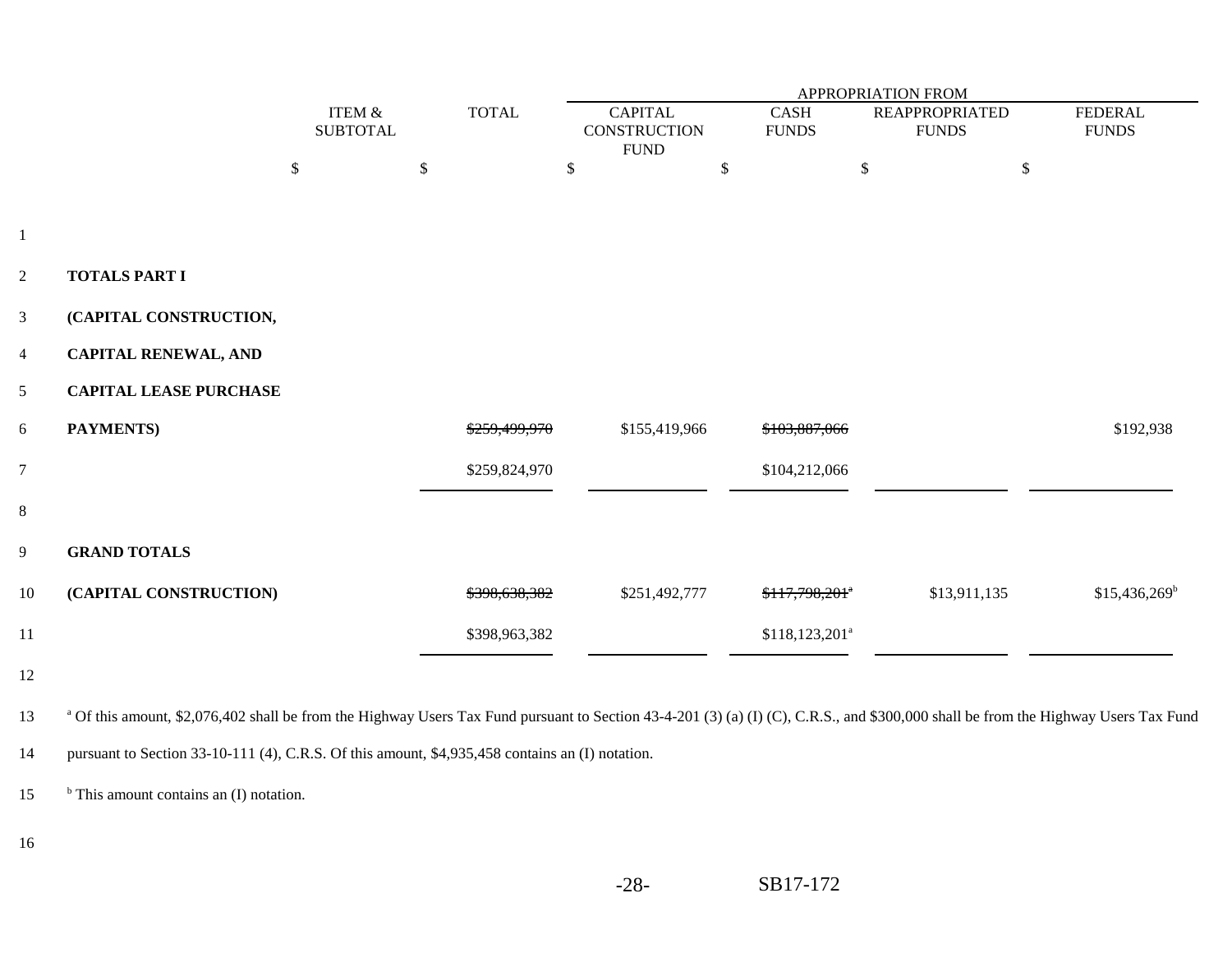|                |                                                                                                                                                                                 |                   |    |              | APPROPRIATION FROM  |              |                                                                                                                                                                   |                           |  |  |
|----------------|---------------------------------------------------------------------------------------------------------------------------------------------------------------------------------|-------------------|----|--------------|---------------------|--------------|-------------------------------------------------------------------------------------------------------------------------------------------------------------------|---------------------------|--|--|
|                |                                                                                                                                                                                 | <b>ITEM &amp;</b> |    | <b>TOTAL</b> | <b>CAPITAL</b>      | <b>CASH</b>  | <b>REAPPROPRIATED</b>                                                                                                                                             | <b>FEDERAL</b>            |  |  |
|                |                                                                                                                                                                                 | <b>SUBTOTAL</b>   |    |              | <b>CONSTRUCTION</b> | <b>FUNDS</b> | <b>FUNDS</b>                                                                                                                                                      | <b>FUNDS</b>              |  |  |
|                |                                                                                                                                                                                 |                   |    |              | <b>FUND</b>         |              |                                                                                                                                                                   |                           |  |  |
|                |                                                                                                                                                                                 | \$                | S. |              | \$                  | \$           | \$                                                                                                                                                                | $\boldsymbol{\mathsf{S}}$ |  |  |
|                |                                                                                                                                                                                 |                   |    |              |                     |              |                                                                                                                                                                   |                           |  |  |
|                |                                                                                                                                                                                 |                   |    |              |                     |              | <b>SECTION 3. Capital construction appropriations for the fiscal year beginning July 1, 2014.</b> In Session Laws of Colorado 2014, section 3 of chapter 420, (HB |                           |  |  |
|                |                                                                                                                                                                                 |                   |    |              |                     |              |                                                                                                                                                                   |                           |  |  |
| $\overline{2}$ | 14-1336), amend Part I (4)(M) and the affected totals as Part I (4)(M) and the affected totals are amended by Section 1 of chapter 363, (SB 15-165), Session Laws of Colorado   |                   |    |              |                     |              |                                                                                                                                                                   |                           |  |  |
|                |                                                                                                                                                                                 |                   |    |              |                     |              |                                                                                                                                                                   |                           |  |  |
| $\mathbf{3}$   | 2015, and as the affected totals are further amended by section 2 of chapter 384 (HB 16-1252) and section 4 of Chapter 385 (HB 16-1405), Session Laws of Colorado 2016, and add |                   |    |              |                     |              |                                                                                                                                                                   |                           |  |  |
| $\overline{4}$ | footnote 3 to Part I $(7)$ , as follows:                                                                                                                                        |                   |    |              |                     |              |                                                                                                                                                                   |                           |  |  |
| 5              | Section 3. Capital Construction Appropriation.                                                                                                                                  |                   |    |              |                     |              |                                                                                                                                                                   |                           |  |  |
| 6              |                                                                                                                                                                                 |                   |    |              | <b>PART I</b>       |              |                                                                                                                                                                   |                           |  |  |
|                |                                                                                                                                                                                 |                   |    |              |                     |              |                                                                                                                                                                   |                           |  |  |
| 7              |                                                                                                                                                                                 |                   |    |              |                     |              | CAPITAL CONSTRUCTION, CAPITAL RENEWAL, AND CAPITAL LEASE PURCHASE PAYMENTS                                                                                        |                           |  |  |
|                |                                                                                                                                                                                 |                   |    |              |                     |              |                                                                                                                                                                   |                           |  |  |
| 8              |                                                                                                                                                                                 |                   |    |              |                     |              |                                                                                                                                                                   |                           |  |  |
| 9              | (4) DEPARTMENT OF HIGHER EDUCATION                                                                                                                                              |                   |    |              |                     |              |                                                                                                                                                                   |                           |  |  |
|                |                                                                                                                                                                                 |                   |    |              |                     |              |                                                                                                                                                                   |                           |  |  |

#### 10**(M) History Colorado**

11Lease Purchase of Colorado History

| 12 | Museum                                 | 3,121,000 |         | $3,121,000^a$     |
|----|----------------------------------------|-----------|---------|-------------------|
| 13 | Pearce McAllister Renovation           | 843,876   | 843,876 |                   |
| 14 | Georgetown Loop Railroad               |           |         |                   |
| 15 | <b>Business Capitalization Program</b> | 400,000   | 300,000 | $100,000^{\rm b}$ |

-29-SB17-172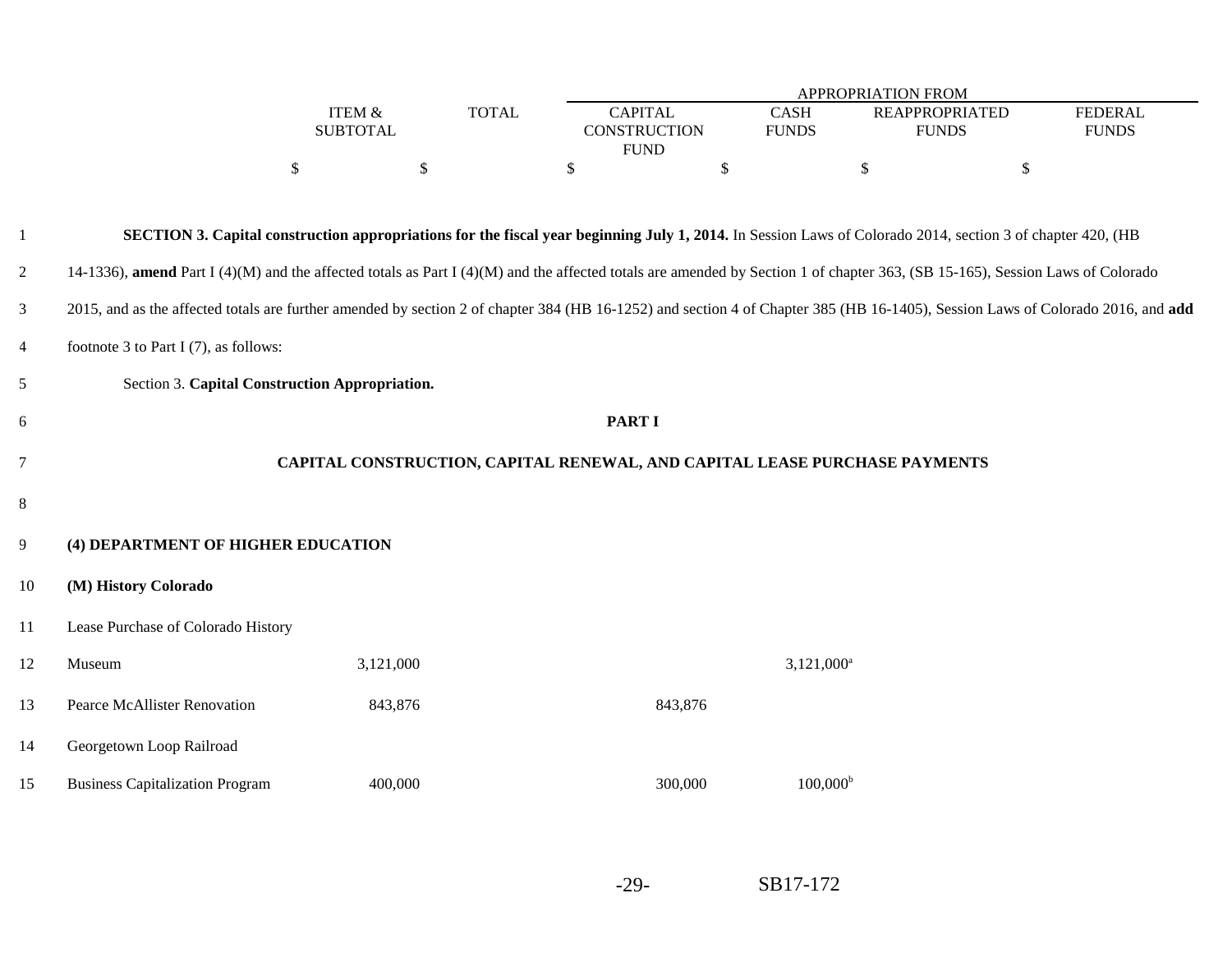|                |                                                                                                                                                                                                         | <b>APPROPRIATION FROM</b> |              |                                                      |              |                             |                                       |                                |
|----------------|---------------------------------------------------------------------------------------------------------------------------------------------------------------------------------------------------------|---------------------------|--------------|------------------------------------------------------|--------------|-----------------------------|---------------------------------------|--------------------------------|
|                |                                                                                                                                                                                                         | ITEM &<br><b>SUBTOTAL</b> | <b>TOTAL</b> | <b>CAPITAL</b><br><b>CONSTRUCTION</b><br><b>FUND</b> |              | <b>CASH</b><br><b>FUNDS</b> | <b>REAPPROPRIATED</b><br><b>FUNDS</b> | <b>FEDERAL</b><br><b>FUNDS</b> |
|                |                                                                                                                                                                                                         | \$<br>\$                  |              | \$                                                   | $\mathbb{S}$ | $\$\,$                      | \$                                    |                                |
|                |                                                                                                                                                                                                         |                           |              |                                                      |              |                             |                                       |                                |
| $\mathbf{1}$   | Lebanon Mill Dam Restoration                                                                                                                                                                            | 768,210                   |              | 768,210                                              |              |                             |                                       |                                |
| $\overline{2}$ |                                                                                                                                                                                                         | 1,123,662                 |              | 1,123,662                                            |              |                             |                                       |                                |
| $\mathfrak{Z}$ | Regional Museum Preservation                                                                                                                                                                            |                           |              |                                                      |              |                             |                                       |                                |
| $\overline{4}$ | Projects                                                                                                                                                                                                | 700,000                   |              |                                                      |              | $700,000$ c                 |                                       |                                |
| 5              | Ute Indian Museum Expansion                                                                                                                                                                             | 500,000                   |              | 500,000                                              |              |                             |                                       |                                |
| 6              |                                                                                                                                                                                                         | 6,333,086                 |              |                                                      |              |                             |                                       |                                |
| $\overline{7}$ |                                                                                                                                                                                                         | 6,688,538                 |              |                                                      |              |                             |                                       |                                |
| $\,8\,$        |                                                                                                                                                                                                         |                           |              |                                                      |              |                             |                                       |                                |
| 9              | <sup>a</sup> This amount shall be from Limited Gaming Revenues deposited in the State Historical Fund created in Section 9 (5) (b) (II) of Article XVIII of the State Constitution, to be used pursuant |                           |              |                                                      |              |                             |                                       |                                |
| 10             | to Section 12-47.1-1201, C.R.S.                                                                                                                                                                         |                           |              |                                                      |              |                             |                                       |                                |
| 11             | <sup>b</sup> This amount shall be from railroad operations and gifts, grants, and donations.                                                                                                            |                           |              |                                                      |              |                             |                                       |                                |
| 12             | ° Of this amount, \$600,000 shall be from Limited Gaming Revenues deposited in the State Historical Fund created in Section 9 (5) (b) (II) of Article XVIII of the State Constitution, to               |                           |              |                                                      |              |                             |                                       |                                |
| 13             | be used pursuant to Section 12-47.1-1201, C.R.S., and \$100,000 shall be from revenue earned from the operation of the Georgetown Loop Railroad.                                                        |                           |              |                                                      |              |                             |                                       |                                |
| 14             |                                                                                                                                                                                                         |                           |              |                                                      |              |                             |                                       |                                |
| 15             |                                                                                                                                                                                                         |                           |              |                                                      |              |                             |                                       |                                |
|                |                                                                                                                                                                                                         |                           |              |                                                      |              |                             |                                       |                                |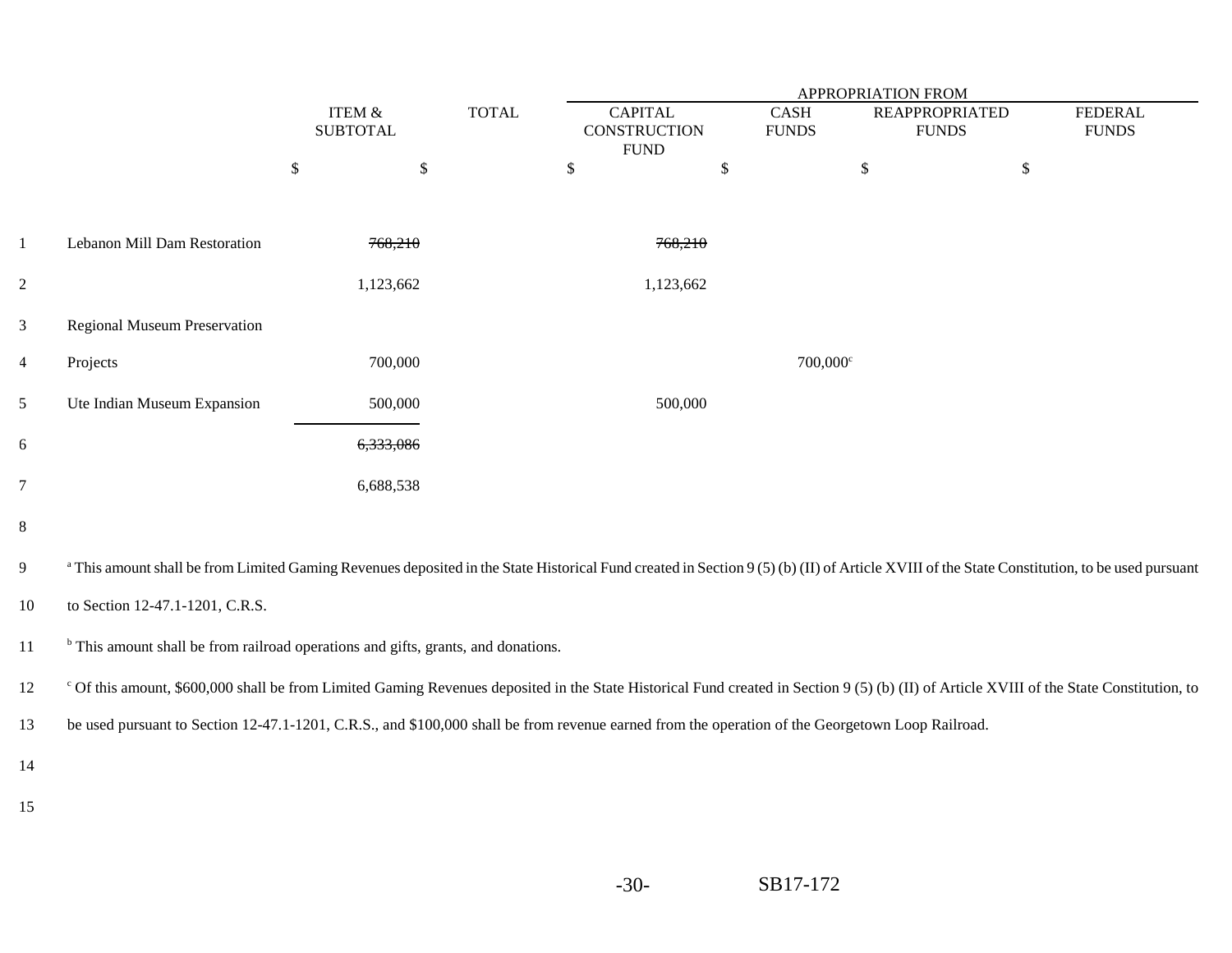|                |                                                                                                            |                              |               |               | <b>APPROPRIATION FROM</b>                             |                        |                                       |                                |  |  |
|----------------|------------------------------------------------------------------------------------------------------------|------------------------------|---------------|---------------|-------------------------------------------------------|------------------------|---------------------------------------|--------------------------------|--|--|
|                |                                                                                                            | ITEM $\&$<br><b>SUBTOTAL</b> |               | <b>TOTAL</b>  | <b>CAPITAL</b><br><b>CONSTRUCTION</b><br>${\rm FUND}$ | CASH<br><b>FUNDS</b>   | <b>REAPPROPRIATED</b><br><b>FUNDS</b> | <b>FEDERAL</b><br><b>FUNDS</b> |  |  |
|                |                                                                                                            | $\mathbb{S}$                 | $\mathcal{S}$ | $\mathbb{S}$  |                                                       | $\mathbb{S}$           | $\mathbb{S}$<br>$\mathbb{S}$          |                                |  |  |
| $\mathbf{1}$   | (7) DEPARTMENT OF LABOR AND EMPLOYMENT                                                                     |                              |               |               |                                                       |                        |                                       |                                |  |  |
| $\overline{2}$ | <b>Workers' Compensation Mainframe</b>                                                                     |                              |               |               |                                                       |                        |                                       |                                |  |  |
| $\mathfrak{Z}$ | Migration and Modernization                                                                                |                              |               |               |                                                       |                        |                                       |                                |  |  |
| $\overline{4}$ | Project PROJECT <sup>3</sup>                                                                               |                              |               | 5,932,500     |                                                       | 5,932,500 <sup>a</sup> |                                       |                                |  |  |
| $\mathfrak{S}$ |                                                                                                            |                              |               |               |                                                       |                        |                                       |                                |  |  |
| 6              | <sup>a</sup> This amount shall be from Workers' Compensation Cash Fund created in Section 8-44-112, C.R.S. |                              |               |               |                                                       |                        |                                       |                                |  |  |
| $\overline{7}$ |                                                                                                            |                              |               |               |                                                       |                        |                                       |                                |  |  |
| $8\,$          | <b>TOTALS PART I</b>                                                                                       |                              |               |               |                                                       |                        |                                       |                                |  |  |
| $\overline{9}$ | (CAPITAL CONSTRUCTION,                                                                                     |                              |               |               |                                                       |                        |                                       |                                |  |  |
| 10             | <b>CAPITAL RENEWAL, AND</b>                                                                                |                              |               |               |                                                       |                        |                                       |                                |  |  |
| 11             | <b>CAPITAL LEASE PURCHASE</b>                                                                              |                              |               |               |                                                       |                        |                                       |                                |  |  |
| 12             | PAYMENTS)                                                                                                  |                              |               | \$515,088,272 | \$340,201,184                                         | \$165,540,551          | \$7,427,537                           | \$1,919,000                    |  |  |
| 13             |                                                                                                            |                              |               | \$515,443,724 | \$340,556,636                                         |                        |                                       |                                |  |  |
| 14             |                                                                                                            |                              |               |               |                                                       |                        |                                       |                                |  |  |
| 15             |                                                                                                            |                              |               |               |                                                       |                        |                                       |                                |  |  |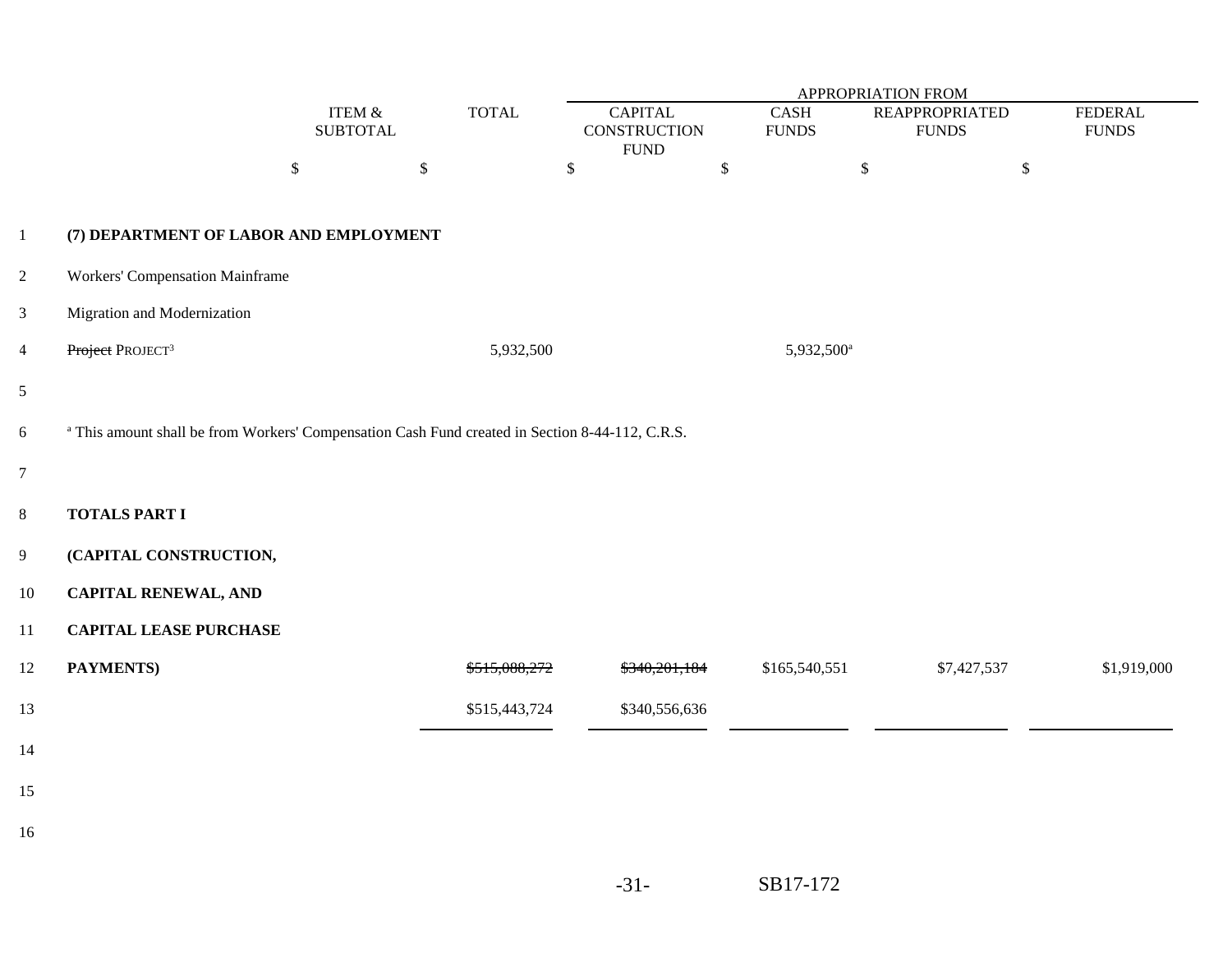|                  |                     |                                                                                                                                                                                             |    |                          | APPROPRIATION FROM                    |                             |                                       |                                |  |  |
|------------------|---------------------|---------------------------------------------------------------------------------------------------------------------------------------------------------------------------------------------|----|--------------------------|---------------------------------------|-----------------------------|---------------------------------------|--------------------------------|--|--|
|                  |                     | ITEM &<br><b>SUBTOTAL</b>                                                                                                                                                                   |    | <b>TOTAL</b>             | <b>CAPITAL</b><br><b>CONSTRUCTION</b> | <b>CASH</b><br><b>FUNDS</b> | <b>REAPPROPRIATED</b><br><b>FUNDS</b> | <b>FEDERAL</b><br><b>FUNDS</b> |  |  |
|                  |                     |                                                                                                                                                                                             |    |                          | <b>FUND</b>                           |                             |                                       |                                |  |  |
|                  |                     | \$                                                                                                                                                                                          | \$ |                          | \$                                    | \$                          | \$                                    | \$                             |  |  |
|                  |                     |                                                                                                                                                                                             |    |                          |                                       |                             |                                       |                                |  |  |
| 1                | <b>GRAND TOTALS</b> |                                                                                                                                                                                             |    |                          |                                       |                             |                                       |                                |  |  |
| $\overline{2}$   |                     | (CAPITAL CONSTRUCTION)                                                                                                                                                                      |    | <del>\$563.537.585</del> | <del>\$387.428.545</del>              | \$165,861,978 <sup>a</sup>  | \$7,427,537                           | $$2,819,525$ <sup>b</sup>      |  |  |
| 3                |                     |                                                                                                                                                                                             |    | \$563,893,037            | \$387,783,997                         |                             |                                       |                                |  |  |
| $\overline{4}$   |                     |                                                                                                                                                                                             |    |                          |                                       |                             |                                       |                                |  |  |
| 5                |                     | <sup>a</sup> Of this amount, \$845,633 shall be from the Highway Users Tax Fund pursuant to Section 43-4-201 (3) (a) (I) (C), C.R.S. Of this amount, \$16,924,298 contains an (I) notation. |    |                          |                                       |                             |                                       |                                |  |  |
| 6                |                     | $b$ This amount contains an (I) notation.                                                                                                                                                   |    |                          |                                       |                             |                                       |                                |  |  |
| $\boldsymbol{7}$ |                     |                                                                                                                                                                                             |    |                          |                                       |                             |                                       |                                |  |  |
| 8                |                     | <b>FOOTNOTES</b> -- The following statements are referenced to the numbered footnotes throughout section 3.                                                                                 |    |                          |                                       |                             |                                       |                                |  |  |
| 9                |                     |                                                                                                                                                                                             |    |                          |                                       |                             |                                       |                                |  |  |
| 10               | $\overline{3}$      | DEPARTMENT OF LABOR AND EMPLOYMENT, WORKERS' COMPENSATION MAINFRAME MIGRATION AND MODERNIZATION PROJECT -- OF THIS APPROPRIATION,                                                           |    |                          |                                       |                             |                                       |                                |  |  |
| 11               |                     | \$2,045,243 REMAINS AVAILABLE THROUGH JUNE 30, 2018.                                                                                                                                        |    |                          |                                       |                             |                                       |                                |  |  |
| 12               |                     |                                                                                                                                                                                             |    |                          |                                       |                             |                                       |                                |  |  |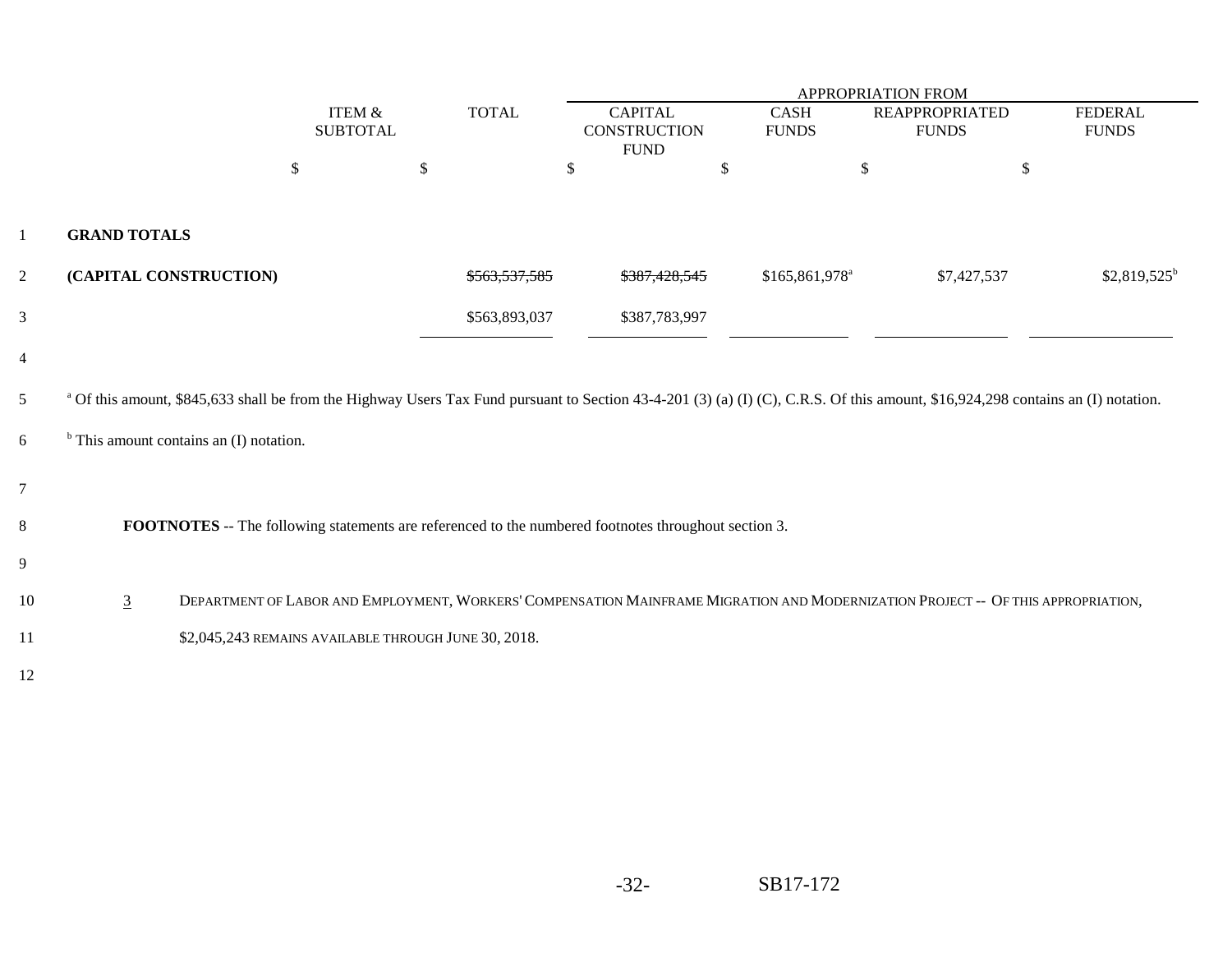|                  |              |                     |              | <b>APPROPRIATION FROM</b> |              |
|------------------|--------------|---------------------|--------------|---------------------------|--------------|
| <b>TEM &amp;</b> | <b>TOTAL</b> | CAPITAL             | CASH         | REAPPROPRIATED            | FEDERAL      |
| SUBTOTAL         |              | <b>CONSTRUCTION</b> | <b>FUNDS</b> | FUNDS                     | <b>FUNDS</b> |
|                  |              | <b>FUND</b>         |              |                           |              |
|                  |              |                     |              |                           |              |

| -1             |                                                                                                                                                                                |            | <b>SECTION 4. Capital construction appropriations for the fiscal year beginning July 1, 2011.</b> In Session Laws of Colorado 2011, section 3 of chapter 335, (SB 11-209),       |            |  |  |  |  |
|----------------|--------------------------------------------------------------------------------------------------------------------------------------------------------------------------------|------------|----------------------------------------------------------------------------------------------------------------------------------------------------------------------------------|------------|--|--|--|--|
| 2              |                                                                                                                                                                                |            | add footnote 1 to Part IX (1) as the affected totals are amended by the section 5 of chapter 304 (HB 12-1200), Session Laws of Colorado 2012; as the affected totals are amended |            |  |  |  |  |
| $\mathfrak{Z}$ | by section 3 of Chapter 440 (SB 13-107), Session Laws of Colorado 2013; and as the affected totals are amended by section 3 of chapter 419 (HB 14-1249) and as Part IX (1) and |            |                                                                                                                                                                                  |            |  |  |  |  |
| $\overline{4}$ | the affected totals are amended by section 4 of Chapter 420 (HB 14-1336), Session Laws of Colorado 2014, as follows:                                                           |            |                                                                                                                                                                                  |            |  |  |  |  |
| $\mathfrak{S}$ | Section 3. Capital Construction Appropriation.                                                                                                                                 |            |                                                                                                                                                                                  |            |  |  |  |  |
| 6              | <b>PARTIX</b>                                                                                                                                                                  |            |                                                                                                                                                                                  |            |  |  |  |  |
| $\overline{7}$ | DEPARTMENT OF PUBLIC HEALTH AND ENVIRONMENT                                                                                                                                    |            |                                                                                                                                                                                  |            |  |  |  |  |
| 8              |                                                                                                                                                                                |            |                                                                                                                                                                                  |            |  |  |  |  |
| 9              | (1) CAPITAL CONSTRUCTION                                                                                                                                                       |            |                                                                                                                                                                                  |            |  |  |  |  |
| 10             | <b>Brownsfield Cleanup Program</b>                                                                                                                                             | 250,000    | 250,000 <sup>a</sup>                                                                                                                                                             |            |  |  |  |  |
| 11             | Natural Resource Damage                                                                                                                                                        |            |                                                                                                                                                                                  |            |  |  |  |  |
| 12             | Restoration                                                                                                                                                                    | 12,656,315 | $12,656,315^b$                                                                                                                                                                   |            |  |  |  |  |
| 13             | Superfund Sites Cleanup CLEANUP <sup>1</sup>                                                                                                                                   | 71,159,221 | 7,115,922 <sup>a</sup>                                                                                                                                                           | 64,043,299 |  |  |  |  |
| 14             |                                                                                                                                                                                |            | 84,065,536                                                                                                                                                                       |            |  |  |  |  |
| 15             |                                                                                                                                                                                |            |                                                                                                                                                                                  |            |  |  |  |  |

16 These amounts shall be from the Hazardous Substance Response Fund created in Section 25-16-104.6 (1) (a), C.R.S.

-33-SB17-172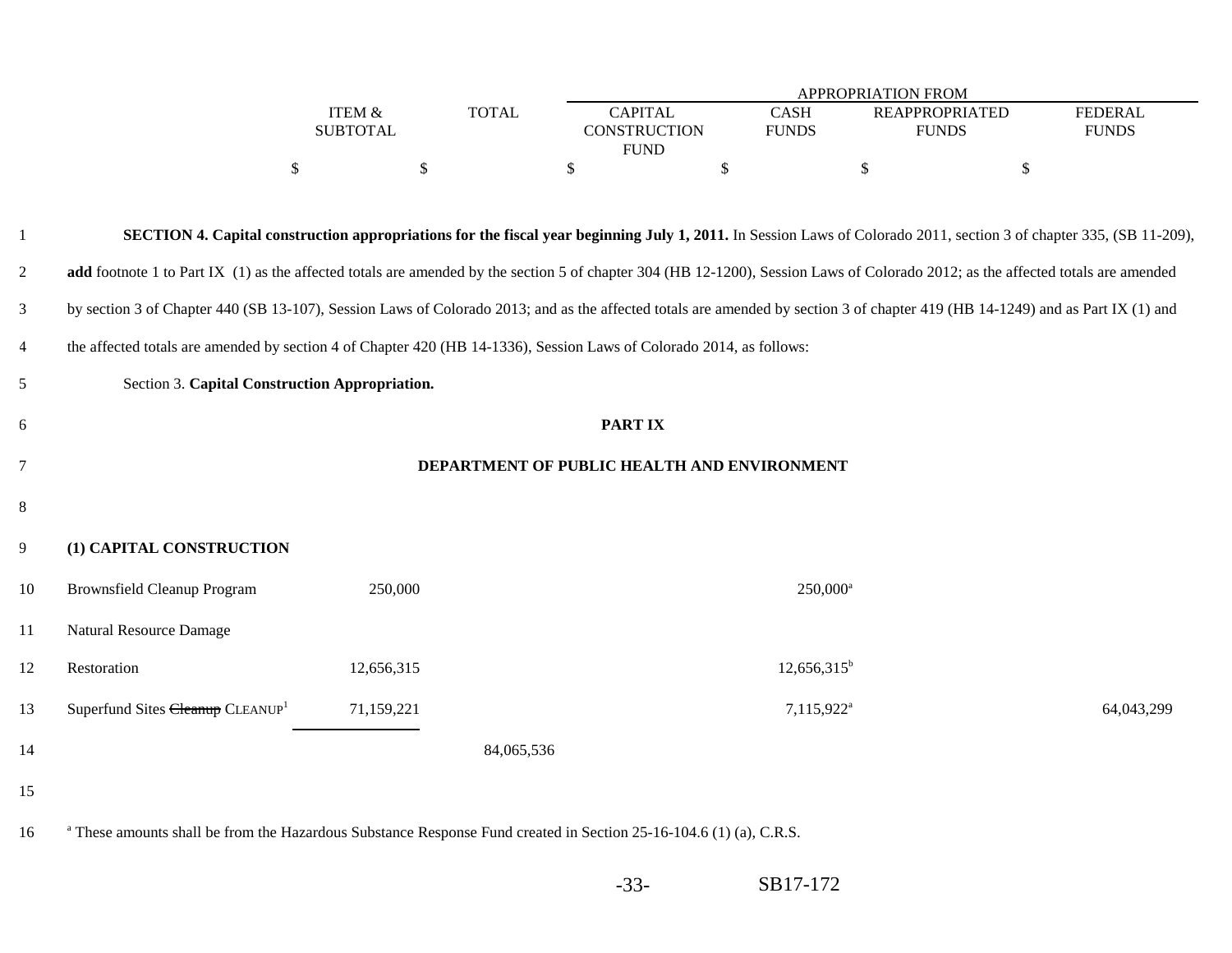|                |                       |                        | APPROPRIATION FROM                   |               |                                                                                                                                  |                             |                                                                                                                                    |                                |
|----------------|-----------------------|------------------------|--------------------------------------|---------------|----------------------------------------------------------------------------------------------------------------------------------|-----------------------------|------------------------------------------------------------------------------------------------------------------------------------|--------------------------------|
|                |                       |                        | <b>ITEM &amp;</b><br><b>SUBTOTAL</b> | <b>TOTAL</b>  | <b>CAPITAL</b><br><b>CONSTRUCTION</b>                                                                                            | <b>CASH</b><br><b>FUNDS</b> | <b>REAPPROPRIATED</b><br><b>FUNDS</b>                                                                                              | <b>FEDERAL</b><br><b>FUNDS</b> |
|                |                       |                        |                                      |               | <b>FUND</b>                                                                                                                      |                             |                                                                                                                                    |                                |
|                |                       | \$                     | \$                                   |               | \$                                                                                                                               | \$                          | $\$\,$                                                                                                                             | \$                             |
|                |                       |                        |                                      |               |                                                                                                                                  |                             |                                                                                                                                    |                                |
| $\mathbf{1}$   |                       |                        |                                      |               | <sup>b</sup> This amount shall be from the Natural Resource Damage Recovery Fund created in Section 25-16-104.7 (1), C.R.S.      |                             |                                                                                                                                    |                                |
| 2              |                       |                        |                                      |               |                                                                                                                                  |                             |                                                                                                                                    |                                |
| $\mathbf{3}$   | <b>TOTALS PART IX</b> |                        |                                      |               |                                                                                                                                  |                             |                                                                                                                                    |                                |
| $\overline{4}$ | (PUBLIC HEALTH AND    |                        |                                      |               |                                                                                                                                  |                             |                                                                                                                                    |                                |
| 5              | <b>ENVIRONMENT</b> )  |                        |                                      | \$84,065,536  |                                                                                                                                  | \$20,022,237                |                                                                                                                                    | \$64,043,299                   |
| $6\,$          |                       |                        |                                      |               |                                                                                                                                  |                             |                                                                                                                                    |                                |
| $\overline{7}$ | <b>GRAND TOTALS</b>   |                        |                                      |               |                                                                                                                                  |                             |                                                                                                                                    |                                |
| 8              |                       | (CAPITAL CONSTRUCTION) |                                      | \$240,127,667 | \$48,891,749                                                                                                                     | \$111,933,910 <sup>a</sup>  |                                                                                                                                    | \$79,302,008                   |
| 9              |                       |                        |                                      |               |                                                                                                                                  |                             |                                                                                                                                    |                                |
| 10             |                       |                        |                                      |               | <sup>a</sup> This amount includes \$300,000 from the Highway Users Tax Fund pursuant to Section 43-4-201 (3) (a) (I) (B), C.R.S. |                             |                                                                                                                                    |                                |
| 11             |                       |                        |                                      |               | <b>FOOTNOTES</b> -- The following statements are referenced to the numbered footnotes throughout section 2.                      |                             |                                                                                                                                    |                                |
| 12             |                       |                        |                                      |               |                                                                                                                                  |                             |                                                                                                                                    |                                |
| 13             | $\perp$               |                        |                                      |               |                                                                                                                                  |                             | DEPARTMENT OF PUBLIC HEALTH AND ENVIRONMENT, CAPITAL CONSTRUCTION, SUPERFUND SITES CLEANUP -- THIS APPROPRIATION REMAINS AVAILABLE |                                |
| 14             |                       | THROUGH JUNE 30, 2017. |                                      |               |                                                                                                                                  |                             |                                                                                                                                    |                                |

—